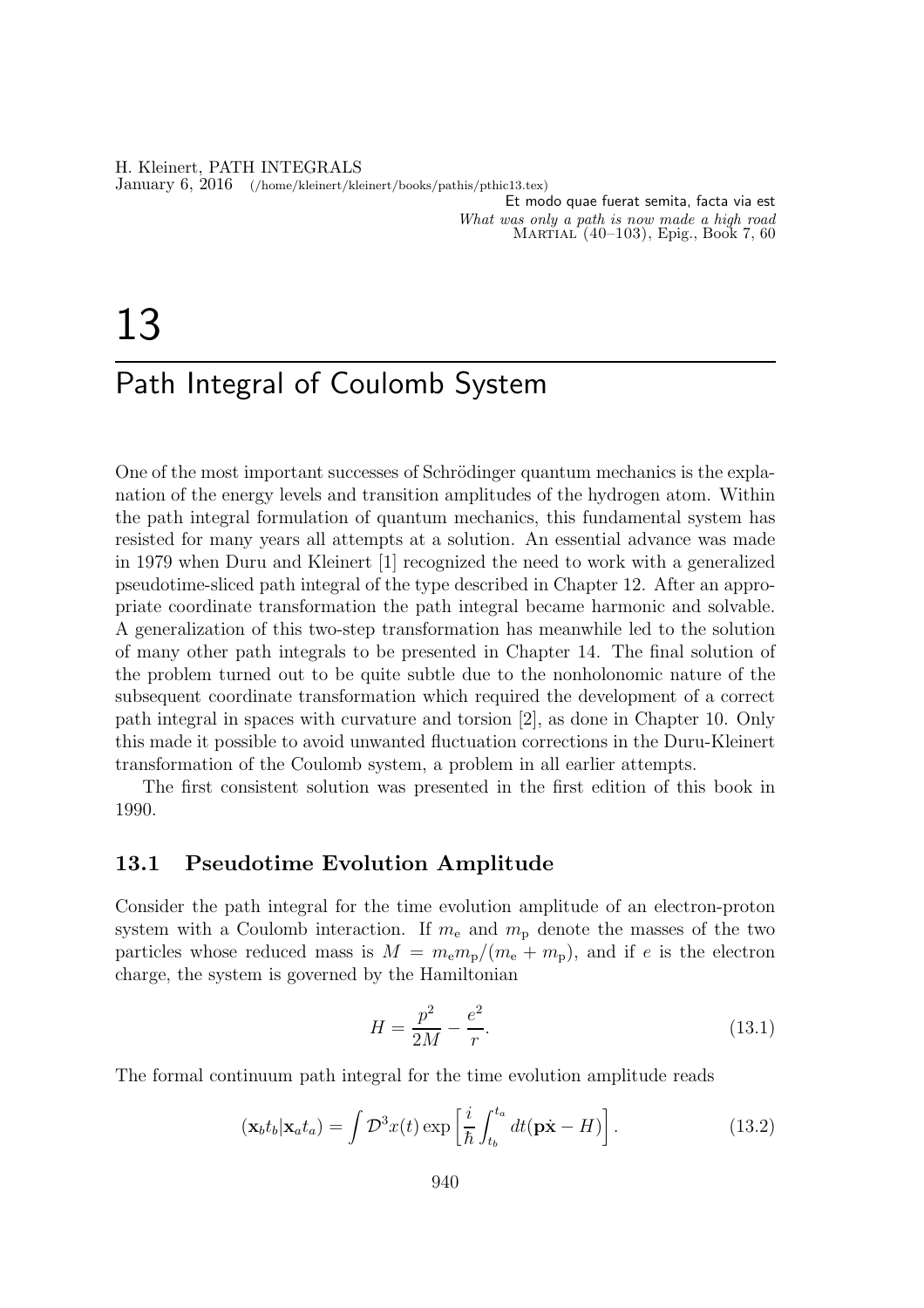As observed in the last chapter, its Euclidean version cannot be time-sliced into a finite number of integrals since the paths would collapse. The paths would stretch out into a straight line with  $\dot{\mathbf{x}} \approx 0$  and slide down into the 1/r-abyss. A path integral whose Euclidean version is stable can be written down using the pseudotime evolution amplitude (12.28). A convenient family of regulating functions is

$$
f_l(\mathbf{x}) = f(\mathbf{x})^{1-\lambda}, \quad f_r(\mathbf{x}) = f(\mathbf{x})^{\lambda}, \tag{13.3}
$$

whose product satisfies  $f_l(\mathbf{x})f_r(\mathbf{x}) = f(\mathbf{x}) = r$ . Since the path integral represents the general resolvent operator (12.21), all results must be independent of the splitting parameter  $\lambda$  after going to the continuum limit. This independence is useful in checking the calculations.

Thus we consider the fixed-energy amplitude

$$
(\mathbf{x}_b|\mathbf{x}_a)_E = \int_0^\infty dS \langle \mathbf{x}_b | \hat{\mathcal{U}}_E(S) | \mathbf{x}_a \rangle, \tag{13.4}
$$

with the pseudotime-evolution amplitude

$$
\langle \mathbf{x}_b | \hat{\mathcal{U}}_E(S) | \mathbf{x}_a \rangle = r_b^{\lambda} r_a^{1-\lambda} \int \mathcal{D}^D x(s) \int \frac{\mathcal{D}^D p(s)}{(2\pi\hbar)^D} \exp\left\{ \frac{i}{\hbar} \int_0^S ds \left[ \mathbf{p} \mathbf{x}' - r^{1-\lambda} (H - E) r^{\lambda} \right] \right\},\tag{13.5}
$$

where the prime denotes the derivative with respect to the pseudotime argument s. For the sake of generality, we have allowed for a general dimension D of orbital motion. After time slicing and with the notation  $\Delta \mathbf{x}_n \equiv \mathbf{x}_n - \mathbf{x}_{n-1}, \epsilon_s \equiv S/(N+1),$ the amplitude (13.5) reads

$$
\langle \mathbf{x}_b | \hat{\mathcal{U}}_E(S) | \mathbf{x}_a \rangle \approx r_b^{\lambda} r_a^{1-\lambda} \prod_{n=2}^{N+1} \left[ \int_{-\infty}^{\infty} d^D \Delta x_n \right] \prod_{n=1}^{N+1} \left[ \int_{-\infty}^{\infty} \frac{d^D p_n}{(2\pi\hbar)^D} \right] e^{i \mathcal{A}_E^N/\hbar}, \tag{13.6}
$$

where the action is

$$
\mathcal{A}_E^N[\mathbf{p}, \mathbf{x}] = \sum_{n=1}^{N+1} \left[ \mathbf{p}_n \, \Delta \mathbf{x}_n - \epsilon_s \, r_n^{1-\lambda} r_{n-1}^{\lambda} \left( \frac{\mathbf{p}_n^2}{2M} - E \right) + \epsilon_s \, e^2 \right]. \tag{13.7}
$$

The term  $\epsilon_s e^2$  carries initially a factor  $(r_{n-1}/r_n)^{\lambda}$  which is dropped, since it is equal to unity in the continuum limit. When integrating out the momentum variables,  $N+1$  factors  $1/(r_n^{1-\lambda}r_{n-1}^{\lambda})^{D/2}$  appear. After rearranging these, the configuration space path integral becomes

$$
\langle \mathbf{x}_b | \hat{\mathcal{U}}_E(S) | \mathbf{x}_a \rangle \approx \frac{r_b^{\lambda} r_a^{1-\lambda}}{\sqrt{2\pi i \epsilon_s \hbar r_b^{1-\lambda} r_a^{\lambda}/M}} \prod_{n=2}^{N+1} \left[ \int \frac{d^D \Delta \mathbf{x}_n}{\sqrt{2\pi i \epsilon_s \hbar r_{n-1}/M}} \right] e^{i \mathcal{A}_E^N[\mathbf{x}, \mathbf{x}']/\hbar}, (13.8)
$$

with the pseudotime-sliced action

$$
\mathcal{A}_E^N[\mathbf{x}, \mathbf{x}'] = (N+1)\epsilon_s e^2 + \sum_{n=1}^{N+1} \left[ \frac{M}{2} \frac{(\Delta \mathbf{x}_n)^2}{\epsilon_s r_n^{1-\lambda} r_{n-1}^{\lambda}} + \epsilon_s r_n E \right].
$$
 (13.9)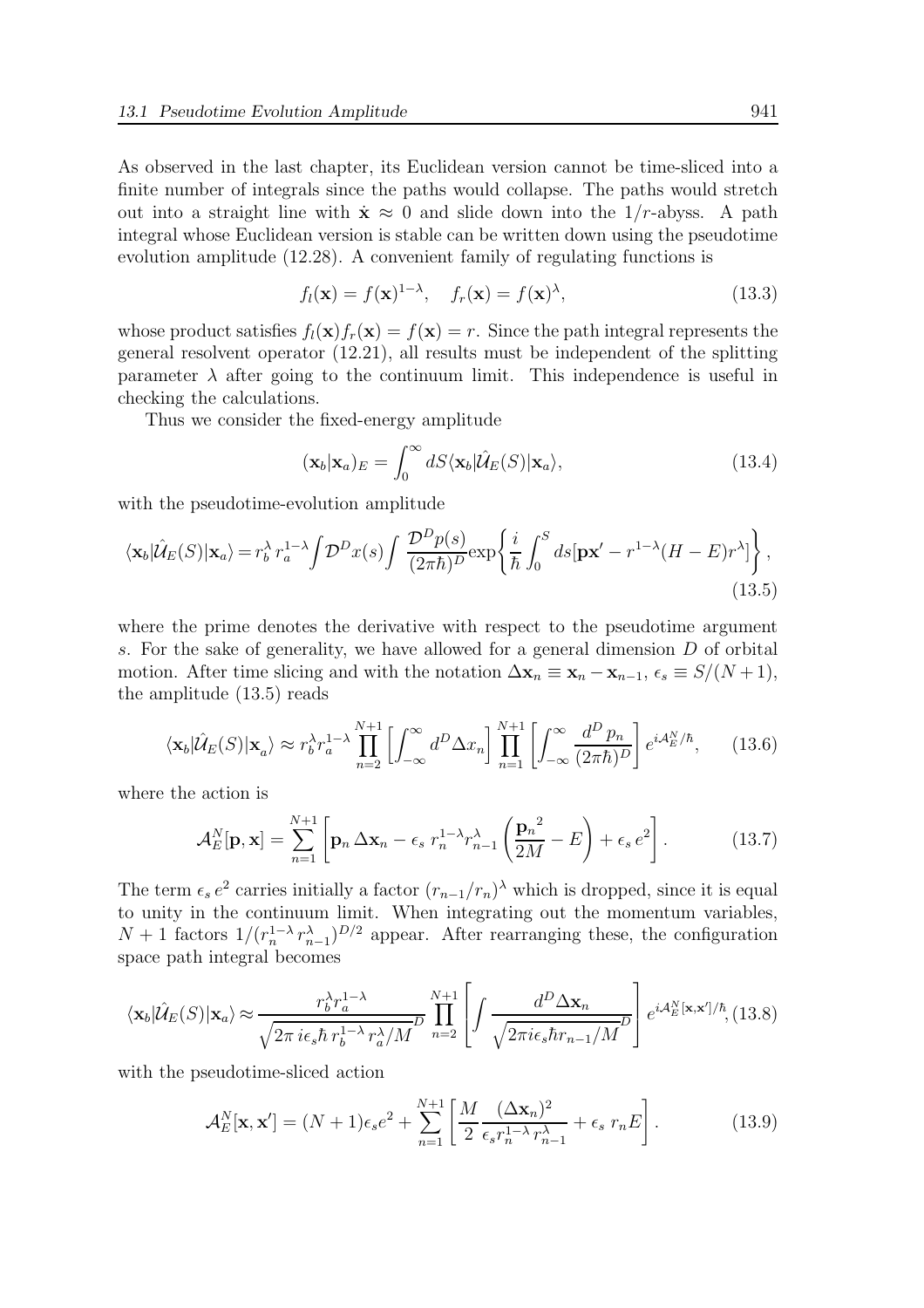In the last term, we have replaced  $r_n^{1-\lambda} r_{n-1}^{\lambda}$  by  $r_n$  without changing the continuum limit. The limiting action can formally be written as

$$
\mathcal{A}_E[\mathbf{x}, \mathbf{x}'] = e^2 S + \int_0^S ds \left(\frac{M}{2r} \mathbf{x}'^2 + Er\right). \tag{13.10}
$$

We now solve the Coulomb path integral first in two dimensions, assuming that the movement of the electron is restricted to a plane while the electric field extends into the third dimension. Afterwards we proceed to the physical three-dimensional system. The case of an arbitrary dimension  $D$  will be solved in Chapter 14. The onedimensional case will not be treated here. The exact energy levels were found before at the and of Section 4.1 from a semiclassical expansion. For a long time, the onedimensional Coulomb system was only of mathematical interest. Recently, however, it has received increased attention due to the possibility of forming hydrogen-like bound states in quantum wires [3].

#### 13.2 Solution for the Two-Dimensional Coulomb System

First we observe that the kinetic pseudoenergy has a scale dimension  $[r p^2] \sim [r^{-1}]$ which is precisely opposite to that of the potential term  $[r^{+1}]$ . The dimensional situation is similar to that of the harmonic oscillator, where the dimensions are  $[p^2] = [r^{-2}]$  and  $[r^{+2}]$ , respectively. It is possible make the correspondence perfect by describing the Coulomb system in terms of "square root coordinates", i.e., by transforming  $r \to u^2$ . In two dimensions, the appropriate square root is given by the Levi-Civita transformation

$$
x^{1} = (u^{1})^{2} - (u^{2})^{2},
$$
  
\n
$$
x^{2} = 2u^{1}u^{2}.
$$
\n(13.11)

If we imagine the vectors  $x$  and  $u$  to move in the complex planes parametrized by  $x = x<sup>1</sup> + ix<sup>2</sup>$  and  $u = u<sup>1</sup> + iu<sup>2</sup>$ , the transformed variable u corresponds to the complex square root:

$$
u = \sqrt{x}.\tag{13.12}
$$

Let us also introduce the matrix

$$
A(\mathbf{u}) = \begin{pmatrix} u^1 & -u^2 \\ u^2 & u^1 \end{pmatrix}, \tag{13.13}
$$

and write (13.11) as a matrix equation:

$$
\mathbf{x} = A(\mathbf{u})\mathbf{u}.\tag{13.14}
$$

The Levi-Civita transformation is an integrable coordinate transformation which carries the flat  $x^i$ -space into a flat  $u^{\mu}$ -space. We mention this fact since in the later treatment of the three-dimensional hydrogen atom, the transition to the "square root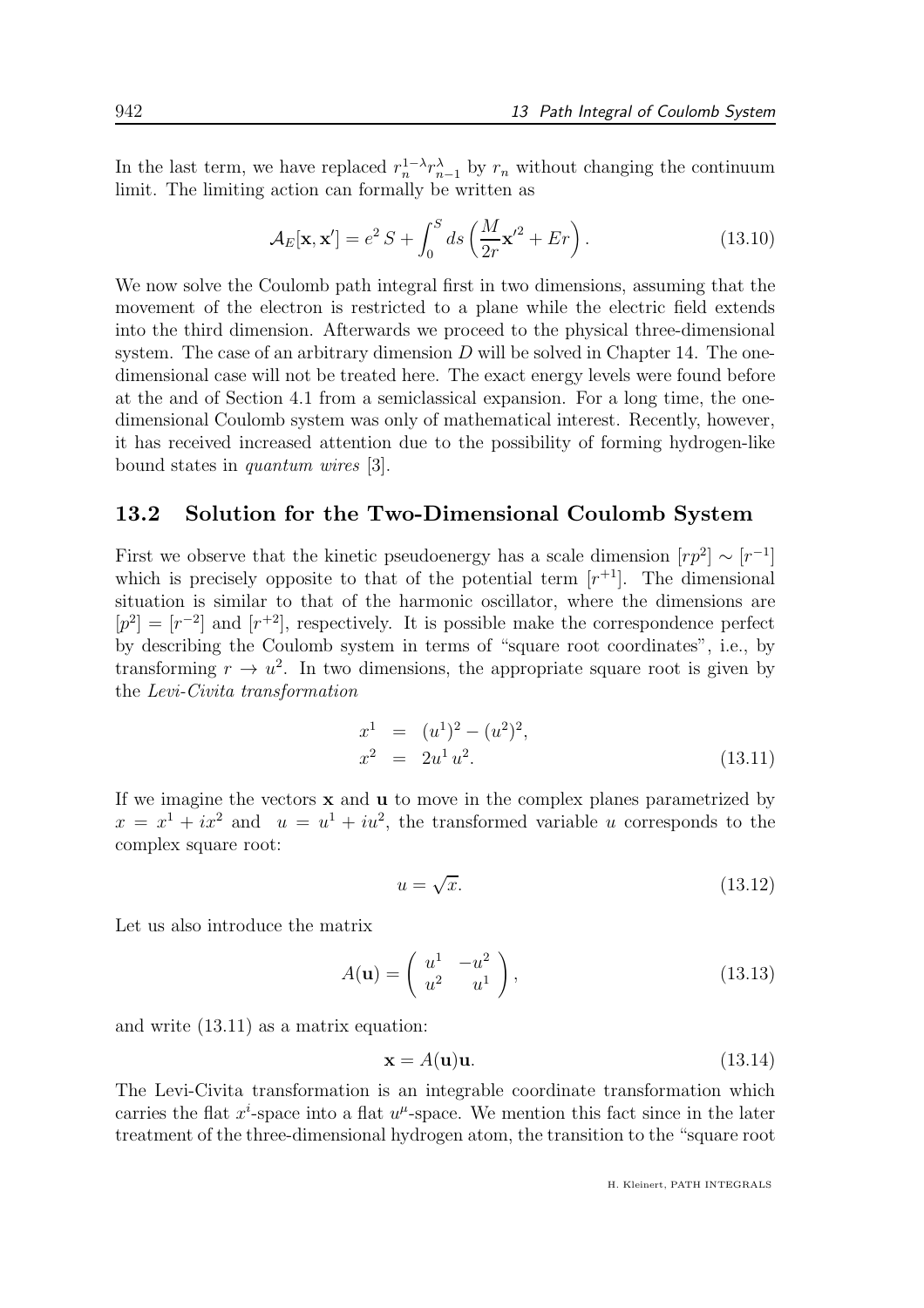coordinates" will require a nonintegrable (nonholonomic) coordinate transformation defined only differentially. As explained in Chapter 10, such mappings change, in general, a flat Euclidean space into a space with curvature and torsion. The generation of torsion is precisely the reason why the three-dimensional system remained unsolved until 1990. In two dimensions, this phenomenon happens to be absent.

If we write the transformation (13.11) in terms of a basis dyad  $e^i_\mu(\mathbf{u})$  as  $dx^i =$  $e^{i}_{\mu}(\mathbf{u}) du^{\mu}$ , this is given by

$$
e^{i}_{\mu}(\mathbf{u}) = \frac{\partial x^{i}}{\partial u^{\mu}}(\mathbf{u}) = 2A^{i}_{\mu}(\mathbf{u}), \qquad (13.15)
$$

with the reciprocal dyad

$$
e_i^{\mu}(\mathbf{u}) = \frac{1}{2} (A^{-1})^T i^{\mu}(\mathbf{u}) = \frac{1}{2\mathbf{u}^2} A^i_{\mu}(\mathbf{u}).
$$
 (13.16)

The associated affine connection

$$
\Gamma_{\mu\nu}{}^{\lambda} = e_i{}^{\lambda} \partial_{\mu} e^i{}_{\nu} = \frac{1}{\mathbf{u}^2} [(\partial_{\mu} A)^T A]_{\nu\lambda} \tag{13.17}
$$

has the matrix elements  $(\Gamma_{\mu})_{\nu}^{\lambda} = \Gamma_{\mu\nu}^{\lambda}$ :

$$
(\Gamma_1)_{\mu}^{\nu} = \frac{1}{\mathbf{u}^2} \begin{pmatrix} u^1 & -u^2 \\ u^2 & u^1 \end{pmatrix}_{\mu}^{\nu} = \frac{1}{2\mathbf{u}^2} A(\mathbf{u})^{\mu}{}_{\nu},
$$
  
\n
$$
(\Gamma_2)_{\mu}^{\nu} = \frac{1}{\mathbf{u}^2} \begin{pmatrix} u^2 & u^1 \\ -u^1 & u^2 \end{pmatrix}_{\mu}^{\nu}.
$$
 (13.18)

The affine connection satisfies the important identity

$$
\Gamma_{\mu}{}^{\mu\lambda} \equiv 0,\tag{13.19}
$$

which follows from the defining relation

$$
\Gamma_{\mu}{}^{\mu\lambda} \equiv g^{\mu\nu} e_i{}^{\lambda} \partial_{\mu} e^i{}_{\nu},\tag{13.20}
$$

by inserting the obvious special property of  $e^i_{\ \mu}$ 

$$
\partial_{\mu}e^{i}_{\mu} = \partial_{\mathbf{u}}^{2}x^{i}(\mathbf{u}) = 0, \qquad (13.21)
$$

using the diagonality of  $g^{\mu\nu} = \delta^{\mu\nu}/4r$ .

The identity (13.19) will be shown in Section 13.6 to be the essential geometric reason for the absence of the time slicing corrections.

The torsion and the Riemann-Cartan curvature tensor vanish identically, the former because of the specific form of the matrix elements (13.18), the latter due to the linearity of the basis dyads  $e^i{}_{\mu}(\mathbf{u})$  in **u** which guarantees trivially the integrability conditions, i.e.,

$$
e_i^{\lambda} (\partial_{\mu} e^i_{\ \nu} - \partial_{\nu} e^i_{\ \mu}) \equiv 0, \tag{13.22}
$$

$$
e_i^{\kappa} (\partial_{\mu} \partial_{\nu} - \partial_{\nu} \partial_{\mu}) e^i_{\lambda} \equiv 0, \qquad (13.23)
$$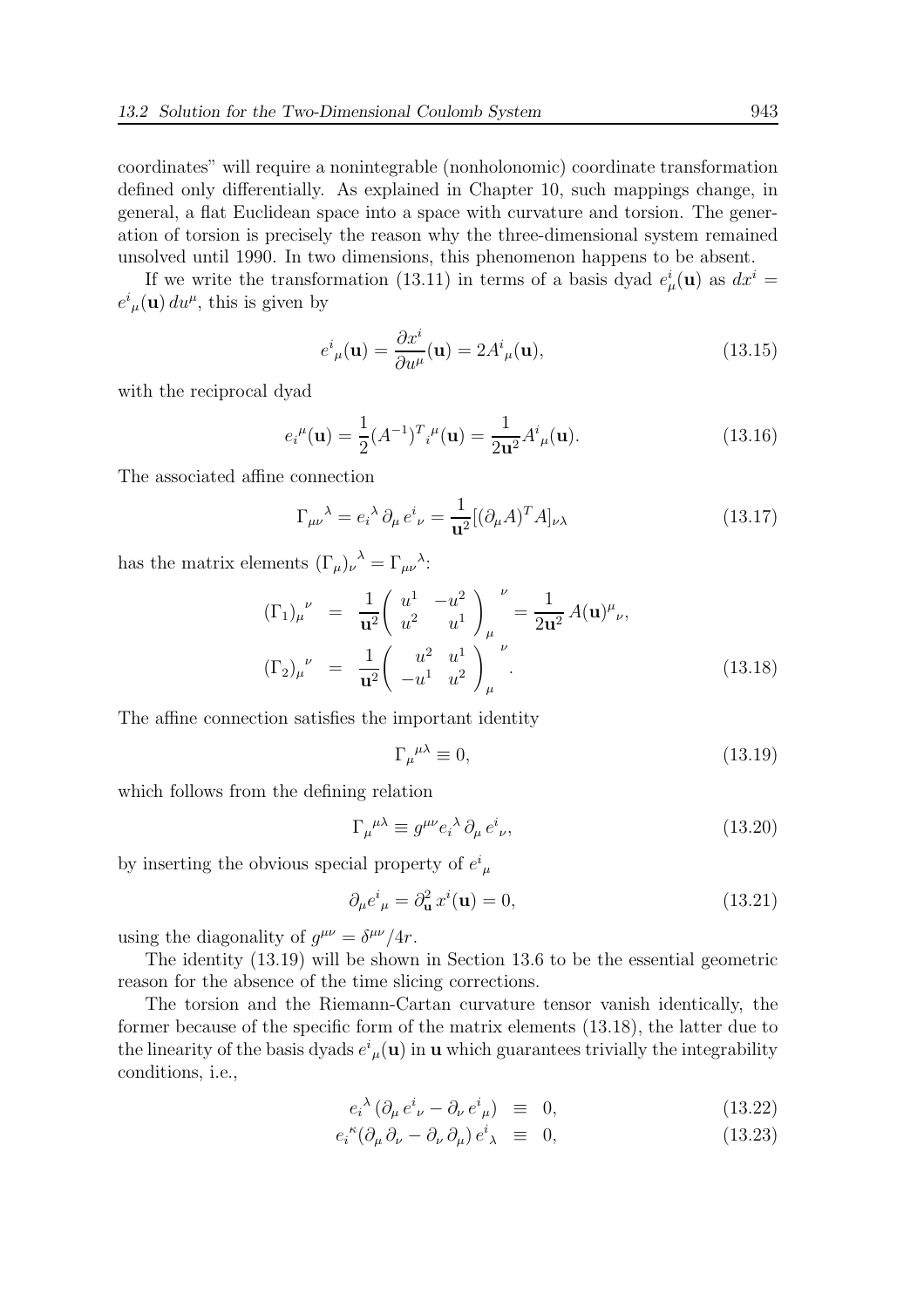and thus  $S_{\mu\nu}{}^{\lambda} \equiv 0$ ,  $R_{\mu\nu\lambda}{}^{\kappa} \equiv 0$ .

In the continuum limit, the Levi-Civita transformation converts the action (13.10) into that of a harmonic oscillator. With

$$
\mathbf{x}'^2 = 4\mathbf{u}^2 \mathbf{u}'^2 = 4r \mathbf{u}'^2 \tag{13.24}
$$

we find

$$
\mathcal{A}[\mathbf{x}] = e^2 S + \int_0^S ds \left(\frac{4M}{2}\mathbf{u}'^2 + E\mathbf{u}^2\right).
$$
 (13.25)

Apart from the trivial term  $e^2S$ , this is the action of a harmonic oscillator

$$
\mathcal{A}_{\text{os}}[\mathbf{u}] = \int_0^S ds \frac{\mu}{2} (\mathbf{u}'^2 - \omega^2 \mathbf{u}^2),\tag{13.26}
$$

which oscillates in the pseudotime  $s$  with an effective mass

$$
\mu = 4M,\tag{13.27}
$$

and a pseudofrequency

$$
\omega = \sqrt{-E/2M}.\tag{13.28}
$$

Note that  $\omega$  has the dimension  $1/s$  corresponding to  $[\omega] = [r/t]$  (in contrast to a usual frequency whose dimension is  $[1/t]$ .

The path integral is well defined only as long as the energy  $E$  of the Coulomb system is negative, i.e., in the bound-state regime. The amplitude in the continuum regime with positive E will be obtained by analytic continuation.

In the regularized form, the pseudotime-sliced amplitude is calculated as follows. Choosing a splitting parameter  $\lambda = 1/2$  and ignoring for the moment all complications due to the finite time slicing, we deduce from (13.14) that

$$
d\mathbf{x} = 2A(\mathbf{u})d\mathbf{u},\tag{13.29}
$$

and hence

$$
d^2x_n = 4u_n^2 d^2u_n.
$$
\n(13.30)

Since the x- and the u-space are both Euclidean, the integrals over  $\Delta x_n$  in (13.8) can be rewritten as integrals over  $x_n$ , and transformed directly to  $u_n$  variables. The result is

$$
\langle \mathbf{x}_b | \hat{\mathcal{U}}_E(S) | \mathbf{x}_a \rangle = \frac{1}{4} e^{ie^2 S/\hbar} [(\mathbf{u}_b S | \mathbf{u}_a 0) + (-\mathbf{u}_b S | \mathbf{u}_a 0)], \qquad (13.31)
$$

where  $(\mathbf{u}_b S | \mathbf{u}_a)$  denotes the time-sliced oscillator amplitude

$$
(\mathbf{u}_b S | \mathbf{u}_a 0) \approx \frac{1}{2\pi i \hbar \epsilon_s / \mu} \prod_{n=1}^N \left[ \int \frac{d^2 u_n}{2\pi i \hbar \epsilon_s / \mu} \right] \times \exp \left\{ \frac{i}{\hbar} \sum_{n=1}^N \frac{\mu}{2} \left( \frac{1}{\epsilon_s} \Delta \mathbf{u}_n^2 - \epsilon_s \omega^2 \mathbf{u}_n^2 \right) \right\}.
$$
 (13.32)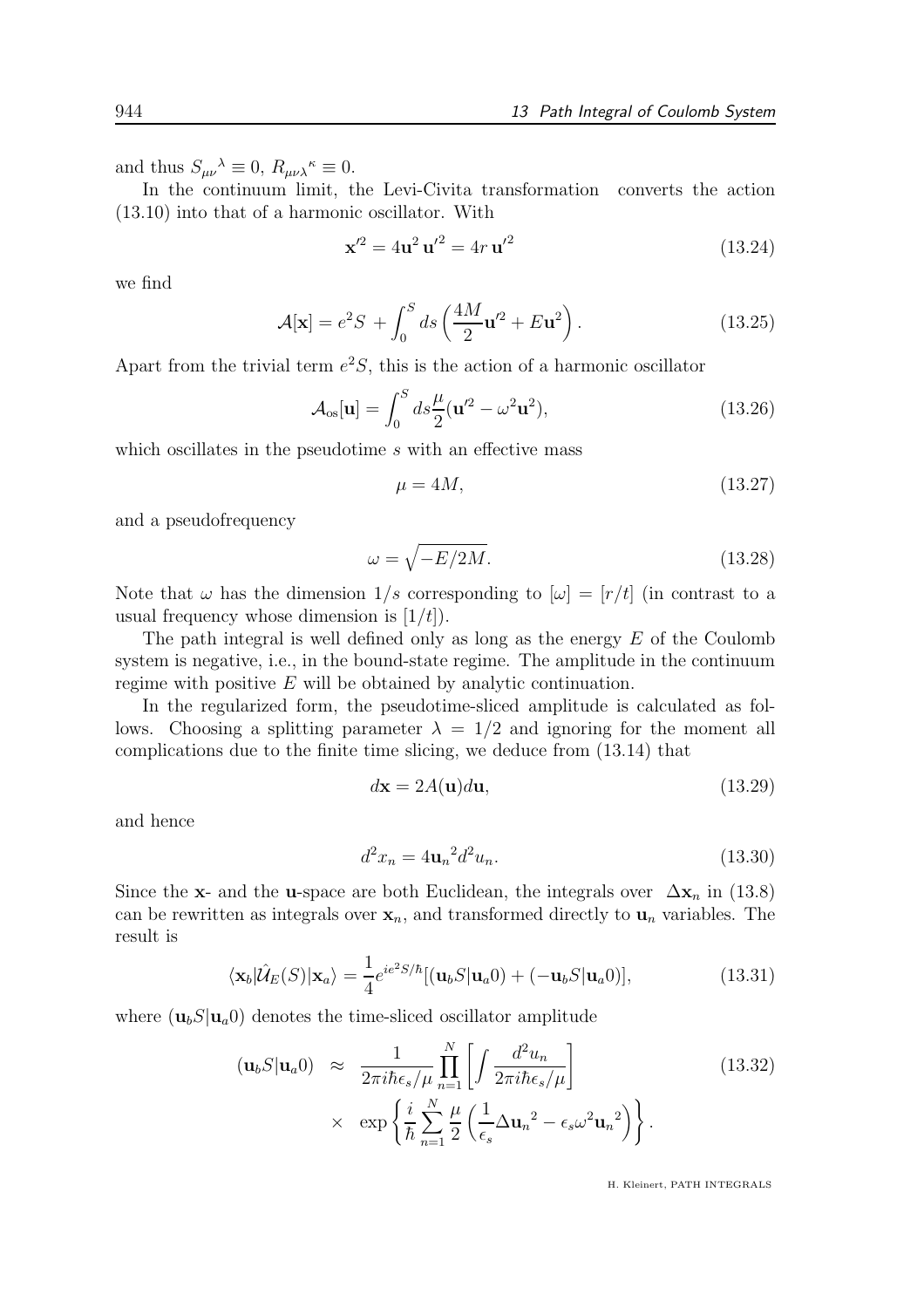

Figure 13.1 Illustration of associated final points in u-space, to be summed in the oscillator amplitude. In x-space, the paths run from  $x_a$  to  $x_b$  once directly and once after crossing the cut into the second sheet of the complex function  $u = \sqrt{x}$ .

The evaluation of the Gaussian integrals yields, in the continuum limit [recall  $(2.177)$ :

$$
(\mathbf{u}_b S | \mathbf{u}_a 0) = \frac{\mu \omega}{2\pi i \hbar \sin \omega S} \exp \left\{ \frac{i}{2\hbar} \frac{\mu \omega}{\sin \omega S} [(\mathbf{u}_b^2 + \mathbf{u}_a^2) \cos \omega S - 2\mathbf{u}_b \mathbf{u}_a] \right\}.
$$
 (13.33)

The symmetrization in  $\mathbf{u}_b$  in Eq. (13.31) is necessary since for each path from  $\mathbf{x}_a$  to  $\mathbf{x}_b$ , there are two paths in the square root space, one from  $\mathbf{u}_a$  to  $\mathbf{u}_b$  and one from  $\mathbf{u}_a$ to  $-\mathbf{u}_b$  (see Fig. 13.1).

The fixed-energy amplitude is obtained by the integral (13.4) over the pseudotime evolution amplitude (12.18):

$$
(\mathbf{x}_b|\mathbf{x}_a)_E = \int_0^\infty dS \, e^{ie^2 S/\hbar} \, \frac{1}{4} [(\mathbf{u}_b S|\mathbf{u}_a 0) + (-\mathbf{u}_b S|\mathbf{u}_a 0)].\tag{13.34}
$$

By inserting (13.33), this becomes

$$
(\mathbf{x}_b|\mathbf{x}_a)_E = \frac{1}{2} \int_0^\infty dS \exp(ie^2 S/\hbar) F^2(S)
$$
  
 
$$
\times \exp\left[-\pi F^2(S)(\mathbf{u}_b^2 + \mathbf{u}_a^2) \cos \omega S\right] \cosh\left[2\pi F^2(S)\mathbf{u}_b \mathbf{u}_a\right], \quad (13.35)
$$

with the abbreviation

$$
F(S) = \sqrt{\mu \omega / 2\pi i \hbar \sin \omega S},
$$
\n(13.36)

for the one-dimensional fluctuation factor [recall  $(2.171)$ ]. The coordinates  $\mathbf{u}_b$  and  $u_a$  on the right-hand side are related to  $x_bx_a$  on the left-hand side by

$$
\mathbf{u}_{a,b}^2 = r_{a,b}, \quad \mathbf{u}_b \mathbf{u}_a = \sqrt{(r_b r_a + \mathbf{x}_b \mathbf{x}_a)/2}.
$$
 (13.37)

When performing the integral over  $S$ , we have to pass around the singularities in  $F(S)$  in accordance with the *in*-prescription, replacing  $\omega \to \omega - i\eta$ . Equivalently, we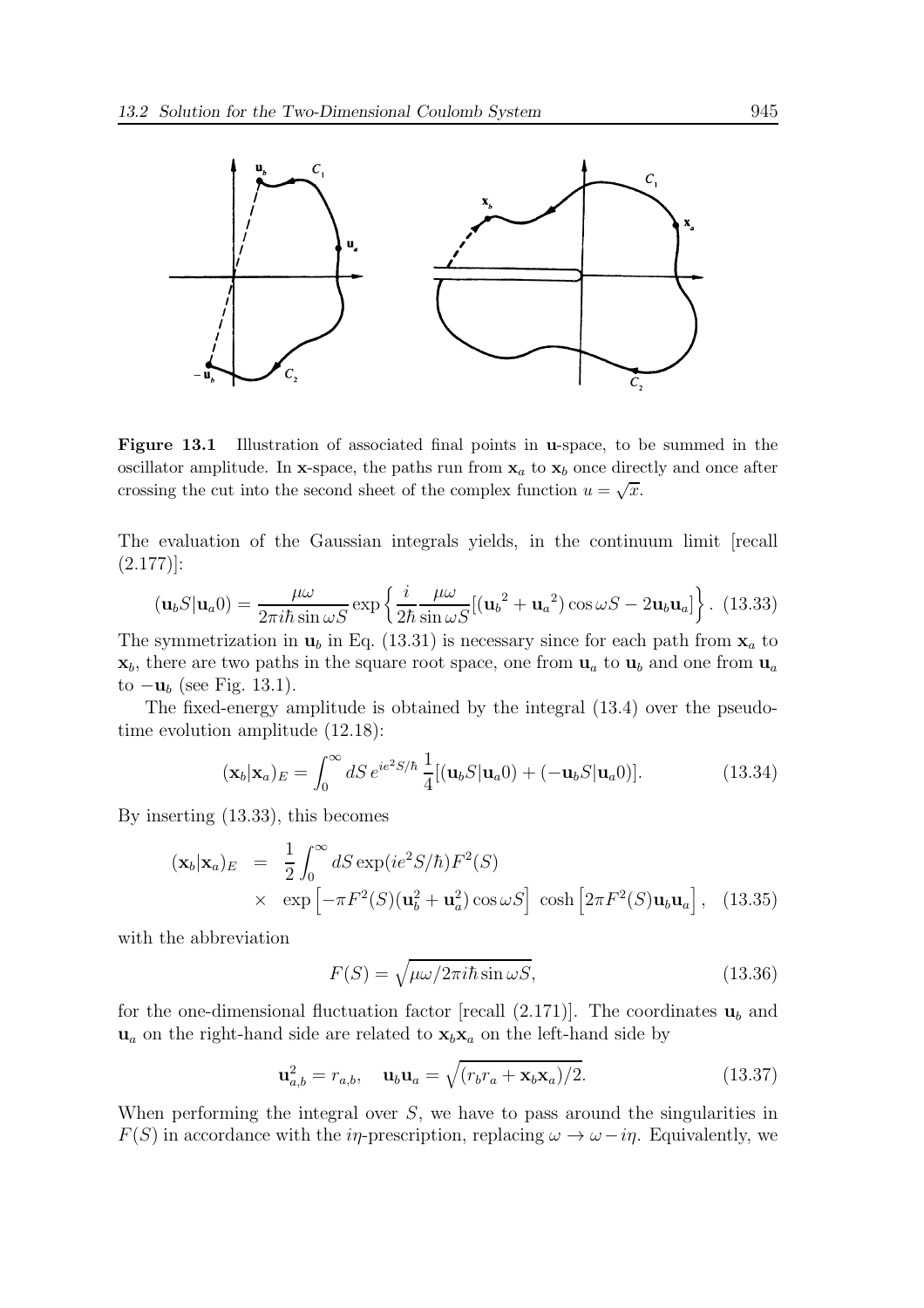can rotate the contour of S-integration to make it run along the negative imaginary semi-axis,

$$
S = -i\sigma, \quad \sigma \in (0, \infty).
$$

This amounts to going over to the Euclidean amplitude of the harmonic oscillator in which the singularities are completely avoided. The amplitude is rewritten in a more compact form by introducing the variables

$$
\varrho \equiv e^{-2i\omega S} = e^{-2\omega \sigma}, \tag{13.38}
$$

$$
\kappa \equiv \frac{\mu \omega}{2\hbar} = \frac{2M\omega}{\hbar} = \sqrt{-2ME/\hbar^2}, \qquad (13.39)
$$

$$
\nu \equiv \frac{e^2}{2\omega\hbar} = \sqrt{\frac{e^4M}{-2\hbar^2E}}.\tag{13.40}
$$

Then

$$
\pi F^2(S) = \kappa \frac{2\sqrt{\varrho}}{1 - \varrho},\tag{13.41}
$$

$$
e^{ie^2 s/\hbar} F^2(S) = \frac{2}{\pi} \kappa \frac{\varrho^{1/2 - \nu}}{1 - \varrho},
$$
\n(13.42)

and the fixed-energy amplitude of the two-dimensional Coulomb system takes the form

$$
(\mathbf{x}_b|\mathbf{x}_a)_E = -i\frac{M}{\pi\hbar} \int_0^1 d\rho \, \frac{\varrho^{-1/2-\nu}}{1-\varrho} \cos\left[2\kappa \frac{2\sqrt{\varrho}}{1-\varrho} \sqrt{(r_b r_a + \mathbf{x}_b \mathbf{x}_a)/2}\right] \times \exp\left[-\kappa \frac{1+\varrho}{1-\varrho} (r_b + r_a)\right]. \tag{13.43}
$$

Note that the integral converges only for  $\nu < 1/2$ . Expanding the integrand in powers of  $\rho$  the integral can be done and yields a sum over terms  $1/(\nu-1/2)$ ,  $1/(\nu-1/2)$  $3/2)$ ,.... The residues can be factorized into a sum  $e^{im\phi_b}e^{-im\phi_a} + e^{-im\phi_b}e^{im\phi_a}$ , where  $\phi$  are the azimuthal angle of the two-dimensional vectors **x**. Thus we obtain a spectral decomposition of the amplitude:

$$
(\mathbf{x}_b|\mathbf{x}_a)_E = \sum_{n=1}^{\infty} \frac{i\hbar}{E - E_n} \sum_{m=0}^{n-1} \left[ \psi_{n_r,m}(\mathbf{x}_b) \psi_{n_r,m}^*(\mathbf{x}_b) + \psi_{n_r,-m}(\mathbf{x}_b) \psi_{n_r,-m}^*(\mathbf{x}_b) \right], \tag{13.44}
$$

where

$$
\psi_{n_r,m}(\mathbf{x}) = \frac{1}{\sqrt{r}} R_{n_r,|m|}(r) \frac{1}{\sqrt{2\pi}} e^{im\phi}, \quad r \equiv \tag{13.45}
$$

are the wave functions and

$$
E_n = -\frac{Me^4}{\hbar^4} \frac{1}{(n - \frac{1}{2})^2} \tag{13.46}
$$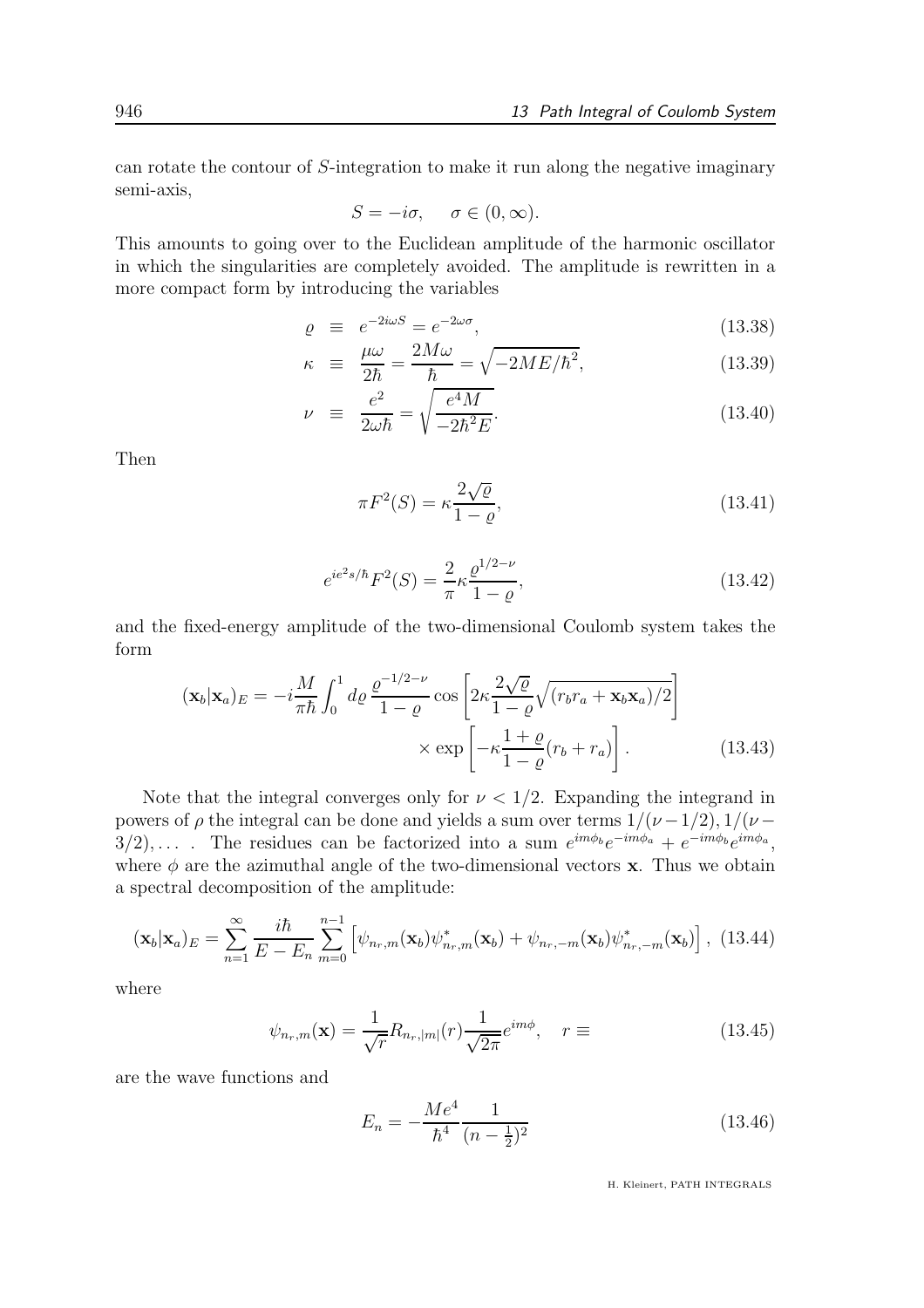the energy eigenvalues. The *principal quantum number*  $n$  is related to the radial quantum number  $n_r = 0, 1, 2, 3, \ldots$  and the azimuthal quantum number m by  $n = n_r + |m| + 1$ . The radial eigenfunctions are expressed in terms of confluent hypergeometric functions (9.45) as

$$
\frac{1}{\sqrt{r}}R_{n_r,|m|}(r) = N_{n_r,|m|} \left(\frac{2r}{r_n}\right)^{|m|} e^{-r/r_n} {}_1F_1(-n+|m|+1,2|m|+1,2r/r_n), \tag{13.47}
$$

where  $r_n \equiv (n - \frac{1}{2})r_H = (n - 1/2)Me^2/\hbar^2$ , and [5]

$$
N_{n_r,|m|} \equiv \frac{2}{r_n} \frac{1}{2|m|!} \sqrt{\frac{(n+|m|-1)!}{(2n-1)(n-|m|-1)!}}.
$$
 (13.48)

It is possible to write down another integral representation converging for all  $\nu \neq 1/2, 3/2, 5/2, \ldots$  To do this we change the variable of integrations to

$$
\zeta \equiv \frac{1+\varrho}{1-\varrho},\tag{13.49}
$$

so that

$$
\frac{d\varrho}{(1-\varrho)^2} = \frac{1}{2}d\zeta, \quad \varrho = \frac{\zeta - 1}{\zeta + 1}.
$$
 (13.50)

This leads to

$$
(\mathbf{x}_b|\mathbf{x}_a)_E = -i\frac{M}{\pi\hbar} \frac{1}{2} \int_1^\infty d\zeta (\zeta - 1)^{-\nu - 1/2} (\zeta + 1)^{\nu - 1/2}
$$

$$
\times \cos\left\{2\kappa\sqrt{\zeta^2 - 1}\sqrt{(r_b r_a + \mathbf{x}_b \mathbf{x}_a)/2}\right\} e^{-\kappa\zeta(r_b + r_a)}.
$$
(13.51)

The integrand has a cut in the complex  $\zeta$ -plane extending from  $z = -1$  to  $-\infty$ and from  $\zeta = 1$  to  $\infty$ . The integral runs along the right-hand cut. The integral is transformed into an integral along a contour C which encircles the right-hand cut in the clockwise sense. Since the cut is of the type  $(\zeta - 1)^{-\nu - 1/2}$ , we may replace

$$
\int_{1}^{\infty} d\zeta (\zeta - 1)^{-\nu - 1/2} \dots \to \frac{\pi e^{i\pi(\nu + 1/2)}}{\sin[\pi(\nu + 1/2)]} \frac{1}{2\pi i} \int_{C} d\zeta (\zeta - 1)^{-\nu - 1/2} \dots , \quad (13.52)
$$

and the fixed-energy amplitude reads

$$
(\mathbf{x}_b|\mathbf{x}_a)_E = -i\frac{M}{\pi\hbar} \frac{1}{2} \frac{\pi e^{i\pi(\nu+1/2)}}{\sin[\pi(\nu+1/2)]} \int_C \frac{d\zeta}{2\pi i} (\zeta-1)^{-\nu-1/2} (\zeta+1)^{\nu-1/2} \times \cos\left[2\kappa\sqrt{\zeta^2-1}\sqrt{(r_b r_a + \mathbf{x}_b \mathbf{x}_a)/2}\right] e^{-\kappa\zeta(r_b+r_a)}.
$$
 (13.53)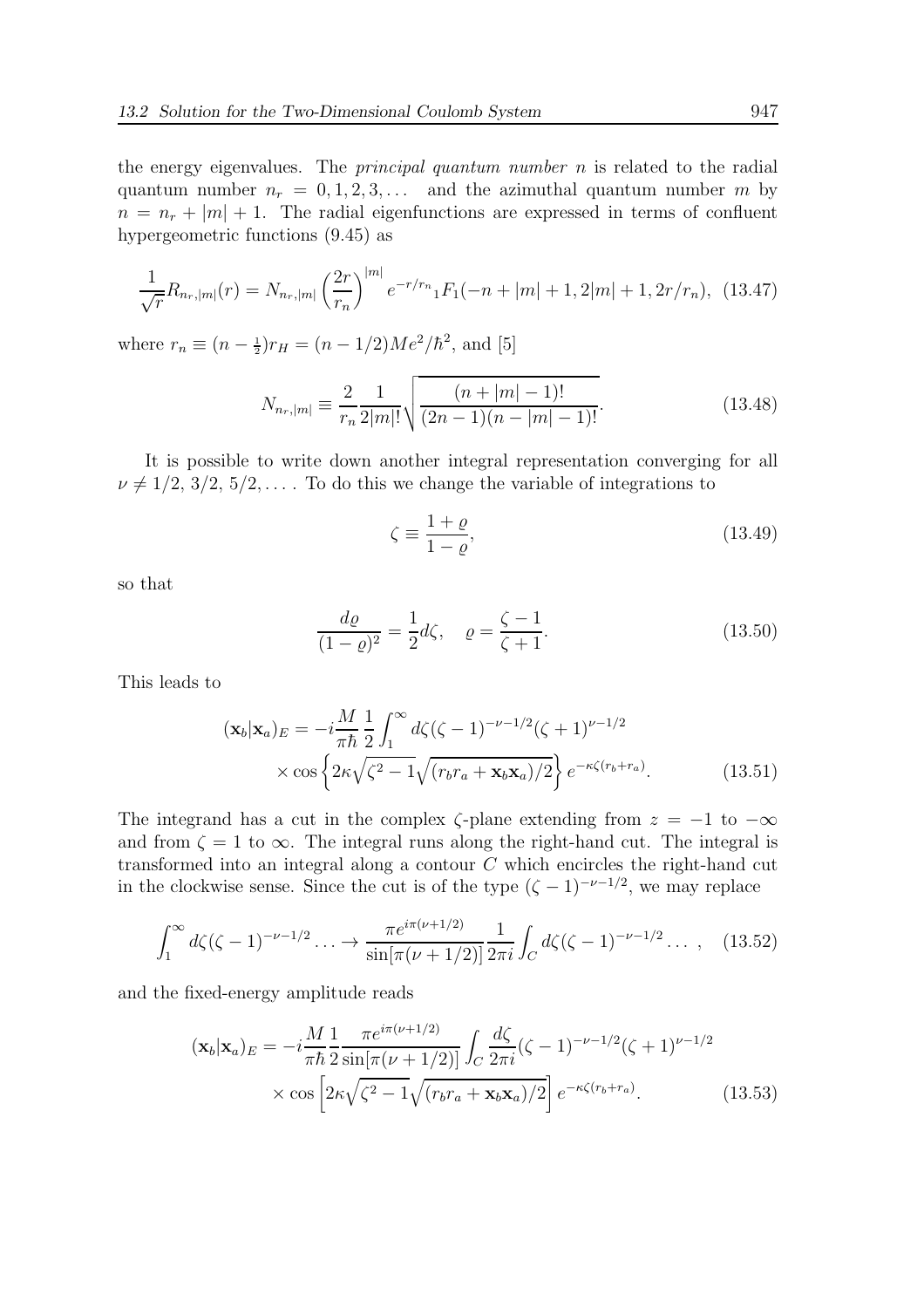## 13.3 Absence of Time Slicing Corrections for  $D = 2$

We now convince ourselves that the finite thickness of the pseudotime slices in the intermediate formulas does not change the time evolution amplitude obtained in the last section [6]. The reader who is unaware of the historic difficulties which had to be overcome may not be interested in the upcoming technical discussion. He may skip this section and be satisfied with a brief argument given in Section 13.6.

The potential term in the action (13.9) can be ignored since it is of order  $\epsilon_s$  and the time slicing can only produce higher than linear correction terms in  $\epsilon_s$  which do not contribute in the continuum limit  $\epsilon_s \to 0$ . The crucial point where corrections might enter is in the transformation of the measure and the pseudotime-sliced kinetic terms in (13.8), (13.9). In vector notation, the coordinate transformation reads, at every time slice  $n$ .

$$
\mathbf{x}_n = A(\mathbf{u}_n)\mathbf{u}_n. \tag{13.54}
$$

Among the equivalent possibilities offered in Section 11.2 to transform a time-sliced path integral we choose the Taylor expansion (11.56) to map  $\Delta x$  into  $\Delta u$ . After inserting (13.15) into (11.56) we find

$$
\Delta x^{i} = 2A^{i}{}_{\mu}(\mathbf{u})\Delta u^{\mu} - \partial_{\nu}A^{i}{}_{\mu}(\mathbf{u})\Delta u^{\mu}\Delta u^{\nu}.
$$
 (13.55)

Since the mapping  $\mathbf{x}(\mathbf{u})$  is quadratic in **u**, there are no higher-order expansion terms. Note that due to the absence of curvature and torsion in the u-space, the coordinate transformation is holonomic and  $\Delta$ x can also be calculated directly from  $\mathbf{x}(\mathbf{u}) - \mathbf{x}(\mathbf{u} - \Delta \mathbf{u})$ . Indeed, using the linearity of  $A(\mathbf{u})$ in  $\mathbf{u}$ , we find from  $(13.54)$ 

$$
\Delta \mathbf{x}_n = A(\mathbf{u}_n)\mathbf{u}_n - A(\mathbf{u}_{n-1})\mathbf{u}_{n-1} = 2A(\mathbf{u}_n - \frac{1}{2}\Delta \mathbf{u}_n)\Delta \mathbf{u}_n = 2A(\bar{\mathbf{u}}_n)\Delta \mathbf{u}_n, \tag{13.56}
$$

where  $\bar{\mathbf{u}}_n$  is average across the slice. The Taylor expansion of  $A(\mathbf{u}_n - \frac{1}{2}\Delta \mathbf{u}_n)$  has only two terms and leads to (13.55).

Using (13.56) we can write

$$
(\Delta \mathbf{x}_n)^2 = 4\bar{\mathbf{u}}_n^2 (\Delta \mathbf{u}_n)^2, \tag{13.57}
$$

$$
\bar{\mathbf{u}}_n \equiv (\mathbf{u}_n + \mathbf{u}_{n-1})/2. \tag{13.58}
$$

The kinetic term of the short-time action in the nth time slice of Eq. (13.9) therefore becomes

$$
\mathcal{A}^{\epsilon} = \frac{M}{2\epsilon_s} \frac{(\Delta \mathbf{x}_n)^2}{r_n^{1-\lambda} r_{n-1}^{\lambda}} = \frac{M}{2\epsilon_s} \frac{4\bar{\mathbf{u}}_n^2}{(\mathbf{u}_n^2)^{1-\lambda} (\mathbf{u}_{n-1}^2)^{\lambda}} (\Delta \mathbf{u}_n)^2.
$$
(13.59)

This is expanded around the postpoint and yields

$$
\bar{\mathbf{u}}_n = \mathbf{u}_n - \frac{1}{2} \Delta \mathbf{u}_n, \tag{13.60}
$$

$$
\mathbf{u}_{n-1} = \mathbf{u}_n - \Delta \mathbf{u}_n, \tag{13.61}
$$

$$
\frac{\bar{\mathbf{u}}_n^2}{(\mathbf{u}_n^2)^{1-\lambda}(\mathbf{u}_{n-1}^2)^\lambda} = 1 + (2\lambda - 1)\frac{\mathbf{u}_n \Delta \mathbf{u}_n}{\mathbf{u}_n^2} + \left(\frac{1}{4} - \lambda\right)\frac{\Delta \mathbf{u}_n^2}{\mathbf{u}_n^2} + 2\lambda^2 \left(\frac{\mathbf{u}_n \Delta \mathbf{u}_n}{\mathbf{u}_n^2}\right)^2.
$$
\n(13.62)

It is useful to separate the short-time action into a leading term

$$
\mathcal{A}_0^{\epsilon}(\Delta \mathbf{u}_n) = 4M \frac{(\Delta \mathbf{u}_n)^2}{2\epsilon_s},\tag{13.63}
$$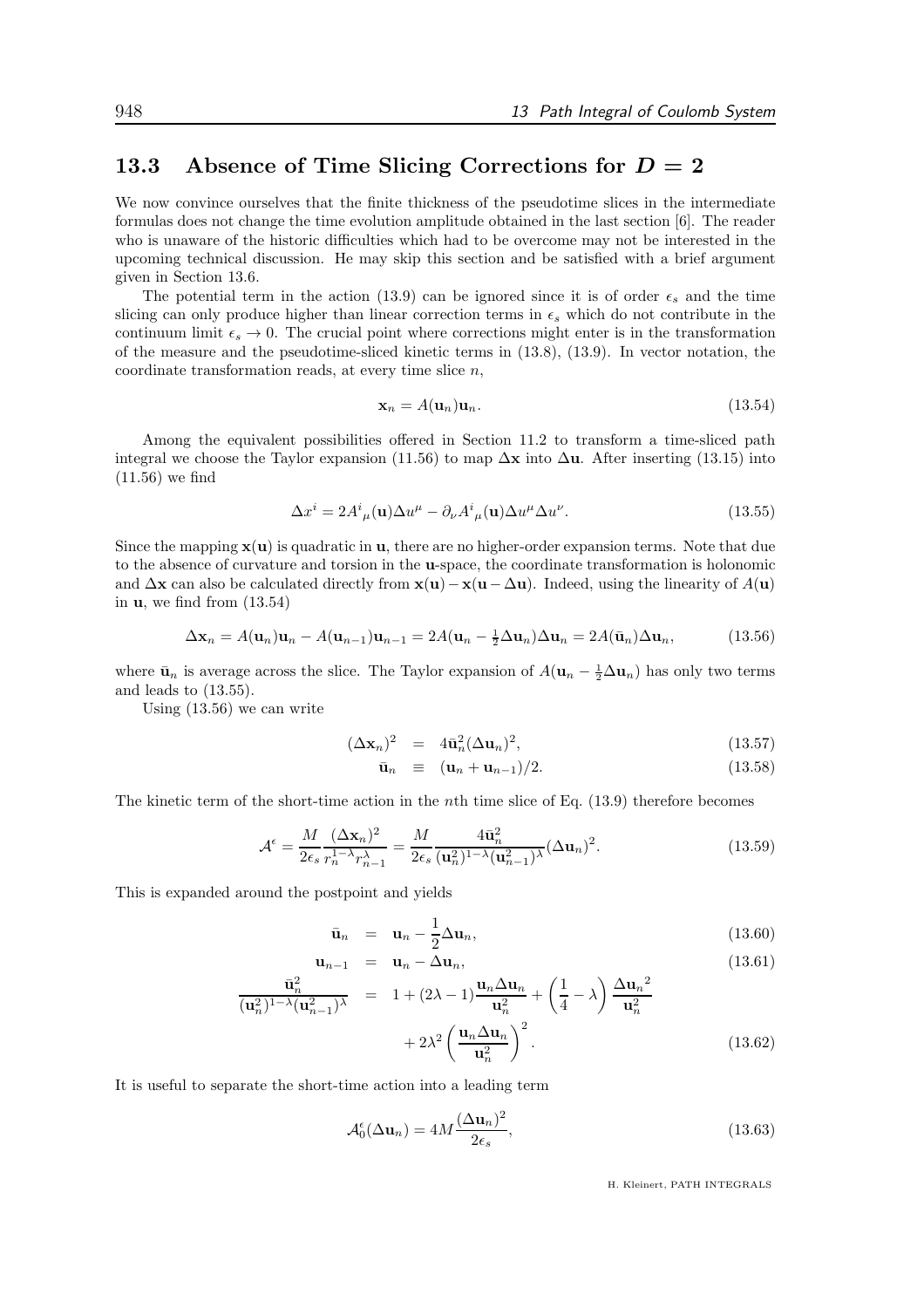plus correction terms

$$
\Delta \mathcal{A}^{\epsilon} = 4M \frac{(\Delta \mathbf{u}_n)^2}{2\epsilon_s} \times \left[ (2\lambda - 1) \frac{\mathbf{u}_n \Delta \mathbf{u}_n}{\mathbf{u}_n^2} + \left( \frac{1}{4} - \lambda \right) \frac{\Delta \mathbf{u}_n^2}{\mathbf{u}_n^2} + 2\lambda^2 \left( \frac{\mathbf{u}_n \Delta \mathbf{u}_n}{\mathbf{u}_n^2} \right)^2 \right],
$$
\n(13.64)

which will be treated perturbatively.

In order to perform the transformation of the measure of integration in (13.8), we expand  $\Delta \mathbf{x}$ accordingly:

$$
\Delta x^{i} = 2A^{i}{}_{\mu}(\mathbf{u} - \frac{1}{2}\Delta \mathbf{u})\Delta u^{\mu}
$$
  
=  $2A^{i}{}_{\mu}(\mathbf{u})\Delta u^{\mu} - \partial_{\nu}A^{i}{}_{\mu}(\mathbf{u})\Delta u^{\mu}\Delta u^{\nu}.$  (13.65)

The indices  $n$  have been suppressed, for brevity. This expression has, of course, the general form (10.96), after inserting there

$$
e^{i}_{\mu}(\mathbf{u}) = 2A^{i}_{\mu}(\mathbf{u}).\tag{13.66}
$$

Since the transformation matrix  $A^i_{\mu}(\mathbf{u})$  in (13.15) is linear in **u**, the matrix  $e^i_{\mu}(\mathbf{u})$  has no second derivatives, and the Jacobian action (11.60) and (10.145) reduce to

$$
\frac{i}{\hbar} \mathcal{A}_{J}^{\epsilon} = -e_{i}^{\mu} e^{i}{}_{\{\mu,\nu\}} \Delta u^{\nu} - \frac{1}{2} e_{i}^{\mu} e^{i}{}_{\{\kappa,\nu\}} e_{j}^{\kappa} e^{j}{}_{\mu,\lambda} \Delta u^{\nu} \Delta u^{\lambda}
$$
\n
$$
= -\Gamma_{\{\nu\mu\}}{}^{\mu} \Delta u^{\nu} - \frac{1}{2} \Gamma_{\{\nu\kappa\}}{}^{\mu} \Gamma_{\{\mu\lambda\}}{}^{\kappa} \Delta u^{\nu} \Delta u^{\lambda}.
$$
\n(13.67)

The expansion coefficients are easily calculated using the reciprocal basis dyad

$$
e_i^{\kappa} = \frac{1}{2\mathbf{u}^2} e^i_{\kappa},\tag{13.68}
$$

as

$$
\Gamma_{\nu\mu}^{\mu} = e_i^{\mu} \partial_{\nu} e^{i}_{\mu} = \frac{2u^{\nu}}{\mathbf{u}^2},
$$
\n
$$
\Gamma_{\mu\nu}^{\mu} = -e^{i}_{\nu} \partial_{\mu} e_i^{\mu} = \frac{2u^{\nu}}{\mathbf{u}^2},
$$
\n
$$
\Gamma_{\nu\kappa}^{\mu} \Gamma_{\lambda\mu}^{\kappa} = -\partial_{\lambda} e_i^{\kappa} \partial_{\nu} e^{i}_{\kappa} = -\frac{2}{\mathbf{u}^4} (\delta^{\nu\lambda} \mathbf{u}^2 - 2u^{\nu} u^{\lambda}).
$$
\n(13.69)

The second equation is found directly from

$$
-\partial_{\mu}e_{i}^{\mu} = -\partial_{\mu}(2\mathbf{u}^{2})^{-1}e^{i}_{\mu} = e_{i}^{\mu} 2u^{\mu}\mathbf{u}^{-2}, \qquad (13.70)
$$

which, in turn, follows from the obvious identity  $\partial_{\mu}e^{i}_{\mu}=0$ . Note that the third expression in (13.69) is automatically equal to  $\Gamma_{\{\nu\kappa\}}^{\sigma} \Gamma_{\{\lambda\sigma\}}^{\kappa}$ , i.e., of the form required in (13.67), since the  $u^{\mu}$ space has no torsion and  $\Gamma_{\nu\kappa}^{\sigma} = \Gamma_{\kappa\nu}^{\sigma}$ . After inserting Eqs. (13.69) into the right-hand side of (13.67), we find the postpoint expansion

$$
\frac{i}{\hbar} \mathcal{A}_{J}^{\epsilon} = -\left[2\frac{\mathbf{u}_{n} \Delta \mathbf{u}_{n}}{\mathbf{u}_{n}^{2}} - \frac{\Delta \mathbf{u}_{n}^{2}}{\mathbf{u}_{n}^{2}} + 2\left(\frac{\mathbf{u} \Delta \mathbf{u}_{n}}{\mathbf{u}_{n}^{2}}\right)^{2} + \ldots\right].
$$
\n(13.71)

The measure of integration in (13.8) contains additional factors  $r_b, r_n, r_a$  which require a further treatment. First we rewrite it as

$$
\frac{(r_b/r_a)^{2\lambda-1}}{2\pi i\epsilon_s\hbar} \prod_{n=1}^N \left[ \int \frac{d^2 \Delta x_n}{2\pi i\epsilon_s r_{n-1}/M} \right] \approx \frac{1}{2\pi i\epsilon_s\hbar} \prod_{n=1}^N \left[ \int \frac{d^2 \Delta x_n}{2\pi i\epsilon_s\hbar r_n/M} \right] \prod_{n=1}^{N+1} \left( \frac{r_n}{r_{n-1}} \right)^{2\lambda}
$$

$$
= \frac{1}{2\pi i\epsilon_s\hbar} \prod_{n=2}^{N+1} \left[ \int \frac{d^2 \Delta x_n}{2\pi i\epsilon_s\hbar r_n/M} \right] e^{i\mathcal{A}_f^N/\hbar} . \tag{13.72}
$$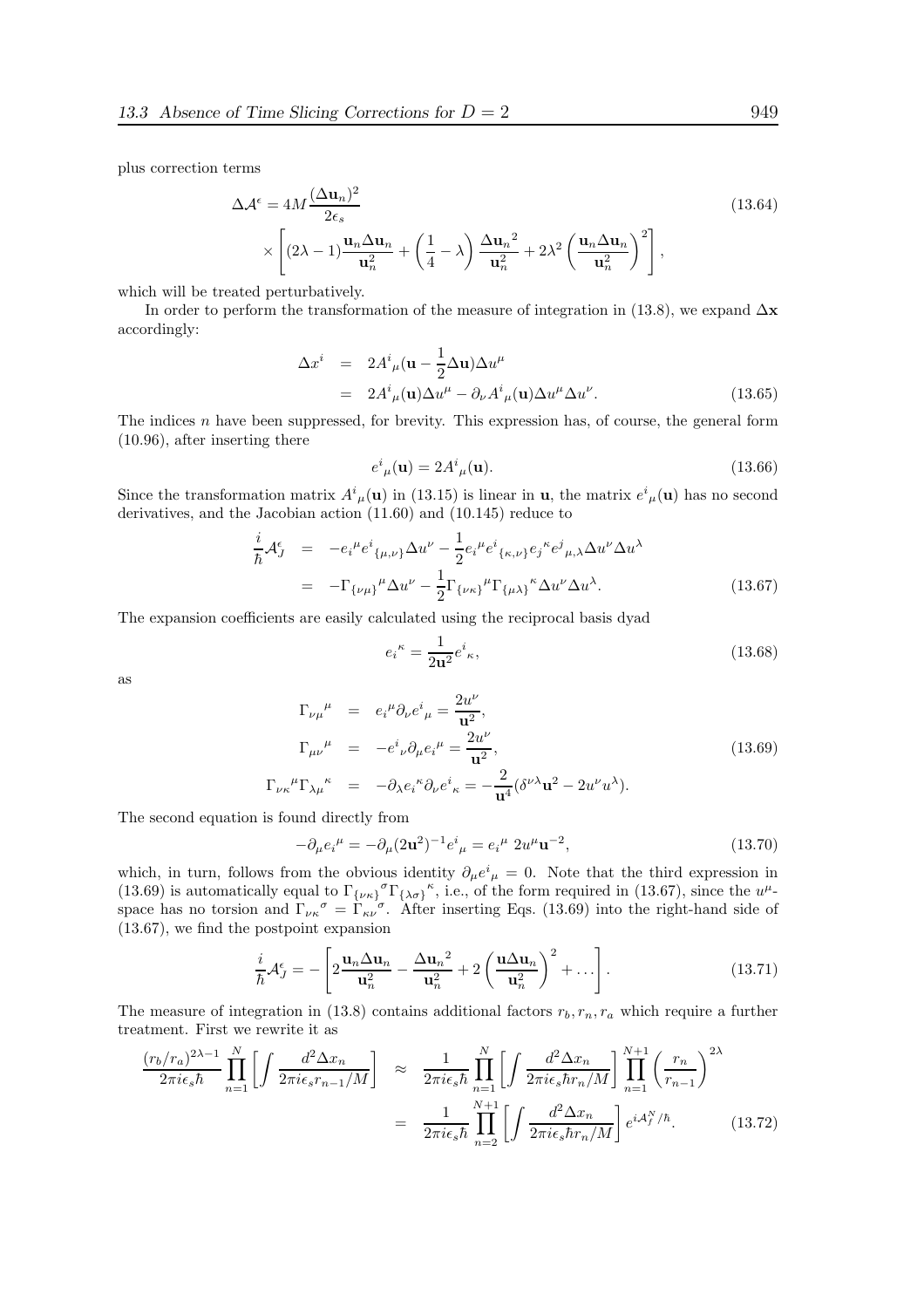On the left-hand side, we have shifted the labels  $n$  by one unit making use of the fact that with  $\Delta \mathbf{x}_n = \mathbf{x}_n - \mathbf{x}_{n-1}$  we can certainly write  $\prod_{n=2}^{N+1} \int d^2 \Delta x_n = \prod_{n=1}^{N} \int d^2 \Delta x_n$ . In the first expression on the right-hand side we have further shifted the subscripts of the factors  $1/r_{n-1}$  in the integral measure from  $n-1$  to n and compensated for this by an overall factor  $\prod_{n=1}^{N+1}(r_n/r_{n-1})$ . Together with the prefactor  $(r_b/r_a)^{2\lambda-1}$ , this can be expressed as a product  $\prod_{n=1}^{N+1} (r_n/r_{n-1})^{2\lambda}$ . There is only a negligible error of order  $\epsilon_s^2$  at the upper end [this being the reason for writing the symbol  $\approx$ rather than  $=$  in  $(13.72)$ . In the last part of the equation we have introduced an effective action

$$
\mathcal{A}_f^N \equiv \sum_{n=1}^{N+1} \mathcal{A}_f^{\epsilon} \tag{13.73}
$$

due to the  $(r_n/r_{n-1})^{2\lambda}$  factors, with

$$
\frac{i}{\hbar} \mathcal{A}_f^{\epsilon} = 2\lambda \log \frac{r_n^2}{r_{n-1}^2} = 2\lambda \log \frac{\mathbf{u}_n^2}{\mathbf{u}_{n-1}^2}.
$$
\n(13.74)

The subscript f indicates that the general origin of this term lies in the rescaling factors  $f_l(\mathbf{x}_b)$ ,  $f_r(\mathbf{x}_a)$ .

We now go over from  $\Delta x_n$ - to  $\Delta u_n$ -integrations using the relation

$$
d^2 \Delta x = 4\mathbf{u}^2 d^2 \Delta u \, \exp\left(\frac{i}{\hbar} \mathcal{A}_J^{\epsilon}\right). \tag{13.75}
$$

The measure becomes

$$
\frac{1}{2} \times \frac{4}{2 \cdot 2\pi i \epsilon_s \hbar} \prod_{n=1}^{N} \left[ \int \frac{4d^2 \Delta u_n}{2 \cdot 2\pi i \epsilon_s \hbar/M} \right] \exp\left[ \frac{i}{\hbar} (\mathcal{A}_J^N + \mathcal{A}_f^N) \right],
$$
\n(13.76)

where  $\mathcal{A}_{J}^{N}$  is the sum over all time-sliced Jacobian action terms  $\mathcal{A}_{J}^{\epsilon}$  of (13.71):

$$
\mathcal{A}_J^N \equiv \sum_{n=1}^{N+1} \mathcal{A}_J^{\epsilon}.
$$
\n(13.77)

The extra factors 2 in the measure denominators of (13.76) are introduced to let the  $\mathbf{u}_n$ -integrations run over the entire u-space, in which case the x-space is traversed twice.

The time-sliced expression (13.76) has an important feature which was absent in the continuous formulation. It receives dominant contributions not only from the region neighborhood  $u_n \sim u_{n-1}$ , in which case  $(\Delta \mathbf{u}_n)^2$  is of order  $\epsilon_s$ , but also from  $\mathbf{u}_n \sim -\mathbf{u}_{n-1}$  where  $(\bar{\mathbf{u}}_n)^2$  is of order  $\epsilon_s$ . This is understandable since both configurations correspond to  $x_n$  being close to  $x_{n-1}$  and must be included. Fortunately, for symmetry reasons, they give identical contributions so that we need to discuss only the case  $u_n \sim u_{n-1}$ , the contribution from the second case being simply included by dropping the factors 2 in the measure denominators.

To process the measure further, we expand the action  $\mathcal{A}_{f}^{\epsilon}$  (13.76) around the postpoint and find

$$
\frac{i}{\hbar} \mathcal{A}_f^{\epsilon} = 2\lambda \log \left( \frac{\mathbf{u}_n^2}{\mathbf{u}_{n-1}^2} \right) = 2\lambda \left[ 2 \frac{\mathbf{u}_n \Delta \mathbf{u}_n}{\mathbf{u}_n^2} - \frac{\Delta \mathbf{u}_n^2}{\mathbf{u}_n^2} + 2 \left( \frac{\mathbf{u} \Delta \mathbf{u}_n}{\mathbf{u}_n^2} \right)^2 + \dots \right].
$$
 (13.78)

A comparison with (13.71) shows that adding  $(i/\hbar)A_f^{\epsilon}$  and  $(i/\hbar)A_J^{\epsilon}$  merely changes  $2\lambda$  in  $A_f^{\epsilon}$  into  $2\lambda - 1$ .

Thus, altogether, the time-slicing produces the short-time action

$$
\mathcal{A}^{\epsilon} = \mathcal{A}_0^{\epsilon} + \Delta_{\text{corr}} \mathcal{A}^{\epsilon},\tag{13.79}
$$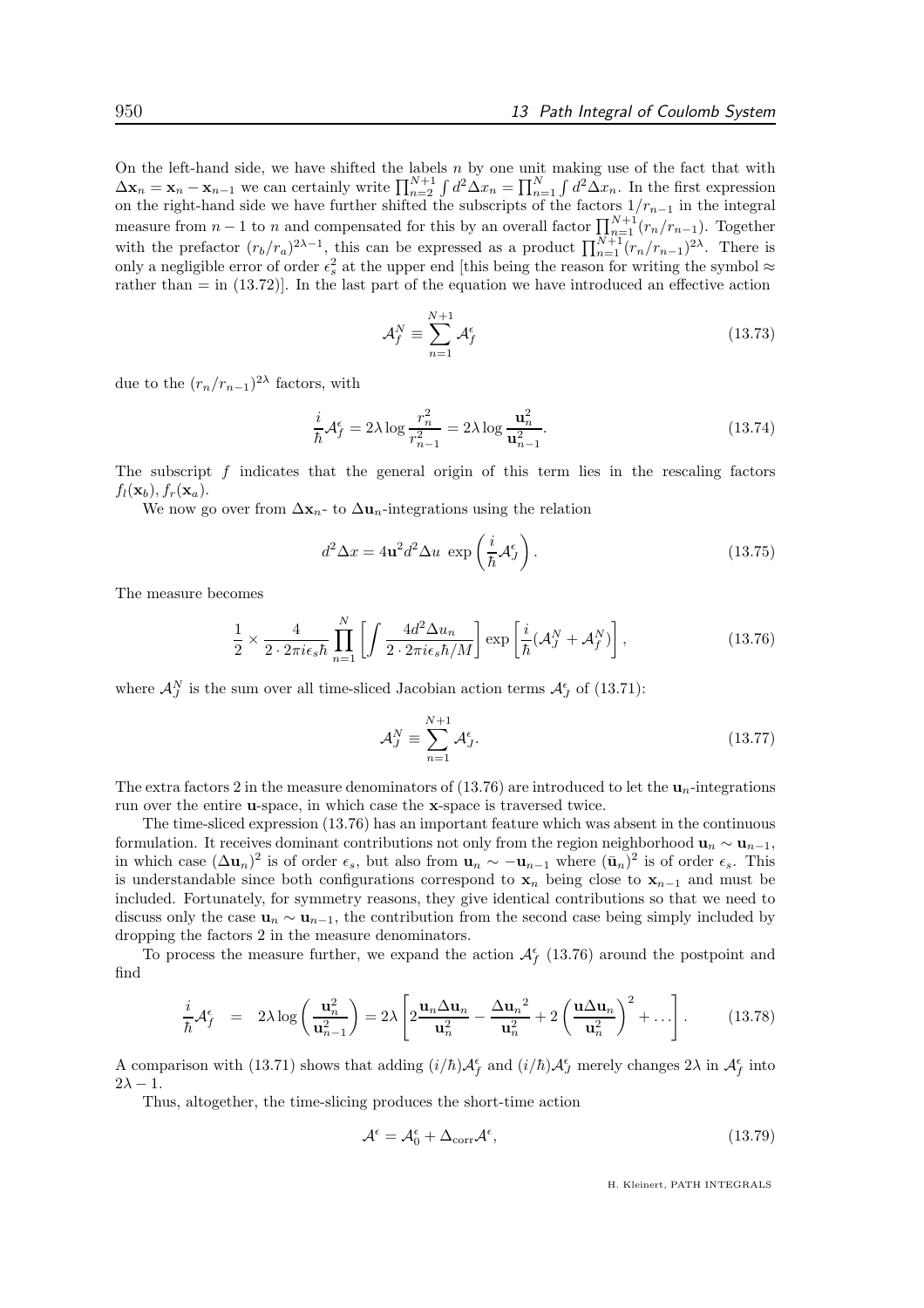with the leading free-particle action

$$
\mathcal{A}_0^{\epsilon}(\Delta \mathbf{u}_n) = 4M \frac{(\Delta \mathbf{u}_n)^2}{2\epsilon_s},\tag{13.80}
$$

and the total correction term

$$
\frac{i}{\hbar}\Delta_{\text{corr}}\mathcal{A}^{\epsilon} \equiv \frac{i}{\hbar}(\Delta \mathcal{A}^{\epsilon} + \mathcal{A}_{J}^{\epsilon} + \mathcal{A}_{J}^{\epsilon})
$$
\n
$$
= \frac{i}{\hbar}4M\frac{\Delta \mathbf{u}_{n}^{2}}{2\epsilon_{s}} \left[ (2\lambda - 1)\frac{\mathbf{u}_{n}\Delta \mathbf{u}_{n}}{\mathbf{u}_{n}^{2}} + \left(\frac{1}{4} - \lambda\right)\frac{\Delta \mathbf{u}_{n}^{2}}{\mathbf{u}_{n}^{2}} + 2\lambda^{2} \left(\frac{\mathbf{u}_{n}\Delta \mathbf{u}_{n}}{\mathbf{u}_{n}^{2}}\right)^{2} \right]
$$
\n
$$
+ (2\lambda - 1) \left[ 2\frac{\mathbf{u}_{n}\Delta \mathbf{u}_{n}}{\mathbf{u}_{n}^{2}} - \frac{\Delta \mathbf{u}_{n}^{2}}{\mathbf{u}_{n}^{2}} + 2 \left(\frac{\mathbf{u}_{n}\Delta \mathbf{u}_{n}}{\mathbf{u}_{n}^{2}}\right)^{2} \right] + \dots \qquad (13.81)
$$

We now show that the action  $\Delta_{\text{corr}}\mathcal{A}^{\epsilon}$  is equivalent to zero by proving that the kernel associated with the short-time action

$$
K^{\epsilon}(\Delta \mathbf{u}) = \frac{4}{2 \cdot 2\pi i \epsilon_s \hbar / M} \exp\left[\frac{i}{\hbar} (\mathcal{A}_0^{\epsilon} + \Delta_{\text{corr}} \mathcal{A}^{\epsilon})\right]
$$
(13.82)

is equivalent to the zeroth-order free-particle kernel

$$
K_0^{\epsilon}(\Delta \mathbf{u}) = \frac{4}{2 \cdot 2\pi i \epsilon_s \hbar/M} \exp\left[\frac{i}{\hbar} \mathcal{A}_0^{\epsilon}\right].
$$
 (13.83)

The equivalence is established by checking the equivalence relations (11.71) and (11.72). For the kernel  $(13.82)$ , the correction  $(11.71)$  is

$$
C_1 = C \equiv \exp\left(\frac{i}{\hbar} \Delta_{\text{corr}} \mathcal{A}^{\epsilon}\right) - 1.
$$
 (13.84)

It has to be compared with the trivial factor of the kernel (13.83):

$$
C_2 = 0.\t\t(13.85)
$$

Thus, the equivalence requires showing that

$$
\langle C \rangle_0 = 0,
$$
  

$$
\langle C (\mathbf{p} \Delta \mathbf{u}) \rangle_0 = 0.
$$
 (13.86)

The basic correlation functions due to  $K_0^{\epsilon}(\Delta \mathbf{u})$  are

$$
\langle \Delta u^{\mu} \Delta u^{\nu} \rangle_{0} \equiv \frac{i \hbar \epsilon_{s}}{4M} \delta^{\mu \nu}, \qquad (13.87)
$$

$$
\langle \Delta u^{\mu_1} \cdots \Delta u^{\mu_{2n}} \rangle_0 = \left( \frac{i \hbar \epsilon_s}{4M} \right)^n \delta^{\mu_1 \cdots \mu_{2n}}, \quad n > 1,
$$
\n(13.88)

where the contraction tensors  $\delta^{\mu_1...\mu_{2n}}$  of Eq. (8.64), determined recursively from

$$
\delta^{\mu_1...\mu_{2n}} \equiv \delta^{\mu_1\mu_2}\delta^{\mu_3\mu_4...\mu_{2n}} + \delta^{\mu_1\mu_3}\delta^{\mu_2\mu_4...\mu_{2n}} + \ldots + \delta^{\mu_1\mu_{2n}}\delta^{\mu_2\mu_3...\mu_{2n-1}}.\tag{13.89}
$$

They consist of  $(2n-1)!!$  products of pair contractions  $\delta^{\mu_i\mu_j}$ . More specifically, we encounter, in calculating (13.86), expectations of the type

$$
\langle (\Delta \mathbf{u})^{2k} (\mathbf{u} \Delta \mathbf{u})^{2l} \rangle_0 = \left( \frac{i \hbar \epsilon_s}{4M} \right)^{k+l} \frac{[D + 2(k+l-1)]!!}{(D + 2l - 2)!!} (2l - 1)!! (\mathbf{u}^2)^l,
$$
(13.90)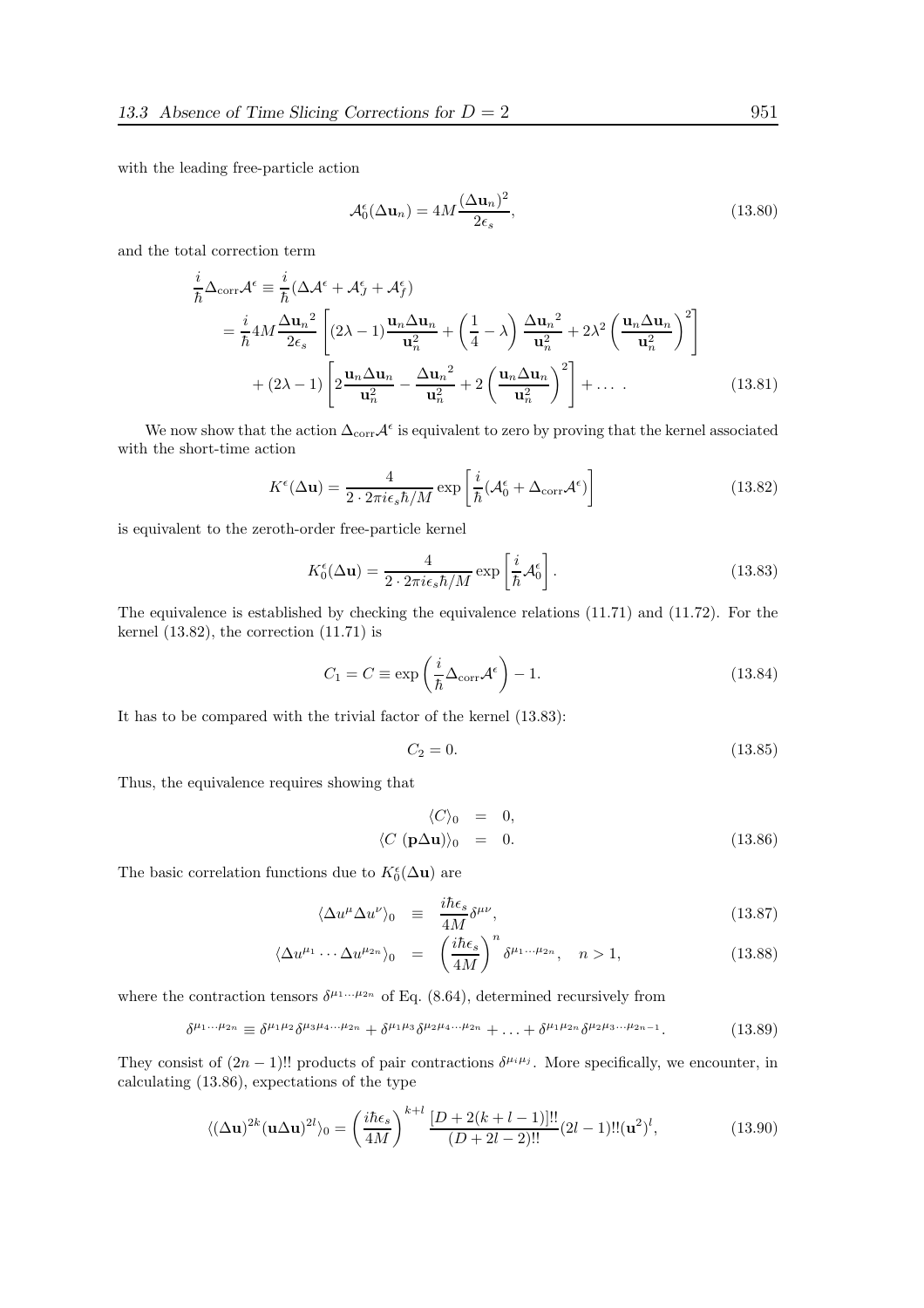and

$$
\langle (\Delta \mathbf{u})^{2k} (\mathbf{u} \Delta \mathbf{u})^{2l} (\mathbf{u} \Delta \mathbf{u}) (\mathbf{p} \Delta \mathbf{u}) \rangle_0 = \left( \frac{i \hbar \epsilon_s}{4M} \right)^{k+l+1} \frac{[D+2(k+l)]!!}{(D+2l)!!} (2l-1)!!(\mathbf{up}),\tag{13.91}
$$

where we have allowed for a general **u**-space dimension  $D$ . Expanding (13.86) we now check that, up to first order in  $\epsilon_s$ , the expectations  $\langle C \rangle_0$  and  $\langle C (\mathbf{p}\Delta \mathbf{u})\rangle_0$  vanish:

$$
\langle C \rangle_0 = \frac{i}{\hbar} \langle \Delta_{\text{corr}} \mathcal{A}^{\epsilon} \rangle_0 + \frac{1}{2!} \left( \frac{i}{\hbar} \right)^2 \langle (\Delta_{\text{corr}} \mathcal{A}^{\epsilon})^2 \rangle_0 = 0, \qquad (13.92)
$$

$$
\langle C \ (\mathbf{p}\Delta \mathbf{u})\rangle_0 = \frac{i}{\hbar} \langle \Delta_{\text{corr}} \mathcal{A}^{\epsilon} \ (\mathbf{p}\Delta \mathbf{u})\rangle_0 = 0. \tag{13.93}
$$

Indeed, the first term in (13.92) becomes

$$
\frac{i}{\hbar} \langle \Delta_{\text{corr}} \mathcal{A}^{\epsilon} \rangle_0 = 2i \frac{\hbar \epsilon_s}{M} \left[ -\left(\frac{1}{4} - \lambda\right) \frac{(D+2)D}{16} - 2\lambda^2 \frac{D+2}{16} \right],\tag{13.94}
$$

and reduces for  $D = 2$  to

$$
\frac{i}{\hbar} \langle \Delta_{\text{corr}} \mathcal{A}^{\epsilon} \rangle_0 = -i \frac{\hbar \epsilon_s}{M} \left( \lambda - \frac{1}{2} \right)^2.
$$
\n(13.95)

This is canceled identically in  $\lambda$  by the second term in (13.92), which is equal to

$$
\frac{1}{2!} \left(\frac{i}{\hbar}\right)^2 \langle (\Delta_{\text{corr}} \mathcal{A}^{\epsilon})^2 \rangle_0 = \frac{i}{2} \frac{\hbar \epsilon_s}{M} \left[ 4(2\lambda - 1)^2 \frac{(D+4)(D+2)}{64} + 4(2\lambda - 1)^2 \frac{1}{4} - 8(2\lambda - 1)^2 \frac{D+2}{16} \right],
$$
\n(13.96)

and reduces for  $D = 2$  to

$$
\frac{1}{2!} \left(\frac{i}{\hbar}\right)^2 \langle (\Delta_{\text{corr}} \mathcal{A}^{\epsilon})^2 \rangle_0 = i \frac{\hbar \epsilon_s}{M} \left(\lambda - \frac{1}{2}\right)^2.
$$
 (13.97)

Similarly, the expectation (13.93),

$$
\langle \Delta_{\text{corr}} \mathcal{A}^{\epsilon} \left( \mathbf{p} \Delta \mathbf{u} \right) \rangle_0 = -\frac{\hbar^2 \epsilon_s}{4M} [(2\lambda - 1)(D + 2)/4 - (2\lambda - 1)], \tag{13.98}
$$

is seen to vanish identically in  $\lambda$  for  $D = 2$ .

Thus there is no finite time slicing correction to the naive transformation formula (13.34) for the Coulomb path integral in two dimensions.

### 13.4 Solution for the Three-Dimensional Coulomb System

We now turn to the physically relevant Coulomb system in three dimensions. The first problem is to find again some kind of "square root" coordinates to convert the potential  $-Er$  in the pseudotime Hamiltonian in the exponent of Eq. (13.5) into a harmonic potential. In two dimensions, the answer was a complex square root. Here, it is a "quaternionic square root" known as the Kustaanheimo-Stiefel transformation, which was used extensively in celestial mechanics [7]. To apply this transformation, the three-vectors  $x$  must first be mapped into a four-dimensional  $u^{\mu}$ -space  $(\mu = 1, 2, 3, 4)$  via the equations

$$
x^i = \bar{z}\sigma^i z, \qquad r = \bar{z}z. \tag{13.99}
$$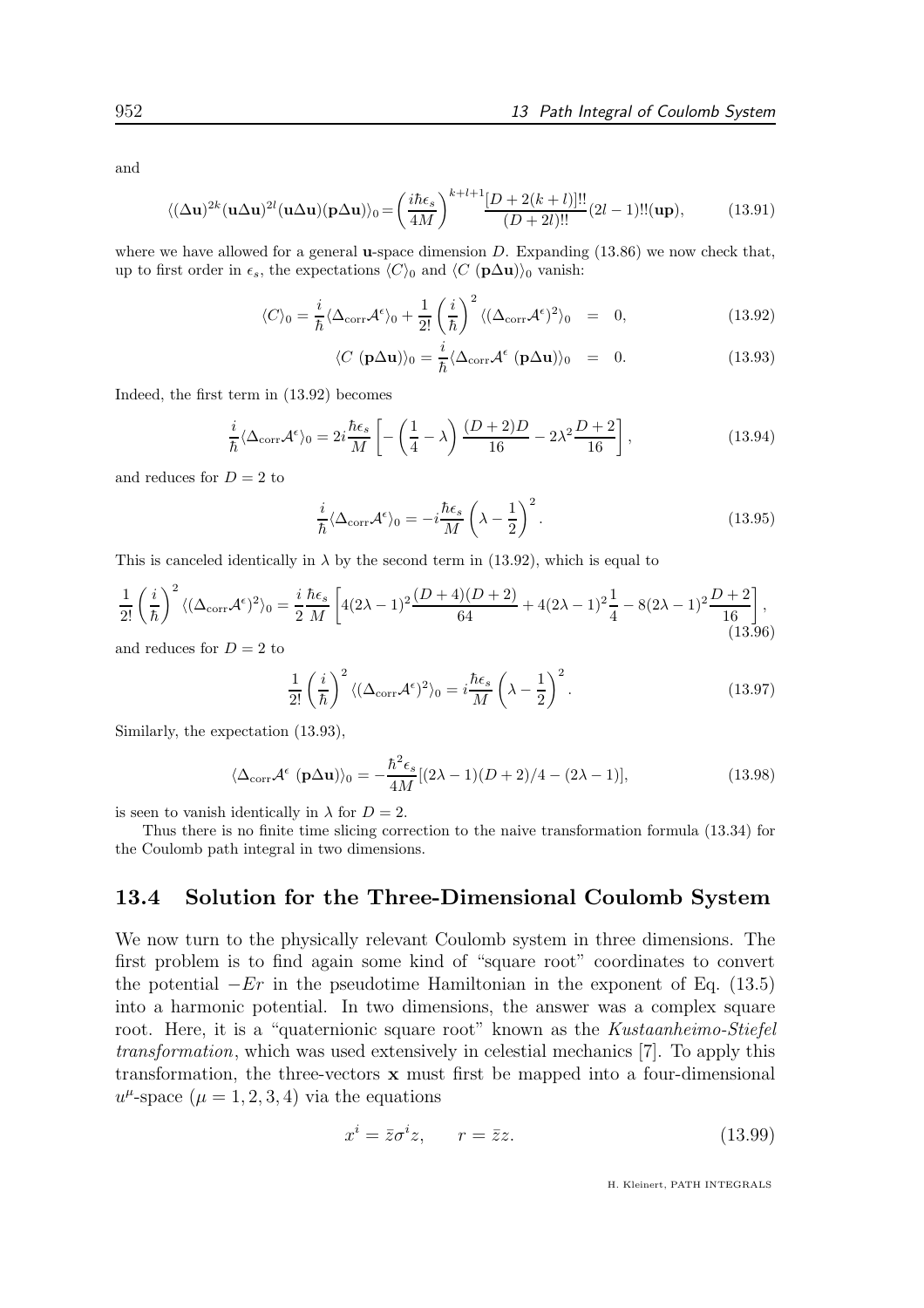Here  $\sigma^i$  are the Pauli matrices (1.448), and  $z, \bar{z}$  the two-component objects

$$
z = \begin{pmatrix} z_1 \\ z_2 \end{pmatrix}, \quad \bar{z} = (z_1^*, z_2^*), \tag{13.100}
$$

called "spinors". Their components are related to the four-vectors  $u^{\mu}$  by

$$
z_1 = (u^1 + iu^2), \quad z_2 = (u^3 + iu^4). \tag{13.101}
$$

The coordinates  $u^{\mu}$  can be parametrized in terms of the spherical angles of the three-vector **x** and an additional arbitrary angle  $\gamma$  as follows:

$$
z_1 = \sqrt{r} \cos(\theta/2) e^{-i[(\varphi + \gamma)/2]},
$$
  
\n
$$
z_2 = \sqrt{r} \sin(\theta/2) e^{i[(\varphi - \gamma)/2]}.
$$

In Eqs. (13.99), the angle  $\gamma$  obviously cancels. Each point in x-space corresponds to an entire curve in  $u^{\mu}$ -space along which the angle  $\gamma$  runs through the interval [0, 4 $\pi$ ].

We can write (13.99) also in a matrix form

$$
\begin{pmatrix} x^1 \\ x^2 \\ x^3 \end{pmatrix} = A(\vec{u}) \begin{pmatrix} u^1 \\ u^2 \\ u^3 \\ u^4 \end{pmatrix},
$$
\n(13.102)

with the  $3 \times 4$  matrix

$$
A(\vec{u}) = \begin{pmatrix} u^3 & u^4 & u^1 & u^2 \\ u^4 & -u^3 & -u^2 & u^1 \\ u^1 & u^2 & -u^3 & -u^4 \end{pmatrix}.
$$
 (13.103)

Since

$$
r = (u1)2 + (u2)2 + (u3)2 + (u4)2 \equiv (\vec{u})2,
$$
 (13.104)

this transformation certainly makes the potential  $-Er$  in the pseudotime Hamiltonian harmonic in  $\vec{u}$ . The arrow on top indicates the four-vector nature of  $u^{\mu}$ .

Consider now the kinetic term  $\int ds (M/2r)(d\mathbf{x}/ds)^2$  in the action (13.10). Each path  $\mathbf{x}(s)$  is associated with an infinite set of paths  $\vec{u}(s)$  in  $\vec{u}$ -space, depending on the choice of a dummy path  $\gamma(s)$  in parameter space. The mapping of the tangent vectors  $du^{\mu}$  into  $dx^{i}$  is given by

$$
\begin{pmatrix} dx^{1} \\ dx^{2} \\ dx^{3} \end{pmatrix} = 2 \begin{pmatrix} u^{3} & u^{4} & u^{1} & u^{2} \\ u^{4} & -u^{3} & -u^{2} & u^{1} \\ u^{1} & u^{2} & -u^{3} & -u^{4} \end{pmatrix} \begin{pmatrix} du^{1} \\ du^{2} \\ du^{3} \\ du^{4} \end{pmatrix}.
$$
 (13.105)

To make the mapping unique we must prescribe at least some differential equation for the dummy angle  $d\gamma$ . This is done most simply by replacing  $d\gamma$  by a parameter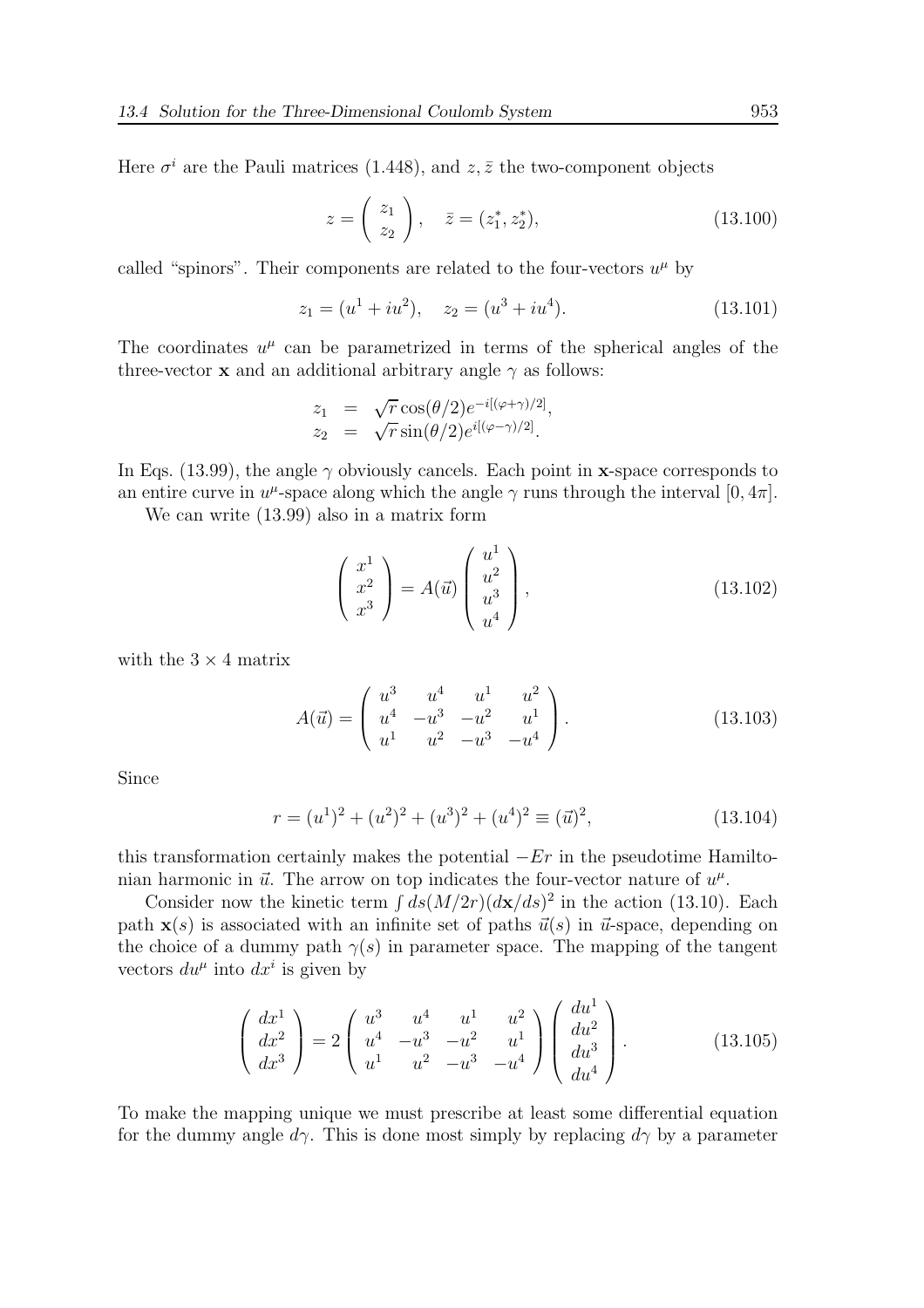which is more naturally related to the components  $dx^i$  on the left-hand side. We embed the tangent vector  $(dx^1, dx^2, dx^3)$  into a fictitious four-dimensional space and define a new, fourth component  $dx^4$  by an additional fourth row in the matrix  $A(\vec{u})$ , thereby extending (13.29) to the four-vector equation

$$
d\vec{x} = 2A(\vec{u})d\vec{u}.\tag{13.106}
$$

The arrow on top of x indicates that x has become a four-vector. For symmetry reasons, we choose the  $4 \times 4$  matrix  $A(\vec{u})$  as

$$
A(\vec{u}) = \begin{pmatrix} u^3 & u^4 & u^1 & u^2 \\ u^4 & -u^3 & -u^2 & u^1 \\ u^1 & u^2 & -u^3 & -u^4 \\ u^2 & -u^1 & u^4 & -u^3 \end{pmatrix}.
$$
 (13.107)

The fourth row implies the following relation between  $dx^4$  and  $d\gamma$ :

$$
dx^{4} = 2(u^{2}du^{1} - u^{1}du^{2} + u^{4}du^{3} - u^{3}du^{4})
$$
  
=  $r(\cos\theta \, d\varphi + d\gamma).$  (13.108)

Now we make the important observation that this relation is not integrable since  $\partial x^4/\partial u^1 = 2u^2$ ,  $\partial x^4/\partial u^2 = -2u^1$ , and hence

$$
(\partial_{u^1}\partial_{u^2} - \partial_{u^2}\partial_{u^1})x^4(u^{\mu}) = -4, \qquad (\partial_{u^3}\partial_{u^4} - \partial_{u^4}\partial_{u^3})x^4(u^{\mu}) = -4, \qquad (13.109)
$$

implying that  $x^4(u^{\mu})$  does not satisfy the integrability criterion of Schwarz [recall (10.19)]. The mapping is nonholonomic and changes the Euclidean geometry of the four-dimensional  $\vec{x}$ -space into a non-Euclidean  $\vec{u}$ -space with curvature and torsion. This will be discussed in detail in the next section. The impossibility of finding a unique mapping between the *points* of  $\vec{x}$ - and  $\vec{u}$ -space has the consequence that the mapping between *paths* is multivalued with respect to the initial point. After having chosen a specific image for the initial point, the mapping (13.107) determines the image path uniquely.

We now incorporate the dummy fourth dimension into the action by replacing  $x$ in the kinetic term by the four-vector  $\vec{x}$  and extending the kinetic action to

$$
\mathcal{A}_{\text{kin}}^{N} \equiv \sum_{n=1}^{N+1} \frac{M}{2} \frac{(\vec{x}_n - \vec{x}_{n-1})^2}{\epsilon_s r_n^{1-\lambda} r_{n-1}^{\lambda}}.
$$
 (13.110)

The additional contribution of the fourth components  $x_n^4 - x_{n-1}^4$  can be eliminated trivially from the final pseudotime evolution amplitude by integrating each time slice over  $dx_{n-1}^4$  with the measure

$$
\prod_{n=1}^{N+1} \int_{-\infty}^{\infty} \frac{d(\Delta x^4)_n}{\sqrt{2\pi i \epsilon_s \hbar r_n^{1-\lambda} r_{n-1}^{\lambda}/M}}.
$$
\n(13.111)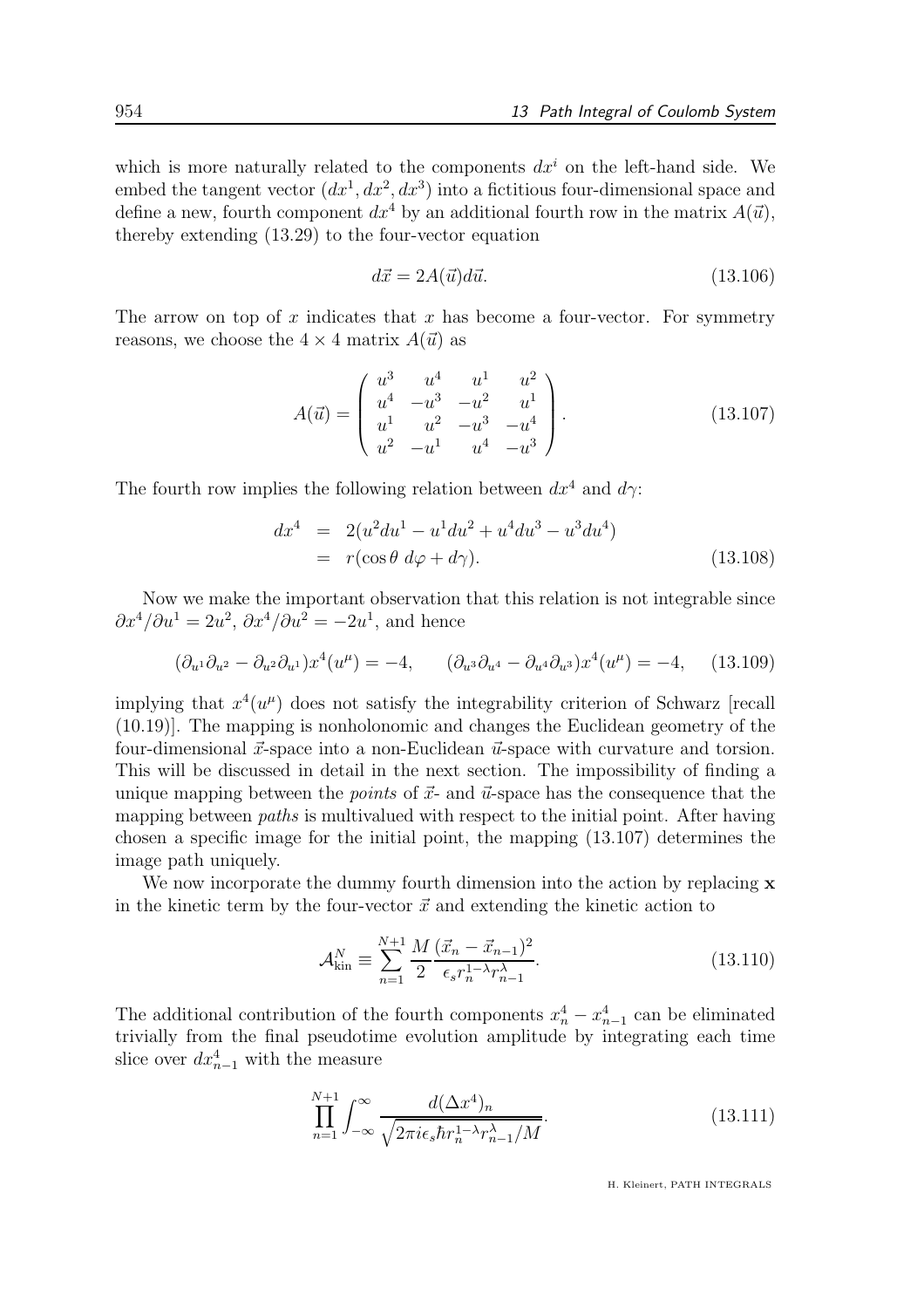Note that in these integrals, the radial coordinates  $r_n$  are fixed numbers. In contrast to the spatial integrals  $d^3x_{n-1}$ , the fourth coordinate must be integrated also over the initial auxiliary coordinate  $x_0^4 = x_a^4$ . Thus we use the trivial identity

$$
\prod_{n=1}^{N+1} \left[ \int_{-\infty}^{\infty} \frac{d(\Delta x^4)_n}{\sqrt{2\pi i \epsilon_s \hbar r_n^{1-\lambda} r_{n-1}^{\lambda}/M}} \right] \exp\left[ \frac{i}{\hbar} \sum_{n=1}^{N+1} \frac{M}{2} \frac{(\Delta x_n^4)^2}{\epsilon_s r_n^{1-\lambda} r_{n-1}^{\lambda}} \right] = 1. \tag{13.112}
$$

Hence the pseudotime evolution amplitude of the Coulomb system in three dimensions can be rewritten as the four-dimensional path integral

$$
\langle \mathbf{x}_b | \hat{\mathcal{U}}_E(S) | \mathbf{x}_a \rangle = \int dx_a^4 \frac{r_b^{\lambda} r_a^{1-\lambda}}{(2\pi i \epsilon_s \hbar r_b^{1-\lambda} r_a^{\lambda}/M)^2} \times \prod_{n=2}^{N+1} \left[ \int_{-\infty}^{\infty} \frac{d^4 \Delta x_n}{(2\pi i \epsilon_s \hbar r_{n-1}/M)^2} \right] \exp\left(\frac{i}{\hbar} \mathcal{A}_E^N\right), \quad (13.113)
$$

where  $\mathcal{A}_{E}^{N}$  is the action (13.9) in which the three-vectors  $x_{n}$  are replaced by the fourvectors  $\vec{x}_n$ , although r is still the length of the spatial part of  $\vec{x}$ . By distributing the factors  $r_b, r_n, r_a$  evenly over the intervals, shifting the subscripts n of the factors  $1/r_n$  in the measure to  $n + 1$ , and using the same procedure as in Eq. (13.72), we arrive at the pseudotime evolution amplitude

$$
\langle \mathbf{x}_b | \hat{\mathcal{U}}_E(S) | \mathbf{x}_a \rangle = \frac{1}{(2\pi i \epsilon_s \hbar / M)^2} \int_{-\infty}^{\infty} \frac{dx_a^4}{r_a} \times \prod_{n=2}^{N+1} \left[ \int \frac{d^4 \Delta \vec{x}_n}{(2\pi i \epsilon_s \hbar r_n / M)^2} \right] \exp\left[ \frac{i}{\hbar} (\mathcal{A}_E^N + \mathcal{A}_f^N) \right], \tag{13.114}
$$

with the sliced action

$$
\mathcal{A}_E^N[\vec{x}, \vec{x}'] = (N+1)\epsilon_s e^2 + \sum_{n=1}^{N+1} \left[ \frac{M}{2} \frac{(\Delta \vec{x}_n)^2}{\epsilon_s r_n^{1-\lambda} r_{n-1}^{\lambda}} + \epsilon_s \ r_n^{1-\lambda} r_{n-1}^{\lambda} E \right]. \tag{13.115}
$$

The action  $\mathcal{A}_f^N$  accounts for all remaining factors in the integral measure. The prefactor is now  $(r_b/r_a)^{3\lambda-2}$  and can be written as a product  $\prod_1^{N+1} (r_n/r_{n-1})^{3\lambda-2}$ . The index shift in the factor  $1/r$  changes the power  $3\lambda - 2$  to  $3\lambda$ 

$$
\frac{i}{\hbar} \mathcal{A}_f^N = 3\lambda \sum_{n=1}^{N+1} \log \left( \frac{\vec{u}_n^2}{\vec{u}_{n-1}^2} \right) \tag{13.116}
$$

[compare (13.73)]. As in the two-dimensional case we shall at first ignore the subtleties due to the time slicing. Thus we set  $\lambda = 0$  and apply the transformation formally to the continuum limit of the action  $\mathcal{A}_E^N$ , which has the form (13.10), except that **x** is replaced by  $\vec{x}$ . Using the properties of the matrix (13.107)

$$
AT = \vec{u}^{2} A^{-1},
$$
  
det A =  $\sqrt{\det (A A^{T})} = r^{2},$  (13.117)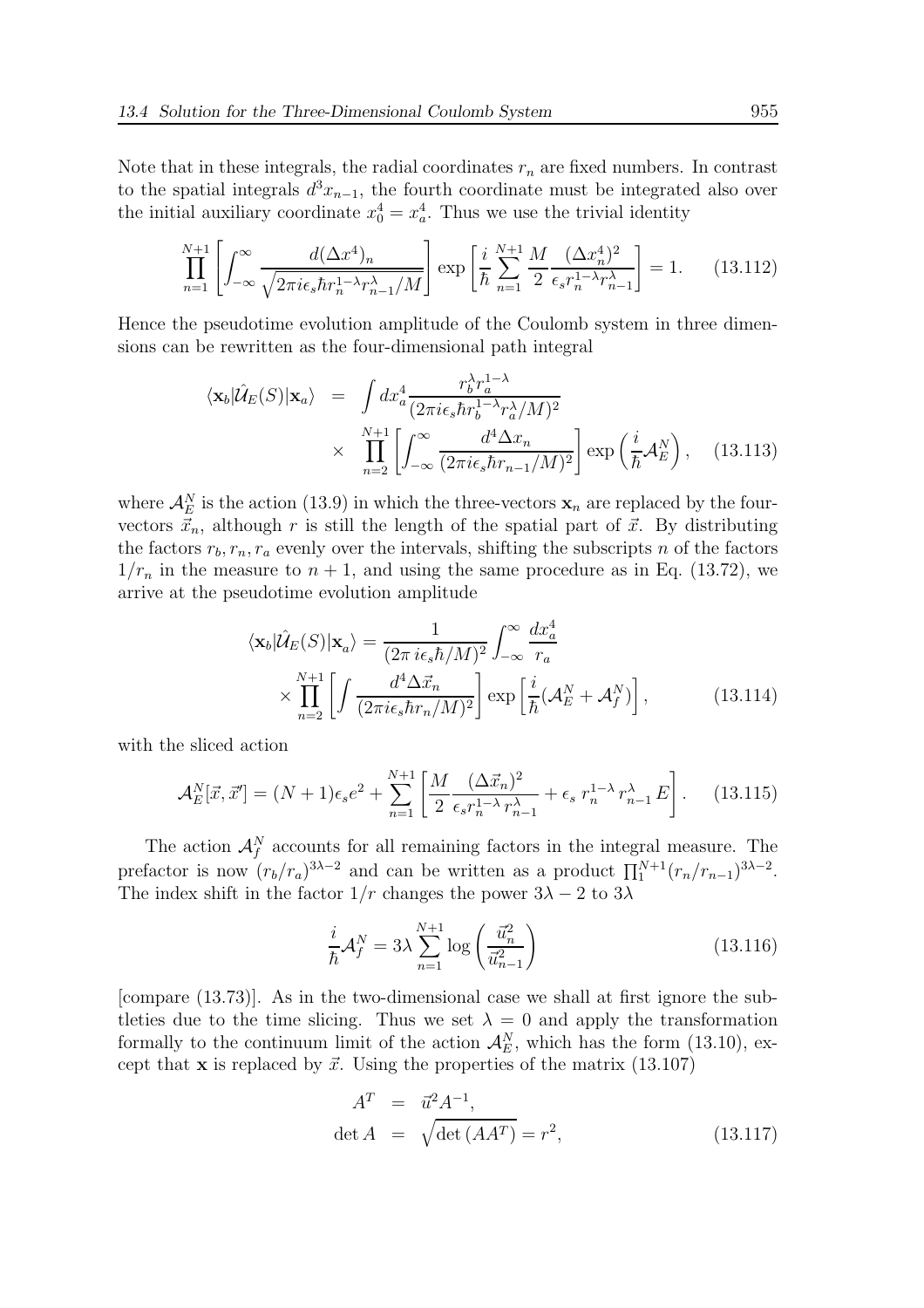we see that

$$
\vec{x}'^2 = 4\vec{u}^2 \vec{u}'^2 = 4r\vec{u}'^2,\tag{13.118}
$$

$$
d^4x = 16r^2d^4u.
$$
 (13.119)

In this way, we find the formal relation

$$
\langle \mathbf{x}_b | \hat{\mathcal{U}}_E(S) | \mathbf{x}_a \rangle = e^{ie^2 S/\hbar} \frac{1}{16} \int \frac{dx_a^4}{r_a} (\vec{u}_b S | \vec{u}_a 0) \tag{13.120}
$$

to the time evolution amplitude of the four-dimensional harmonic oscillator

$$
(\vec{u}_b S | \vec{u}_a 0) = \int \mathcal{D}^4 u(s) \exp\left(\frac{i}{\hbar} \mathcal{A}_{os}\right), \qquad (13.121)
$$

with the action

$$
\mathcal{A}_{\text{os}} = \int_0^S ds \frac{\mu}{2} (\vec{u}'^2 - \omega^2 \vec{u}^2). \tag{13.122}
$$

The parameters are, as in (13.27) and (13.28),

$$
\mu = 4M, \quad \omega = \sqrt{-E/2M}.\tag{13.123}
$$

The relation (13.120) is the analog of (13.31). Instead of a sum over the two images of each point **x** in **u**-space, there is now an integral  $\int dx_a^4/r_a$  over the infinitely many images in the four-dimensional  $\vec{u}$ -space. This integral can be rewritten as an integral over the third Euler angle  $\gamma$  using the relation (13.108). Since x and thus the polar angles  $\theta$ ,  $\varphi$  remain fixed during the integration, we have directly  $\int dx_a^4/r_a = \int d\gamma_a$ . As far as the range of integration is concerned, we observe that it may be restricted to a single period  $\gamma_a \in [0, 4\pi]$ . The other periods can be included in the oscillator amplitude. By specifying a four-vector  $\vec{u}_b$ , all paths are summed which run either to the final Euler angle  $\gamma_b$  or to all its periodic repetitions [which by (13.102) have the same  $\vec{u}_b$ . This was the lesson learned in Section 6.1. Equation (13.120) contains, instead, a sum over all initial periods which is completely equivalent to this. Thus the relation (13.120) reads, more specifically,

$$
\langle \mathbf{x}_b | \hat{\mathcal{U}}_E(S) | \mathbf{x}_a \rangle = e^{ie^2 S/\hbar} \frac{1}{16} \int_0^{4\pi} d\gamma_a(\vec{u}_b S | \vec{u}_a 0). \tag{13.124}
$$

The reason why the other periods in (13.120) must be omitted can best be understood by comparison with the two-dimensional case. There we observed a two-fold degeneracy of contributions to the time-sliced path integral which cancel all factors 2 in the measure (13.76). Here the same thing happens except with an infinite degeneracy: When integrating over all images  $d^4u_n$  of  $d^4x_n$  in the oscillator path integral we cover the original **x**-space once for  $\gamma_n \in [0, 4\pi]$  and repeat doing so for all periods  $\gamma_n \in [4\pi l, 4\pi(l+1)]$ . This suggests that each volume element  $d^4u_n$  must be divided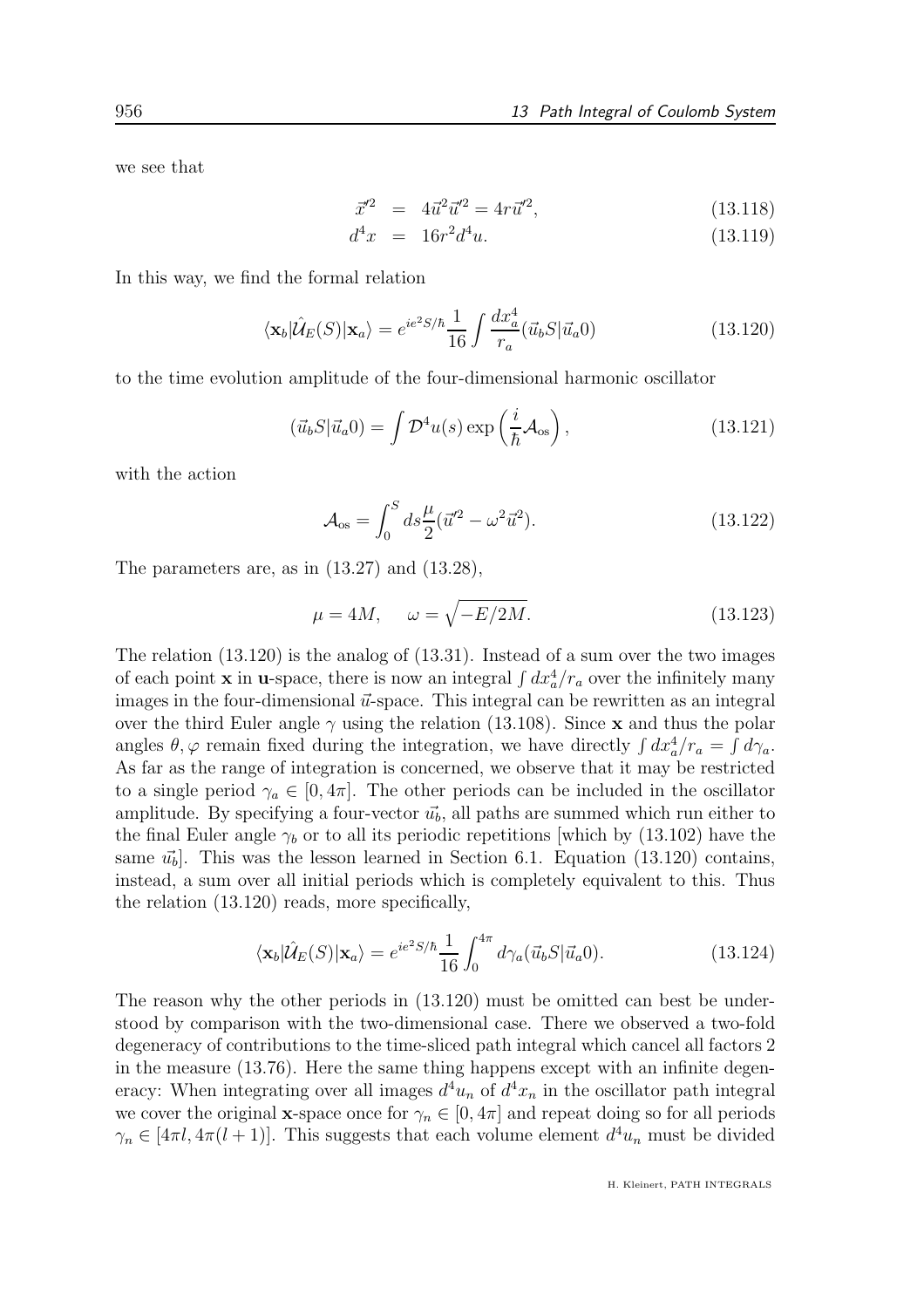by an infinite factor to remove this degeneracy. However, this is not necessary since the gradient term produces precisely the same infinite factor. Indeed,

$$
(\vec{u}_n + \vec{u}_{n-1})^2 (\vec{u}_n - \vec{u}_{n-1})^2 \tag{13.125}
$$

is small for  $\vec{x}_n \approx \vec{x}_{n-1}$  at infinitely many places of  $\gamma_n - \gamma_{n-1}$ , once for each periodic repetition of the interval  $[0, 4\pi]$ . The infinite degeneracy cancels the infinite factor in the denominator of the measure. The only place where this cancellation does not occur is in the integral  $\int dx_a^4/r_a$ . Here the infinite factor in the denominator is still present, but it can be removed by restricting the integration over  $\gamma_a$  in (13.124) to a single period [8].

Note that a shift of  $\gamma_a$  by a half-period  $2\pi$  changes  $\vec{u}$  to  $-\vec{u}$  and thus corresponds to the two-fold degeneracy in the previous two-dimensional system.

The time-sliced path integral for the harmonic oscillator can, of course, be done immediately, the amplitude being the four-dimensional version of (13.33) [recall (2.177)]:

$$
(\vec{u}_b S | \vec{u}_a 0) = \frac{1}{(2\pi i \hbar \epsilon_s / \mu)^2} \prod_{n=1}^N \left[ \int \frac{d^4 \Delta u_n}{2\pi i \hbar \epsilon_s / \mu} \right] \exp \left[ \frac{i}{\hbar} \sum_{n=1}^N \frac{\mu}{2} \left( \frac{1}{\epsilon_s} \Delta \vec{u}_n^2 - \epsilon_s \omega^2 \vec{u}_n^2 \right) \right]
$$
  
= 
$$
\frac{\omega^2}{(2\pi i \hbar \sin \omega S / \mu)^2} \exp \left\{ \frac{i}{2\hbar} \frac{\mu \omega}{\sin \omega S} [(\vec{u}_b^2 + \vec{u}_a^2) \cos \omega S - 2\vec{u}_b \vec{u}_a] \right\}. (13.126)
$$

To find the fixed-energy amplitude we have to integrate this over S:

$$
(\mathbf{x}_b|\mathbf{x}_a)_E = \int_0^\infty dS e^{ie^2 S/\hbar} \frac{1}{16} \int_0^{4\pi} d\gamma_a(\vec{u}_b S|\vec{u}_a 0). \tag{13.127}
$$

Just like (13.35), the integral is written most conveniently in terms of the variables (13.38), (13.40), so that we obtain the fixed-energy amplitude of the threedimensional Coulomb system

$$
(\mathbf{x}_b|\mathbf{x}_a)_E = \frac{1}{16} \int_0^\infty dSe^{ie^2S/\hbar} \int_0^{4\pi} d\gamma_a (\vec{u}_b s|\vec{u}_a 0)
$$
  
=  $-i\frac{\omega M^2}{2\pi^2\hbar^2} \int_{-\infty}^\infty \frac{dx_a^4}{r_a} \int_0^1 d\varrho \frac{\varrho^{-\nu}}{(1-\varrho)^2} \exp\left(2\kappa \frac{2\sqrt{\varrho}}{1-\varrho} \vec{u}_b \vec{u}_a\right) \exp\left[-\kappa \frac{1+\varrho}{1-\varrho} (r_b + r_a)\right].$ 

In order to perform the integral over  $dx_b^4$ , we now express  $\vec{u}_b \vec{u}_a$  in terms of the polar angles

$$
\vec{u}_b \vec{u}_a = \sqrt{r_b r_a} \left\{ \cos(\theta_b/2) \cos(\theta_a/2) \cos[(\varphi_b - \varphi_a + \gamma_b - \gamma_a)/2] + \sin(\theta_b/2) \sin(\theta_a/2) \cos[(\varphi_b - \varphi_a - \gamma_b + \gamma_a)/2] \right\}.
$$
\n(13.128)

A trigonometric rearrangement brings this to the form

$$
\vec{u}_b \vec{u}_a = \sqrt{r_b r_a} \left\{ \cos[(\theta_b - \theta_a)/2] \cos[(\varphi_b - \varphi_a)/2] \cos[(\gamma_b - \gamma_a)/2] - \cos[(\theta_b + \theta_a)/2] \sin[(\varphi_b - \varphi_a)/2] \sin[(\gamma_b - \gamma_a)/2] \right\}, \quad (13.129)
$$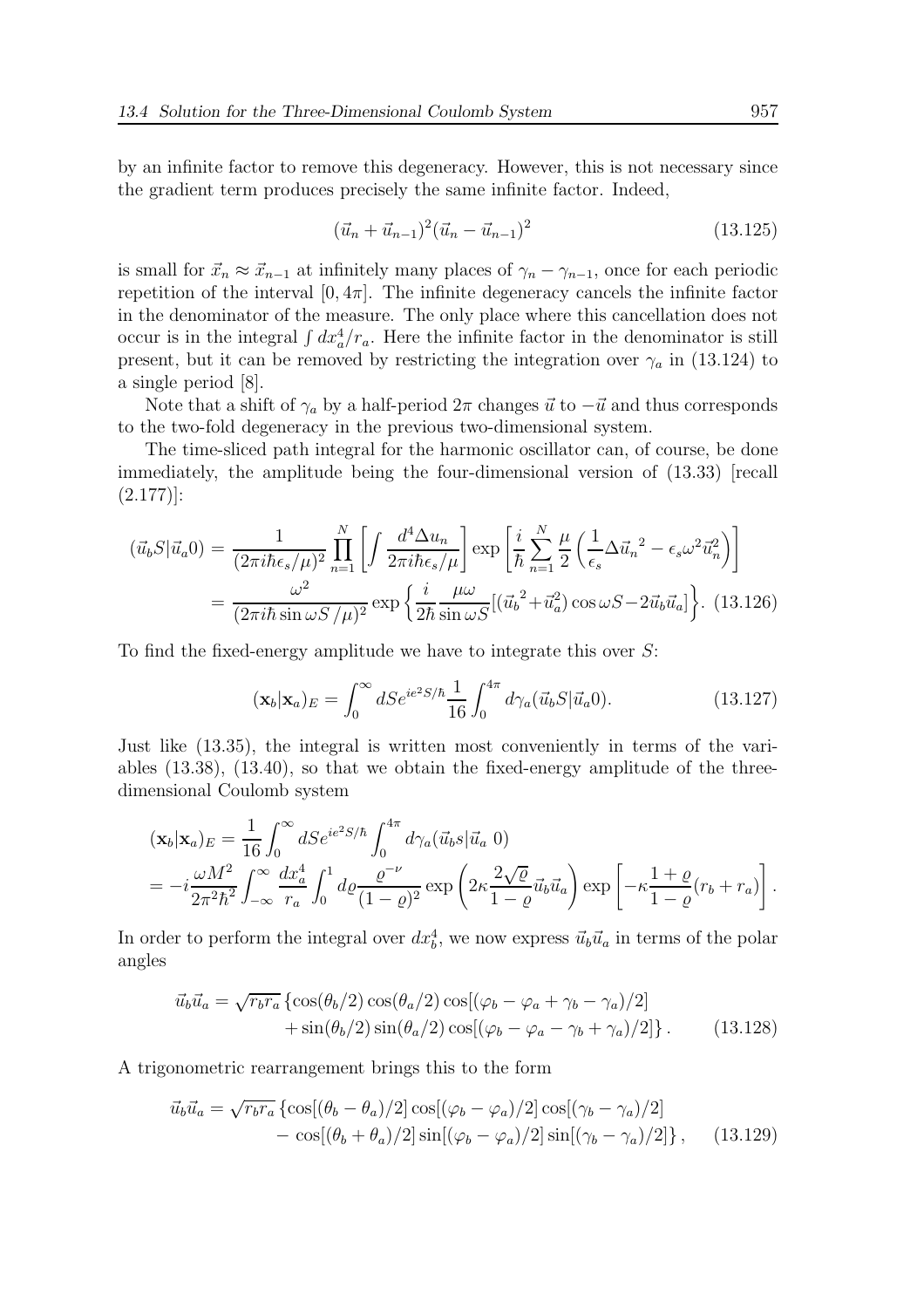and further to

$$
\vec{u}_b \vec{u}_a = \sqrt{(r_b r_a + \mathbf{x}_b \mathbf{x}_a)/2} \cos[(\gamma_b - \gamma_a + \beta)/2], \qquad (13.130)
$$

where  $\beta$  is defined by

$$
\tan\frac{\beta}{2} = \frac{\cos[(\theta_b + \theta_a)/2]\sin[(\varphi_b - \varphi_a)/2]}{\cos[(\theta_b - \theta_a)/2]\cos[(\varphi_b - \varphi_a)/2]},\tag{13.131}
$$

or

$$
\cos\frac{\beta}{2} = \cos\frac{\theta_b - \theta_a}{2}\cos\frac{\varphi_b - \varphi_a}{2}\sqrt{\frac{r_b r_a}{(r_b r_a + \mathbf{x}_b \mathbf{x}_a)/2}}.\tag{13.132}
$$

The integral  $\int_0^{4\pi} d\gamma_a$  can now be done at each fixed x. This gives the fixed-energy amplitude of the Coulomb system [1, 9, 11, 10].

$$
(\mathbf{x}_b|\mathbf{x}_a)_E = -i\frac{M\kappa}{\pi\hbar} \int_0^1 d\varrho \frac{\varrho^{-\nu}}{(1-\varrho)^2} I_0\left(2\kappa \frac{2\sqrt{\varrho}}{1-\varrho}\sqrt{(r_b r_a + \mathbf{x}_b \mathbf{x}_a)/2}\right) \times \exp\left[-\kappa \frac{1+\varrho}{1-\varrho}(r_b + r_a)\right],
$$
\n(13.133)

where  $\kappa$  and  $\nu$  are the same parameters as in Eqs. (13.40).

The integral converges only for  $\nu < 1$ , as in the two-dimensional case. It is again possible to write down another integral representation which converges for all  $\nu \neq 1, 2, 3, \ldots$  by changing the variables of integration to  $\zeta \equiv (1 + \varrho)/(1 - \varrho)$ and transforming the integral over  $\zeta$  into a contour integral encircling the cut from  $\zeta = 1$  to  $\infty$  in the clockwise sense. Since the cut is now of the type  $(\zeta - 1)^{-\nu}$ , the replacement rule is

$$
\int_1^\infty d\zeta (\zeta - 1)^{-\nu} \dots \to \frac{\pi e^{i\pi \nu}}{\sin \pi \nu} \int_C \frac{d\zeta}{2\pi i} (\zeta - 1)^{-\nu} \dots \tag{13.134}
$$

This leads to the representation

$$
(\mathbf{x}_b|\mathbf{x}_a)_E = -i\frac{M\kappa}{\pi\hbar} \frac{\pi e^{i\pi\nu}}{2\sin\pi\nu} \int_C \frac{d\zeta}{2\pi i} (\zeta - 1)^{-\nu} (\zeta + 1)^{\nu} \times I_0(2\kappa\sqrt{\zeta^2 - 1}\sqrt{(r_b r_a + \mathbf{x}_b \mathbf{x}_a)/2})e^{-\kappa\zeta(r_b + r_a)}.
$$
 (13.135)

#### 13.5 Absence of Time Slicing Corrections for  $D = 3$

Let us now prove that for the three-dimensional Coulomb system also, the finite time-slicing procedure does not change the formal result of the last section. The reader not interested in the details is again referred to the brief argument in Section 13.6. The action  $\mathcal{A}_{E}^{N}$  in the time-sliced path integral has to be supplemented, in each slice, by the Jacobian action [as in (13.67)]

$$
\frac{i}{\hbar} \mathcal{A}_{J}^{\epsilon} = -e^{\mu} e^{i}{}_{\{\mu,\nu\}} \Delta u^{\nu} - e_{i}{}^{\mu} e^{i}{}_{\{\kappa,\nu\}} e_{j}{}^{\kappa} e^{i}{}_{\{\mu,\lambda\}} \Delta u^{\nu} \Delta u^{\lambda}
$$
\n
$$
= -\Gamma_{\{\nu\mu\}}{}^{\mu} \Delta u^{\nu} - \frac{1}{2} \Gamma_{\{\nu\kappa\}}{}^{\sigma} \Gamma_{\{\lambda\sigma\}}{}^{\kappa} \Delta u^{\nu} \Delta u^{\lambda}.
$$
\n(13.136)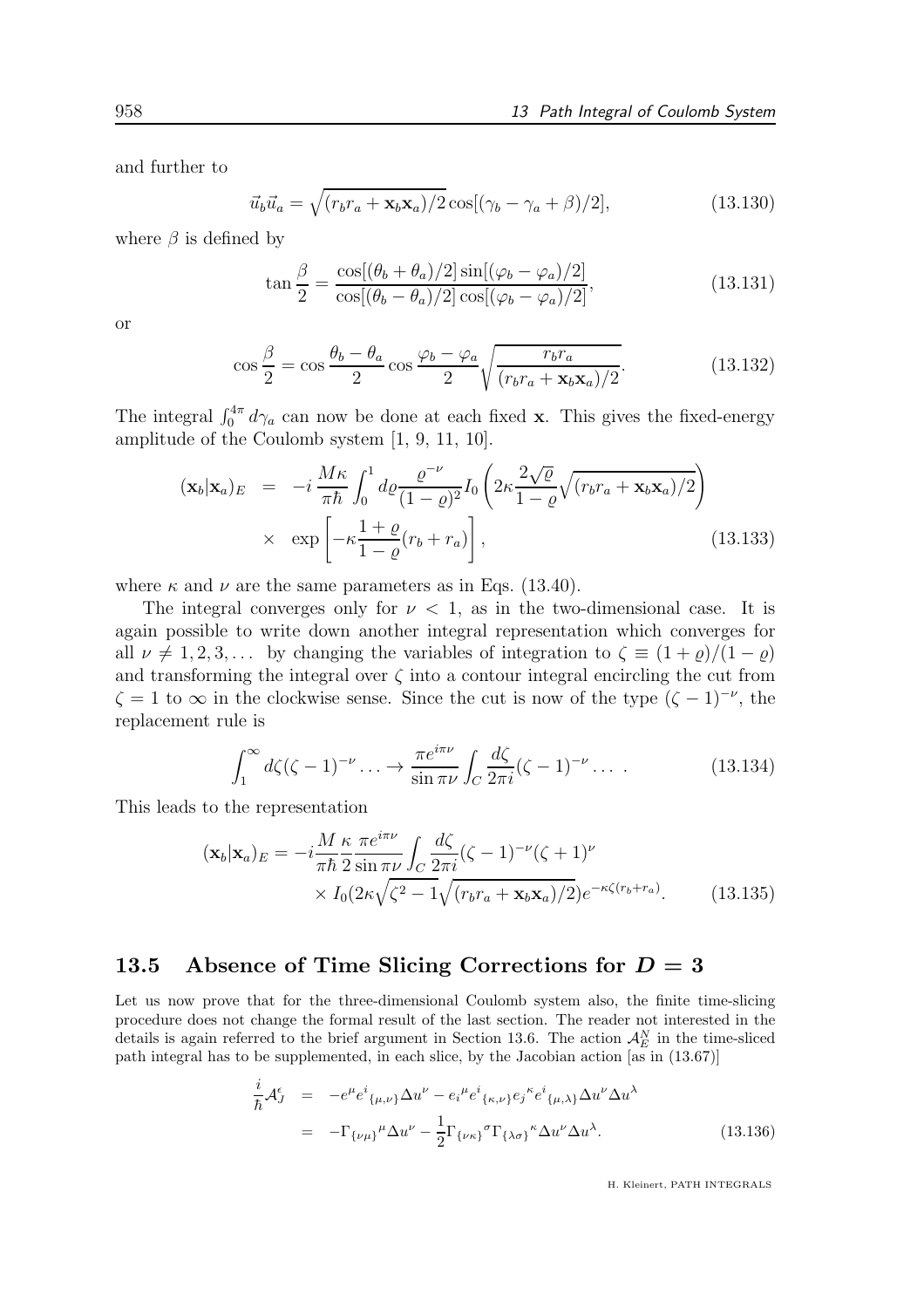The basis tetrad

$$
e^{i}_{\ \mu} = \partial x^{i} / \partial u^{\mu} = 2A^{i}_{\ \mu}(\vec{u}), \quad i = 1, 2, 3, 4,
$$
\n(13.137)

is now given by the  $4 \times 4$  matrix (13.107), with the reciprocal tetrad

$$
e_i^{\mu} = \frac{1}{2\vec{u}^2} e^i_{\mu}.
$$
\n(13.138)

From this we find the matrix components of the connection [compare (13.18)]

$$
(\Gamma_{1})_{\mu}^{\nu} = \frac{1}{\vec{u}^{2}} \begin{pmatrix} u^{1} & u^{2} & -u^{3} & -u^{4} \\ -u^{2} & u^{1} & -u^{4} & u^{3} \\ u^{3} & u^{4} & u^{1} & u^{2} \\ u^{4} & -u^{3} & -u^{2} & u^{1} \end{pmatrix}_{\mu}^{\nu},
$$
  
\n
$$
(\Gamma_{2})_{\mu}^{\nu} = \frac{1}{\vec{u}^{2}} \begin{pmatrix} u^{2} & -u^{1} & u^{4} & -u^{3} \\ u^{1} & u^{2} & -u^{3} & -u^{4} \\ -u^{4} & u^{3} & u^{2} & -u^{1} \\ u^{3} & u^{4} & u^{1} & u^{2} \end{pmatrix}_{\mu}^{\nu},
$$
  
\n
$$
(\Gamma_{3})_{\mu}^{\nu} = \frac{1}{\vec{u}^{2}} \begin{pmatrix} u^{3} & u^{4} & u^{1} & u^{2} \\ -u^{4} & u^{3} & u^{2} & -u^{1} \\ -u^{1} & -u^{2} & u^{3} & u^{4} \\ -u^{2} & u^{1} & -u^{4} & u^{3} \end{pmatrix}_{\mu}^{\nu},
$$
  
\n
$$
(\Gamma_{4})_{\mu}^{\nu} = \frac{1}{\vec{u}^{2}} \begin{pmatrix} u^{4} & -u^{3} & -u^{2} & u^{1} \\ u^{3} & u^{4} & u^{1} & u^{2} \\ u^{2} & -u^{1} & u^{4} & -u^{3} \\ -u^{1} & -u^{2} & u^{3} & u^{4} \end{pmatrix}_{\mu}^{\nu}.
$$

As in the two-dimensional case [see Eq.  $(13.19)$ ], the connection satisfies the important identity

$$
\Gamma_{\mu}{}^{\mu\nu} \equiv 0,\tag{13.140}
$$

which is again a consequence of the relation [compare  $(13.21)$ ]

$$
\partial_{\mu}e^{i}_{\mu}=0.\tag{13.141}
$$

In Section 13.6, this will be shown to be the essential reason for the absence of the time slicing corrections being proved in this section.

However, there is now an important difference with respect to the two-dimensional case. The present mapping  $dx^i = e^i_{\mu}(u)du^{\mu}$  is not integrable. Taking the antisymmetric part of  $\Gamma_{\mu\nu}{}^{\lambda}$  we find the  $u^{\mu}$ -space to carry a torsion  $S_{\mu\nu}^{\lambda}$  whose only nonzero components are

$$
S_{12}^{\lambda} = S_{34}^{\lambda} = \frac{1}{\vec{u}^2}(-u^2, u^1, -u^4, u^3)^{\lambda}.
$$
 (13.142)

The once-contracted torsion is

$$
S_{\mu} = S_{\mu\nu}{}^{\nu} = \frac{u^{\mu}}{\vec{u}^2}.
$$
\n(13.143)

For this reason, the contracted connections

$$
\Gamma_{\nu\mu}^{\mu} = e_i^{\mu} \partial_{\nu} e^i_{\mu} = \frac{4u^{\nu}}{\vec{u}^2},
$$
\n
$$
\Gamma_{\mu\nu}^{\mu} = -e^i_{\nu} \partial_{\mu} e_i^{\mu} = \frac{2u^{\nu}}{\vec{u}^2}
$$
\n(13.144)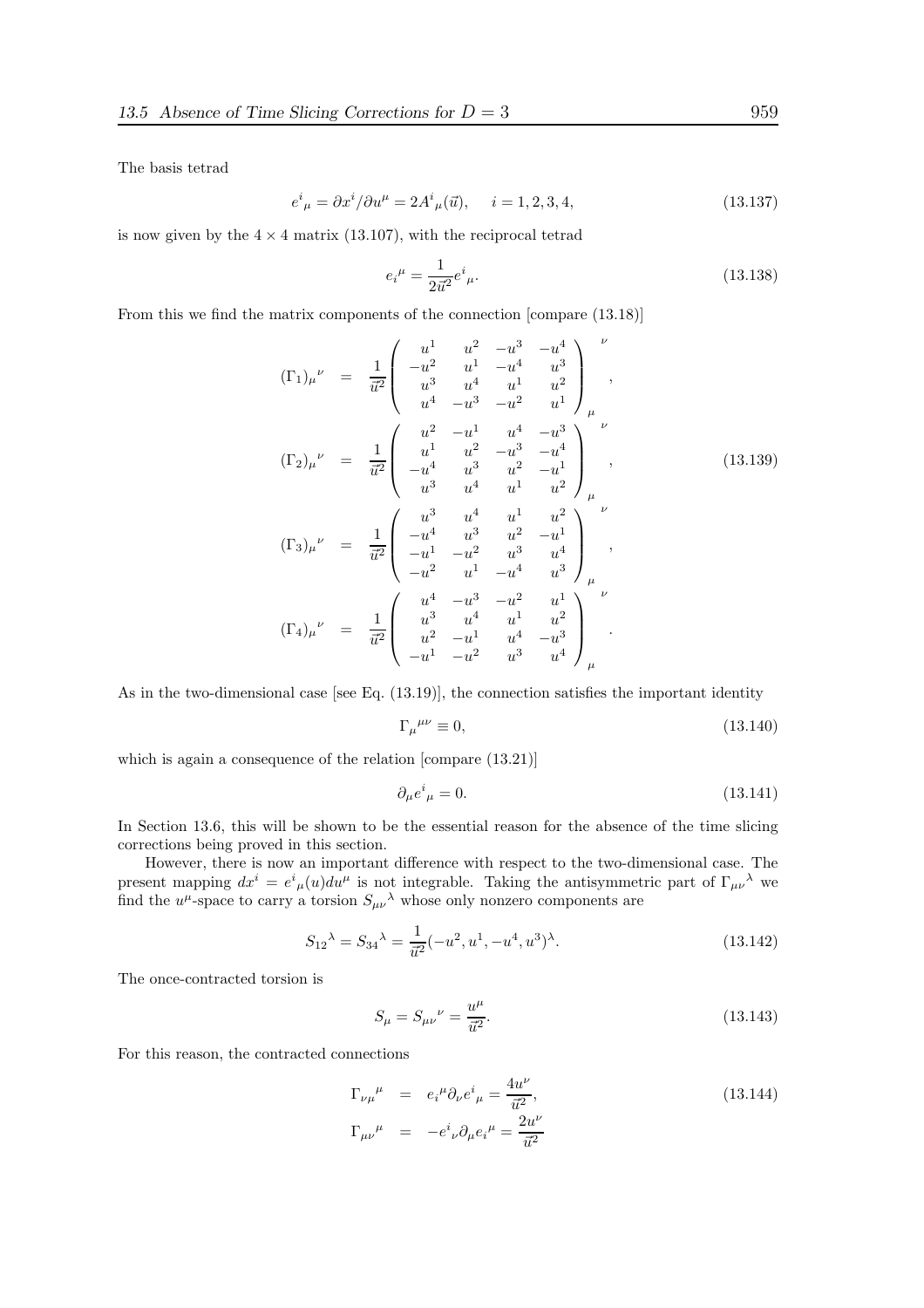are no longer equal, as they were in (13.69). Symmetrization in the lower indices gives

$$
\Gamma_{\{\nu\mu\}}{}^{\mu} = \frac{3u^{\nu}}{\vec{u}^2}.
$$
\n(13.145)

Due to this, the  $\Delta u^{\nu} \Delta u^{\lambda}$ -terms in (13.136) are, in contrast to the two-dimensional case, not given directly by

$$
\Gamma_{\nu\kappa}{}^{\sigma}\Gamma_{\lambda\sigma}{}^{\kappa} = -\frac{4}{\vec{u}^{4}} (\delta^{\nu\lambda}\vec{u}^{2} - 2u^{\nu}u^{\lambda}).
$$
\n(13.146)

The symmetrization in the lower indices is necessary and yields

$$
\Gamma_{\{\nu\kappa\}}{}^{\sigma}\Gamma_{\{\lambda\sigma\}}{}^{\kappa} = \Gamma_{\nu\kappa}{}^{\sigma}\Gamma_{\lambda\sigma}{}^{\kappa} - 2\Gamma_{\nu\kappa}{}^{\sigma}S_{\lambda\sigma}{}^{\kappa} + S_{\nu\kappa}{}^{\sigma}S_{\lambda\sigma}{}^{\kappa}
$$
\n
$$
= \Gamma_{\nu\kappa}{}^{\sigma}\Gamma_{\lambda\sigma}{}^{\kappa} - 2(-\delta_{\nu\lambda}\vec{u}^{2} + 2u_{\nu}u_{\lambda})/\vec{u}^{4} + u_{\nu}u_{\lambda}/\vec{u}^{4}.
$$
\n(13.147)

Collecting all terms, the Jacobian action (13.136) becomes

$$
\frac{i}{\hbar}\mathcal{A}_{J}^{\epsilon} = -\left[3\frac{\vec{u}_{n}\Delta\vec{u}_{n}}{\vec{u}_{n}^{2}} - \frac{\Delta\vec{u}_{n}^{2}}{\vec{u}_{n}^{2}} + \frac{5}{2}\left(\frac{\vec{u}_{n}\Delta\vec{u}_{n}}{\vec{u}_{n}^{2}}\right)^{2} + \ldots\right].
$$
\n(13.148)

In contrast to the two-dimensional equation (13.71), this cannot be incorporated into  $\mathcal{A}_{f}^{\epsilon}$ . Although the two expressions contain the same terms, their coefficients are different [see (13.116)]:

$$
\frac{i}{\hbar} \mathcal{A}_f^{\epsilon} = 3\lambda \log \left( \frac{\vec{u}_n^2}{\vec{u}_{n-1}^2} \right)
$$
\n
$$
= 3\lambda \left[ 2\frac{\vec{u}_n \Delta \vec{u}_n}{\vec{u}_n^2} - \frac{\Delta \vec{u}_n^2}{\vec{u}_n^2} + 2\left(\frac{\vec{u} \Delta \vec{u}_n}{\vec{u}_n^2}\right)^2 + \dots \right].
$$
\n(13.149)

It is then convenient to rewrite (omitting the subscripts  $n$ )

$$
\frac{i}{\hbar} \mathcal{A}_J^{\epsilon} = -2 \log \left[ \frac{\vec{u}^2}{(\vec{u} - \Delta \vec{u})^2} \right] + \frac{\vec{u} \Delta \vec{u}}{\vec{u}^2} \n- \frac{\Delta \vec{u}^2}{\vec{u}^2} + \frac{3}{2} \left( \frac{\vec{u} \Delta \vec{u}}{\vec{u}^2} \right)^2 + \dots ,
$$
\n(13.150)

and absorb the first term into  $\mathcal{A}_f^{\epsilon}$ , which changes  $3\lambda$  to  $(3\lambda - 2)$ . Thus, we obtain altogether the additional action [to be compared with (13.81)]

$$
\frac{i}{\hbar}\Delta_{\text{corr}}\mathcal{A}^{\epsilon} = \frac{i}{\hbar}4M\frac{\Delta\vec{u}^{2}}{2\epsilon}\left[(2\lambda - 1)\frac{\vec{u}\Delta\vec{u}}{\vec{u}^{2}} + (\frac{1}{4} - \lambda)\frac{\Delta\vec{u}^{2}}{\vec{u}^{2}} + 2\lambda^{2}\left(\frac{\vec{u}\Delta\vec{u}}{\vec{u}^{2}}\right)^{2}\right] \n+ (3\lambda - 2)\left[2\frac{\vec{u}\Delta\vec{u}}{\vec{u}^{2}} - \frac{\Delta\vec{u}^{2}}{\vec{u}^{2}} + 2\left(\frac{\vec{u}\Delta\vec{u}}{\vec{u}^{2}}\right)^{2}\right] \n+ \frac{\vec{u}\Delta\vec{u}}{\vec{u}^{2}} - \frac{(\Delta\vec{u})^{2}}{\vec{u}^{2}} + \frac{3}{2}\left(\frac{\vec{u}\Delta\vec{u}}{\vec{u}^{2}}\right)^{2} + \dots
$$
\n(13.151)

Using this we now show that the expansion of the correction term

$$
C = \exp\left(\frac{i}{\hbar}\Delta_{\text{corr}}\mathcal{A}^{\epsilon}\right) - 1\tag{13.152}
$$

has the vanishing expectations

$$
\langle C \rangle_0 = 0, \langle C (\vec{p}\Delta \vec{u}) \rangle_0 = 0,
$$
\n(13.153)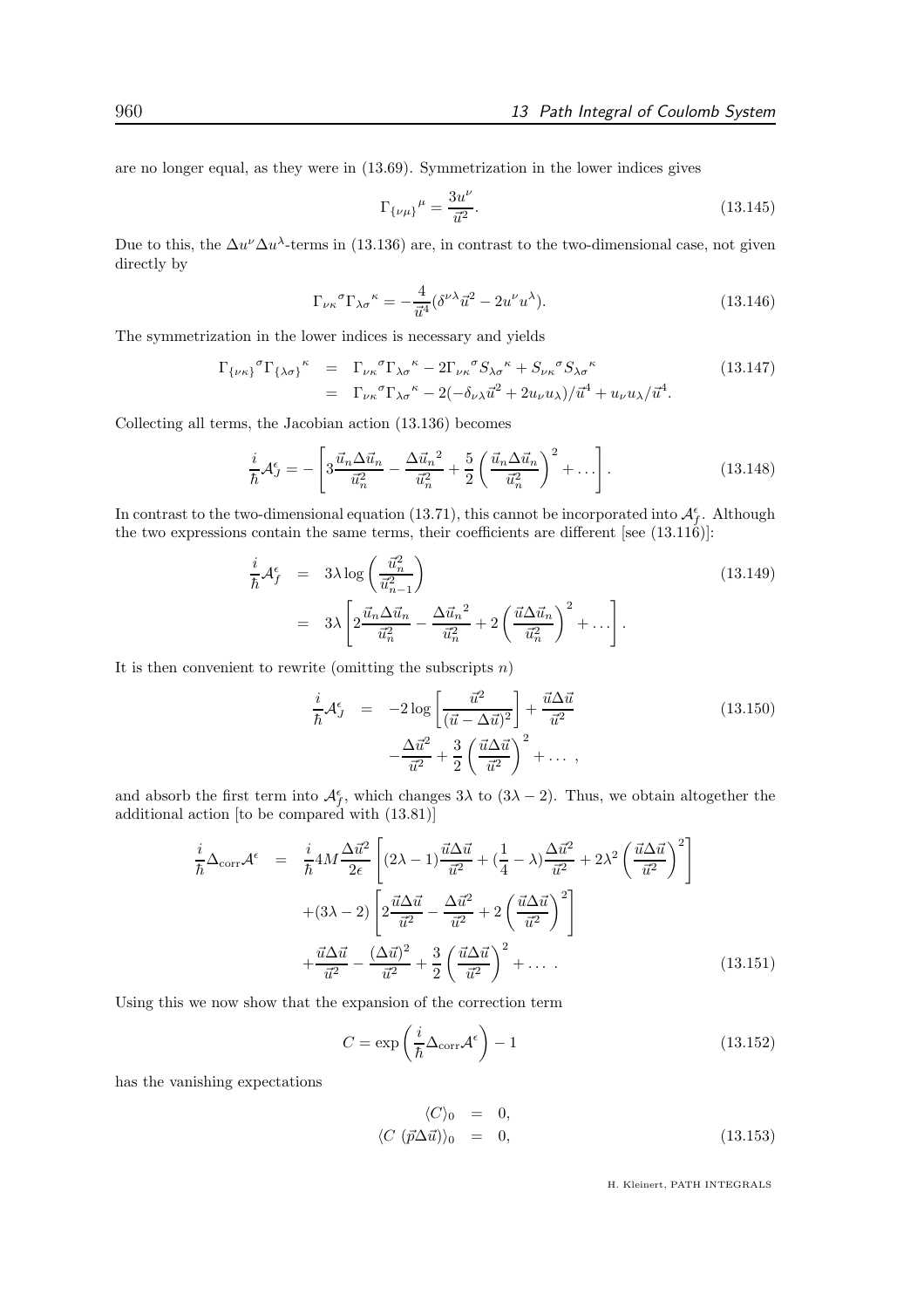i.e.,

$$
\frac{i}{\hbar} \langle \Delta_{\text{corr}} \mathcal{A}^{\epsilon} \rangle_0 + \frac{1}{2} \left( \frac{i}{\hbar} \right)^2 \langle (\Delta_{\text{corr}} \mathcal{A}^{\epsilon})^2 \rangle_0 = 0, \qquad (13.154)
$$

$$
\frac{i}{\hbar} \langle \Delta_{\text{corr}} \mathcal{A} \ (\vec{p} \Delta \vec{u}) \rangle_0 = 0, \tag{13.155}
$$

as in (13.92), (13.93). In fact, using formula (13.91) the expectation (13.155) is immediately found to be proportional to

$$
i\left[-2(2\lambda-1)\frac{D+2}{16}+2(3\lambda-2)\frac{1}{4}+\frac{1}{4}\right],
$$
\n(13.156)

which vanishes identically in  $\lambda$  for  $D = 4$ . Similarly, using formula (13.90), the first term in (13.154) has an expectation proportional to

$$
i\left[-2\left(\frac{1}{4}-\lambda\right)\frac{(D+2)D}{16}-4\lambda^2\frac{D+2}{16}-(3\lambda-2)\left(\frac{D}{4}-\frac{2}{4}\right)-\left(\frac{D}{4}-\frac{3}{8}\right)\right],\qquad(13.157)
$$

i.e., for  $D=4$ ,

$$
-i\frac{3}{8}(2\lambda - 1)^2, \tag{13.158}
$$

to which the second term adds

$$
i\frac{1}{2}\left[4(2\lambda-1)^2\frac{(D+4)(D+2)}{64}+9(2\lambda-1)^2\frac{1}{4}-12(2\lambda-1)^2\frac{D+2}{16}\right],\tag{13.159}
$$

which cancels (13.159) for  $D = 4$ . Thus the sum of all time slicing corrections vanishes also in the three-dimensional case.

## 13.6 Geometric Argument for Absence of Time Slicing Corrections

As mentioned before, the basic reason for the absence of the time slicing corrections can be shown to be the property of the connection

$$
\Gamma_{\mu}{}^{\mu\lambda} = g^{\mu\nu} e_i{}^{\lambda} \partial_{\mu} e^i{}_{\nu} = 0, \tag{13.160}
$$

which, in turn, follows from the basic identity  $\partial_{\mu}e_{\mu}^{i}=0$  satisfied by the basis tetrad, and from the diagonality of the metric  $g^{\mu\nu} \propto \delta^{\mu\nu}$ . Indeed, it is possible to apply the techniques of Sections 10.1, 10.2 to the general pseudotime evolution amplitude (12.28) with the regulating functions

$$
f_l = f(\mathbf{x}), \quad f_r \equiv 1. \tag{13.161}
$$

Since this regularization affects only the postpoints at each time slice, it is straightforward to repeat the derivation of an equivalent short-time amplitude given in Section 11.3. The result can be expressed in the form (dropping subscripts  $n$ )

$$
K^{\epsilon}(\Delta q) = \frac{\sqrt{g(q)}}{\sqrt{2\pi i \epsilon \hbar f/M}^D} \exp\left[\frac{i}{\hbar}(\mathcal{A}^{\epsilon} + \mathcal{A}^{\epsilon}_{J})\right],
$$
\n(13.162)

where f abbreviates the postpoint value  $f(\mathbf{x}_n)$  and  $\mathcal{A}^{\epsilon}$  is the short-time action

$$
\mathcal{A}^{\epsilon} = \frac{M}{2\epsilon f} g_{\mu\nu}(q) \Delta q^{\mu} \Delta q^{\nu}.
$$
 (13.163)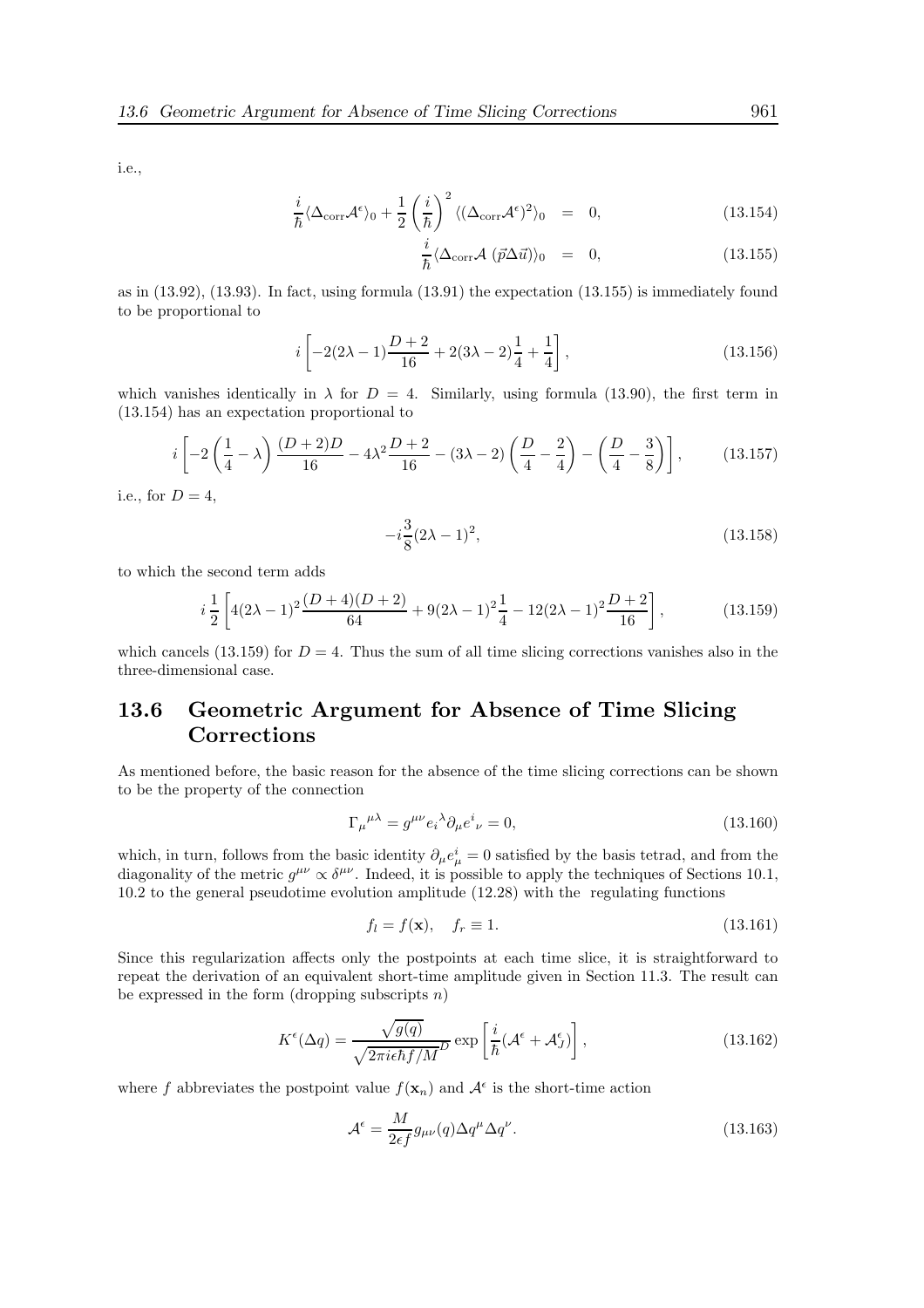There exists now a simple expression for the Jacobian action. Using formula (11.75), it becomes simply

$$
\frac{i}{\hbar} \mathcal{A}_{J}^{\epsilon} = \frac{1}{2} \Gamma_{\mu}{}^{\mu}{}_{\nu} \Delta q^{\nu} - i \epsilon \frac{\hbar f}{8M} (\Gamma_{\mu}{}^{\mu}{}_{\nu})^{2}.
$$
\n(13.164)

In the postpoint formulation, the measure needs no further transformation. This can be seen directly from the time-sliced expression (13.8) for  $\lambda = 0$  or, more explicitly, from the vanishing of the extra action  $\mathcal{A}_{f}^{\epsilon}$  in (13.74) for  $D = 2$  and in (13.149) for  $D = 3$ . As a result, the vanishing contracted connection appearing in (13.164) makes all time-slicing corrections vanish. Only the basic short-time action (13.163) survives:

$$
\Delta \mathcal{A}^{\epsilon} = 4M \frac{(\Delta \mathbf{u})^2}{2\epsilon_s}.
$$
\n(13.165)

Thanks to this fortunate circumstance, the formal solution found in 1979 by Duru and Kleinert happens to be correct.

## 13.7 Comparison with Schrödinger Theory

For completeness, let us also show the significance of the geometric property  $\Gamma_{\mu}{}^{\mu\lambda}$  = 0 within the Schrödinger theory. Consider the Schrödinger equation of the Coulomb system

$$
\left(-\frac{1}{2M}\hbar^2 \nabla^2 - E\right)\psi(\mathbf{x}) = \frac{e^2}{r}\psi(\mathbf{x}),\tag{13.166}
$$

to be transformed to that of a harmonic oscillator. The postpoint regularization of the path integral with the functions (13.161) corresponds to multiplying the Schrödinger equation with  $f_l = r$  from the left. This gives

$$
\left(-\frac{1}{2M}\hbar^2r\mathbf{\nabla}^2 - Er\right)\psi(\mathbf{x}) = e^2\psi(\mathbf{x}).\tag{13.167}
$$

We now go over to the square root coordinates  $u^{\mu}$  transforming  $-Er$  into the harmonic potential  $-E(u^{\mu})^2$  and the Laplacian  $\nabla^2$  into  $g^{\mu\nu}\partial_{\mu}\partial_{\nu} - \Gamma_{\mu}{}^{\mu\lambda}\partial_{\lambda}$ . The geometric property  $\Gamma_{\mu}{}^{\mu\lambda} = 0$  ensures now the absence of the second term and the result is simply  $g^{\mu\nu}\partial_{\mu}\partial_{\nu}$ . Since  $g^{\mu\nu} = \delta^{\mu\nu}/4r$ , the Schrödinger equation (13.167) takes the simple form

$$
\left[ -\frac{1}{8M} \hbar^2 \partial_\mu^2 - E(u^\mu)^2 \right] \psi(u^\mu) = e^2 \psi(u^\mu). \tag{13.168}
$$

Due to the factor  $(u^{\mu})^2$  accompanying the energy E, the physical scalar product in which the states of different energies are orthogonal to each other is given by

$$
\langle \psi' | \psi \rangle = \int d^4 u \psi'(u^\mu) (u^\mu)^2 \psi(u). \tag{13.169}
$$

This corresponds precisely to the scalar product given in Eq. (11.95) with the purpose of making the Laplace operator (here  $\Delta = (1/4\mathbf{u}^2)\partial_{\mathbf{u}}^2$ ) hermitian in the  $u^{\mu}$ -space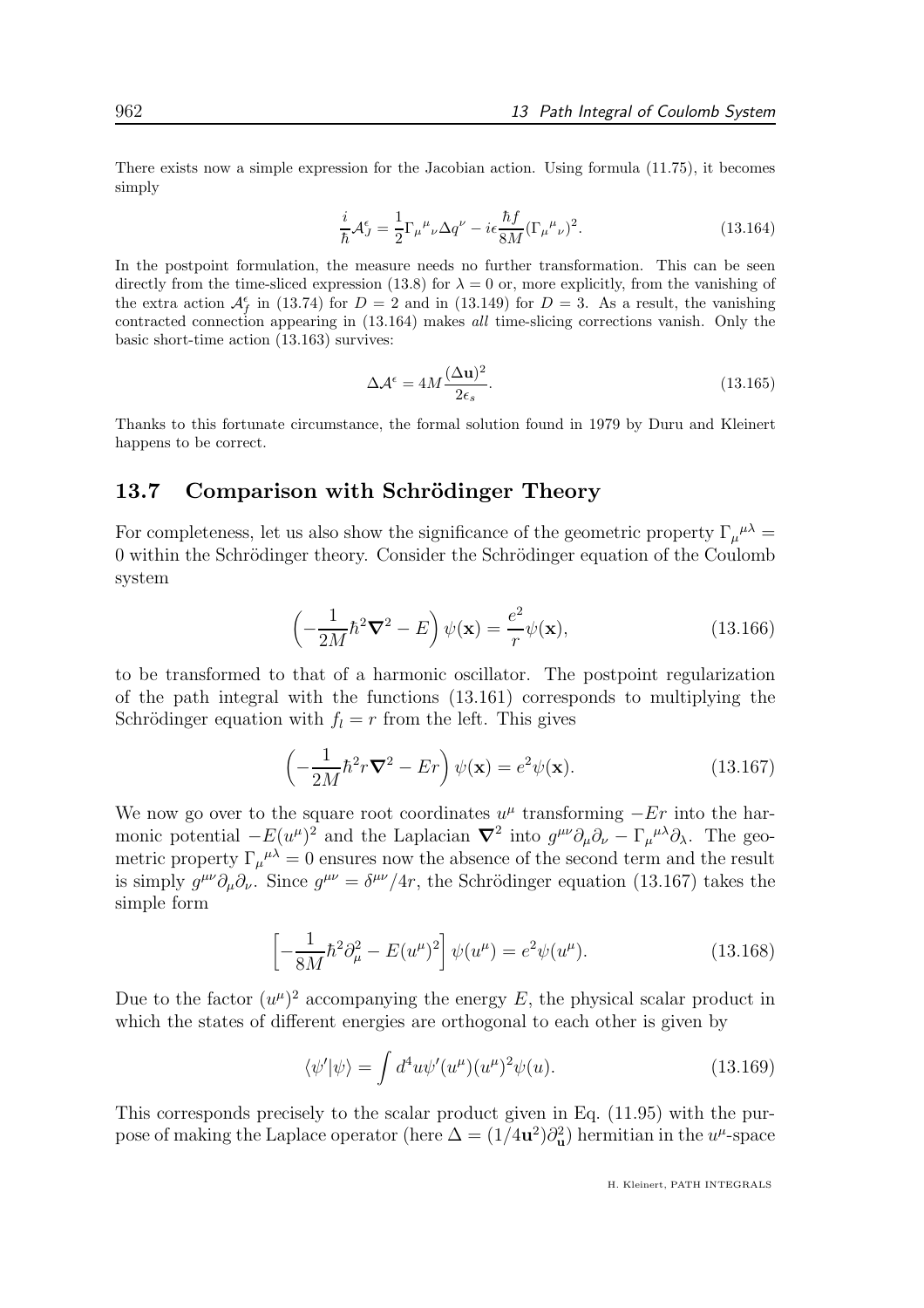with torsion. Indeed, the once-contracted torsion tensor  $S_{\mu} = S_{\mu\nu}^{\ \nu}$  can be written as a gradient of a scalar function:

$$
S_{\mu} = \partial_{\mu}\sigma(\vec{u}), \quad \sigma(\vec{u}) = \frac{1}{2}\log \vec{u}^2.
$$
 (13.170)

Quite generally, we have shown in Eq. (11.104) that if  $S_{\mu}(q)$  is a partial derivative of a scalar field  $\sigma(q)$ , the physical scalar product is given by (11.95):

$$
\langle \psi_2 | \psi_1 \rangle_{\text{phys}} \equiv \int d^D q \sqrt{g(q)} e^{-2\sigma(q)} \psi_2^*(q) \psi_1(q). \tag{13.171}
$$

From (13.137), we have

$$
\sqrt{g} = 16\vec{u}^4,\tag{13.172}
$$

so that the physical scalar product is

$$
\langle \psi_2 | \psi_1 \rangle_{\text{phys}} = \int d^4 u \sqrt{g} e^{-2\sigma} \psi_2^*(\vec{u}) \psi_1(\vec{u}) = \int d^4 u \, 16 \vec{u}^2 \, \psi_2^*(\vec{u}) \psi_1(\vec{u}). \tag{13.173}
$$

The Laplace operator obtained from  $\partial_{\vec{x}}^2$  by the nonholonomic Kustaanheimo-Stiefel transformation is  $\Delta = (1/4\vec{u}^2)\partial_\mu^2$ . This is Hermitian in the physical scalar product (13.173), but not in the naive one (11.90) with the integral measure  $\int d^4u$  16 $\vec{u}^4$ .

In two dimensions, the torsion vanishes and the physical scalar product reduces to the naive one:

$$
\langle \psi_2 | \psi_1 \rangle_{\text{phys}} = \int d^2 u \sqrt{g} \psi_2^*(\mathbf{u}) \psi_1(\mathbf{u}) = \int d^2 u \, 4\mathbf{u}^2 \psi_2^*(\mathbf{u}) \psi_1(\mathbf{u}). \tag{13.174}
$$

With  $\mu = 4M$  and  $-E = \mu \omega^2/2$ , Eq. (13.168) is the Schrödinger equation of a harmonic oscillator:

$$
\left[ -\frac{1}{2\mu} \hbar^2 \partial_\mu^2 + \frac{\mu}{2} \omega^2 (u^\mu)^2 \right] \psi(u^\mu) = \mathcal{E} \psi(u^\mu). \tag{13.175}
$$

The eigenvalues of the pseudoenergy  $\mathcal E$  are

$$
\mathcal{E}_N = \hbar\omega(N + D_u/2),\tag{13.176}
$$

where  $D_u = 4$  is the dimension of  $u^{\mu}$ -space,

$$
N = \sum_{i=1}^{D_u} n_i \tag{13.177}
$$

sums up the integer principal quantum numbers of the factorized wave functions in each direction of the  $u^{\mu}$ -space. The multivaluedness of the mapping from **x** to  $u^{\mu}$ allows only symmetric wave functions to be associated with Coulomb states. Hence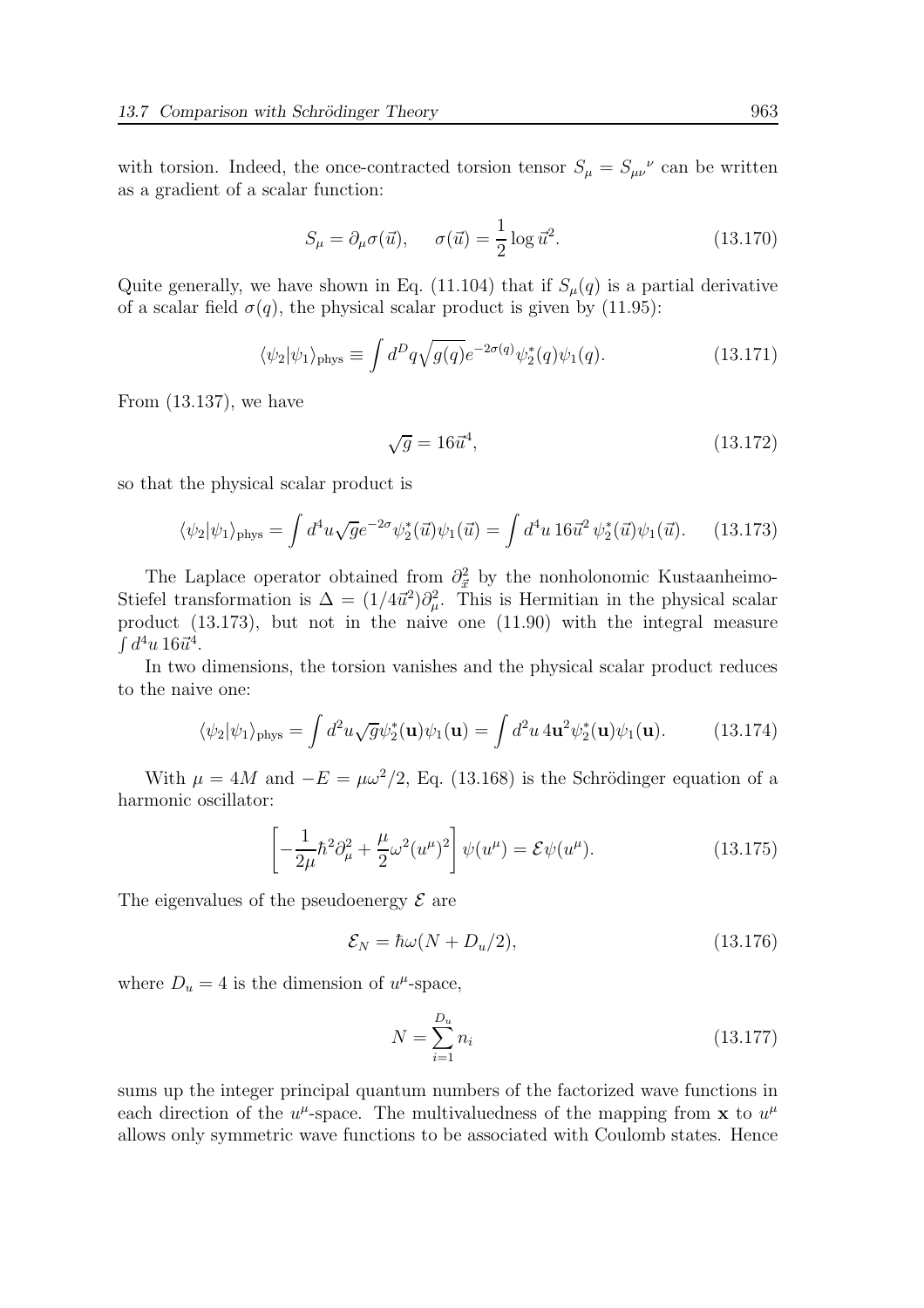N must be even and can be written as  $N = 2(n - 1)$ . The pseudoenergy spectrum is therefore

$$
\mathcal{E}_n = \hbar\omega 2(n + D_u/4 - 1), \quad n = 1, 2, 3, \dots \tag{13.178}
$$

According to (13.175), the Coulomb wave functions must all have a pseudoenergy

$$
\mathcal{E}_n = e^2. \tag{13.179}
$$

The two equations are fulfilled if the oscillator frequency has the discrete values

$$
\omega = \omega_n \equiv \frac{e^2}{2(n + D_u/4 - 1)}, \quad n = 1, 2, 3 \dots \tag{13.180}
$$

With  $\omega^2 = -E/2M$  and  $D_u = 4$ , this yields the Coulomb, energies

$$
E_n = -2M\omega_n^2 = -\frac{Me^4}{\hbar^2} \frac{1}{2n^2} = -Mc^2 \frac{\alpha^2}{2n^2},\tag{13.181}
$$

showing that the number  $N/2 = n - 1$  corresponds to the usual principal quantum number of the Coulomb wave functions.

Let us now focus our attention upon the three-dimensional Coulomb system where  $D_u = 4$ . In this case, not all even oscillator wave functions correspond to Coulomb bound-state wave functions. This follows from the fact that the Coulomb wave functions do not depend on the dummy fourth coordinate  $x^4$  (or the dummy angle  $\gamma$ ). Thus they satisfy the constraint  $\partial_{x^4}\psi = 0$ , implying in  $u^{\mu}$ -space [recall (13.137)]

$$
-ir\partial_{x^4}\psi(\mathbf{x}) = -ire_4^{\mu}\partial_{\mu}\psi(u^{\mu}) = -i\frac{1}{2}\left[(u^2\partial_1 - u^1\partial_2) + (u^4\partial_3 - u^3\partial_4)\right]\psi(u^{\mu})
$$
  
=  $-i\partial_{\gamma}\psi(u^{\mu}) = 0.$  (13.182)

The explicit construction of the oscillator and Coulomb bound-state wave functions is most conveniently done in terms of the complex coordinates (13.101). In terms of these, the constraint (13.182) reads

$$
\frac{1}{2} \left[ \bar{z} \partial_{\bar{z}} - z \partial_z \right] \psi(z, z^*) = 0. \tag{13.183}
$$

This will be used below to select the Coulomb states.

To solve the Schrödinger equation  $(13.175)$  we simplify the notation by going over to atomic natural units, where  $\hbar = 1, M = 1, e^2 = 1, \mu = 4M = 4$ . All lengths are measured in units of the Bohr radius (4.376), whose numerical value is  $a_H = \hbar^2 / Me^2 = 5.2917 \times 10^{-9}$  cm, all energies in units of  $E_H = e^2 / a_H =$  $Me^{4}/\hbar^{2} = 4.359 \times 10^{-11}$  erg = 27.210 eV, and all frequencies  $\omega$  in units of  $\omega_{H} \equiv$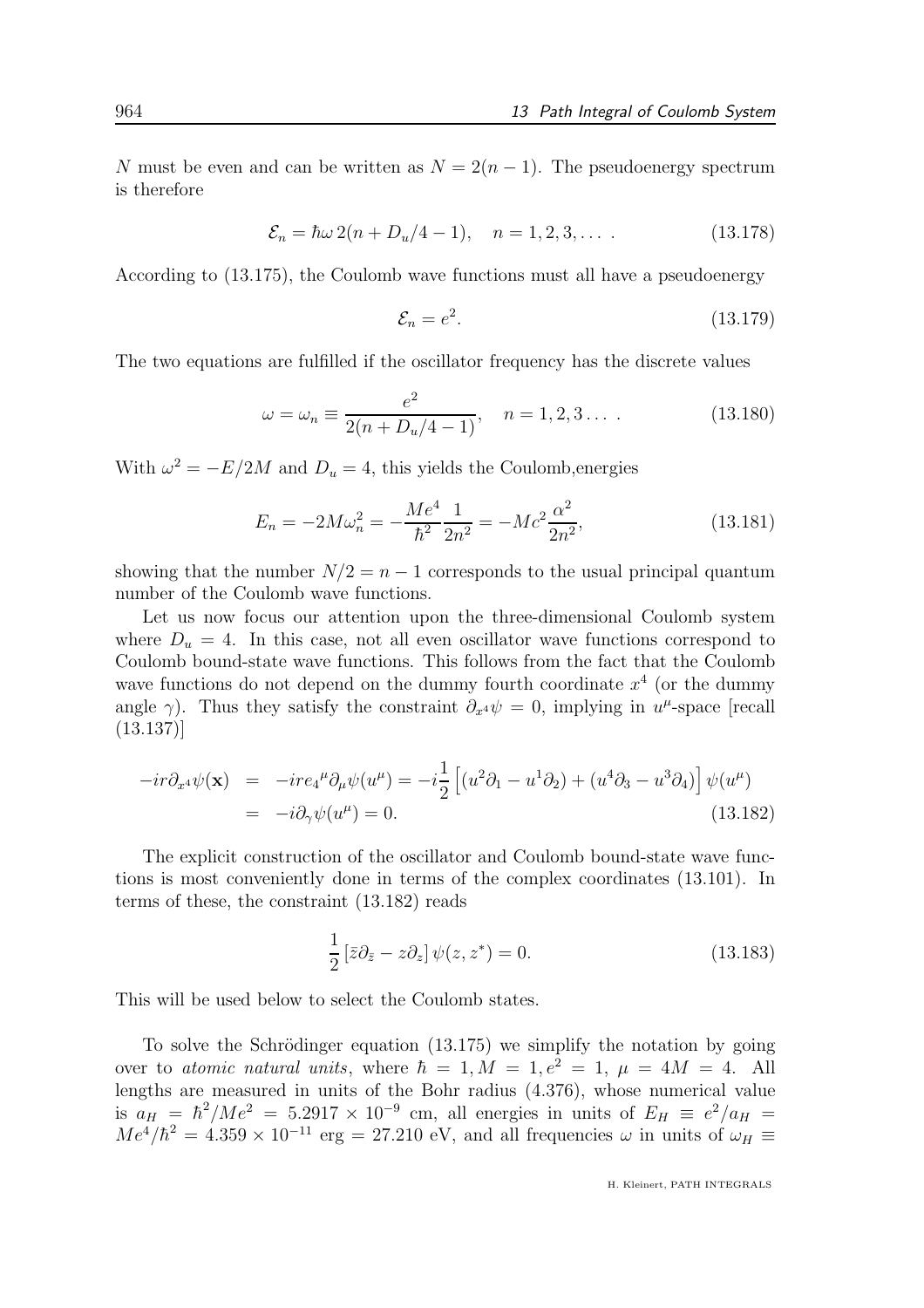$Me^{4}/\hbar^{3} = 4.133 \times 10^{16}/\text{sec} (= 4\pi \times \text{Rydberg frequency } \nu_{R}).$  Then (13.175) reads (after multiplication by  $4M/\hbar^2$ )

$$
\hat{h}\psi(u^{\mu}) \equiv \frac{1}{2} \left[ -\partial_{\mu}^{2} + 16\omega^{2}(u^{\mu})^{2} \right] \psi(u^{\mu}) = 4\psi(u^{\mu}). \tag{13.184}
$$

The spectrum of the operator h is obviously  $4\omega(N+2) = 8\omega n$ . To satisfy the equation, the frequency  $\omega$  has to be equal to  $\omega_n = 1/2n$ .

We now observe that the operator  $\hat{h}$  can be brought to the standard form

$$
\hat{h}^s = \frac{1}{2} \left[ -\partial_\mu^2 + 4(u^\mu)^2 \right],\tag{13.185}
$$

with the help of the  $\omega$ -dependent transformation

$$
\hat{h} = 4\omega e^{i\vartheta \hat{D}} \hat{h}^s e^{-i\vartheta \hat{D}},\tag{13.186}
$$

in which the operator  $\hat{D}$  is an infinitesimal *dilation operator* which in this context is called tilt operator [12, 13]:

$$
\hat{D} \equiv -\frac{1}{2} i u^{\mu} \partial_{\mu},\tag{13.187}
$$

and  $\vartheta$  is the *tilt angle* 

$$
\vartheta = \log(2\omega). \tag{13.188}
$$

The Coulomb wave functions are therefore given by the rescaled solutions of the standardized Schrödinger equation (13.185):

$$
\psi(u^{\mu}) = e^{i\vartheta \hat{D}} \psi^s(u^{\mu}) = \psi^s(\sqrt{2\omega}u^{\mu}). \tag{13.189}
$$

Note that for a solution with a principal quantum number  $n$  the scale parameter  $\sqrt{2\omega}$  depends on *n*:

$$
\psi_n(u^{\mu}) = \psi_n^s(u^{\mu}/\sqrt{n}). \tag{13.190}
$$

The standardized wave functions  $\psi_n^s(u^\mu)$  are constructed most conveniently by means of four sets of creation and annihilation operators  $\hat{a}_1^{\dagger}$  $_1^\dagger, \hat a_2^\dagger$  $_2^\dagger, \hat{b}_1^\dagger$  $_{1}^{\dagger},\hat{b}_{2}^{\dagger}$  $\frac{1}{2}$ , and  $\hat{a}_1, \hat{a}_2, \hat{b}_1, \hat{b}_2$ . They are combinations of  $z_1, z_2$ , their complex-conjugates, and the associated differential operators  $\partial_{z_1}, \partial_{z_2}, \partial_{z_1^*}, \partial_{z_2^*}$ . The combinations are the same as in  $(9.127)$ ,  $(9.128)$ , written down once for  $z_1$  and once for  $z_2$ . In addition, we choose the indices so that  $a_i$  and  $b_i$  transform by the same spinor representation of the rotation group. If  $c_{ij}$  is the  $2 \times 2$  matrix

$$
c = i\sigma^2 = \begin{pmatrix} 0 & 1 \\ -1 & 0 \end{pmatrix},\tag{13.191}
$$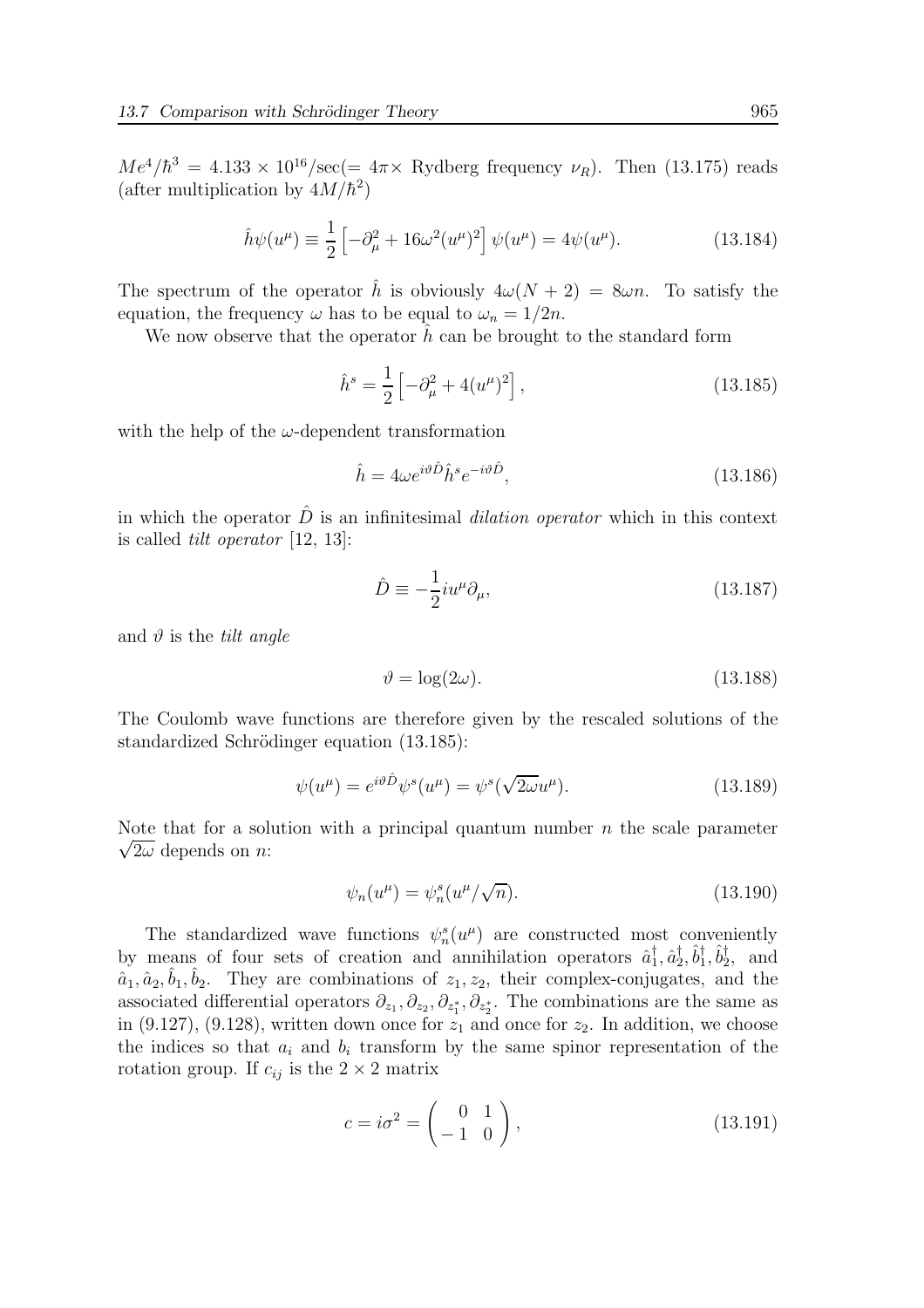then  $c_{ij}z_j$  transforms like  $z_i^*$ . We therefore define the creation operators

$$
\hat{a}_1^{\dagger} \equiv -\frac{1}{\sqrt{2}}(-\partial_{z_2^*} + z_2), \quad \hat{b}_1^{\dagger} \equiv \frac{1}{\sqrt{2}}(-\partial_{z_1} + z_1^*), \n\hat{a}_2^{\dagger} \equiv \frac{1}{\sqrt{2}}(-\partial_{z_1^*} + z_1), \quad \hat{b}_2^{\dagger} \equiv \frac{1}{\sqrt{2}}(-\partial_{z_2} + z_2^*),
$$
\n(13.192)

and the annihilation operators

$$
\hat{a}_1 \equiv -\frac{1}{\sqrt{2}} (\partial_{z_2} + z_2^*), \quad \hat{b}_1 \equiv \frac{1}{\sqrt{2}} (\partial_{z_1^*} + z_1), \n\hat{a}_2 \equiv \frac{1}{\sqrt{2}} (\partial_{z_1} + z_1^*), \quad \hat{b}_2 \equiv \frac{1}{\sqrt{2}} (\partial_{z_2^*} + z_2).
$$
\n(13.193)

Note that  $\partial_z^{\dagger} = -\partial_{z^*}$ . The standardized oscillator Hamiltonian is then

$$
\hat{h}^s = 2(\hat{a}^\dagger \hat{a} + \hat{b}^\dagger \hat{b} + 2),\tag{13.194}
$$

where we have used the same spinor notation as in (13.99). The ground state of the four-dimensional oscillator is annihilated by  $\hat{a}_1, \hat{a}_2$  and  $\hat{b}_1, \hat{b}_2$ . It has therefore the wave function

$$
\langle z, z^* | 0 \rangle = \psi_{s,0000}(z, z^*) = \frac{1}{\sqrt{\pi}} e^{-z_1 z_1^* - z_2 z_2^*} = \frac{1}{\sqrt{\pi}} e^{-(u^{\mu})^2}.
$$
 (13.195)

The complete set of oscillator wave functions is obtained, as usual, by applying the creation operators to the ground state,

$$
|n_1^a, n_2^a, n_1^b, n_2^b\rangle = N_{n_1^a, n_2^a, n_1^b, n_2^b} \hat{a}_1^{\dagger n_1^a} \hat{a}_2^{\dagger n_2^a} \hat{b}_1^{\dagger n_2^b} \hat{b}_2^{\dagger n_2^b} |0\rangle, \tag{13.196}
$$

with the normalization factor

$$
N_{n_1^a, n_2^a, n_1^b, n_2^b} = \frac{1}{\sqrt{n_1^a! n_2^a! n_1^b! n_2^b!}}.
$$
\n(13.197)

The eigenvalues of  $\hat{h}^s$  are obtained from the sum of the number of a- and b-quanta as

$$
2(n_1^a + n_2^a + n_1^b + n_2^b + 2) = 2(N+2) = 4n.
$$
 (13.198)

The Coulomb bound-state wave functions are in one-to-one correspondence with those oscillator wave functions which satisfy the constraint (13.183), which may now be written as

$$
\hat{L}_{05} = -\frac{1}{2} (\hat{a}^{\dagger} \hat{a} - \hat{b}^{\dagger} \hat{b}) \psi^s = 0.
$$
\n(13.199)

These states carry an equal number of  $a$ - and  $b$ -quanta. They diagonalize the (mutually commuting)  $a$ - and  $b$ -spins

$$
\hat{L}_i^a \equiv \frac{1}{2} \hat{a}^\dagger \sigma_i \hat{a}, \quad \hat{L}_i^a \equiv \frac{1}{2} \hat{b}^\dagger \sigma_i \hat{b}, \tag{13.200}
$$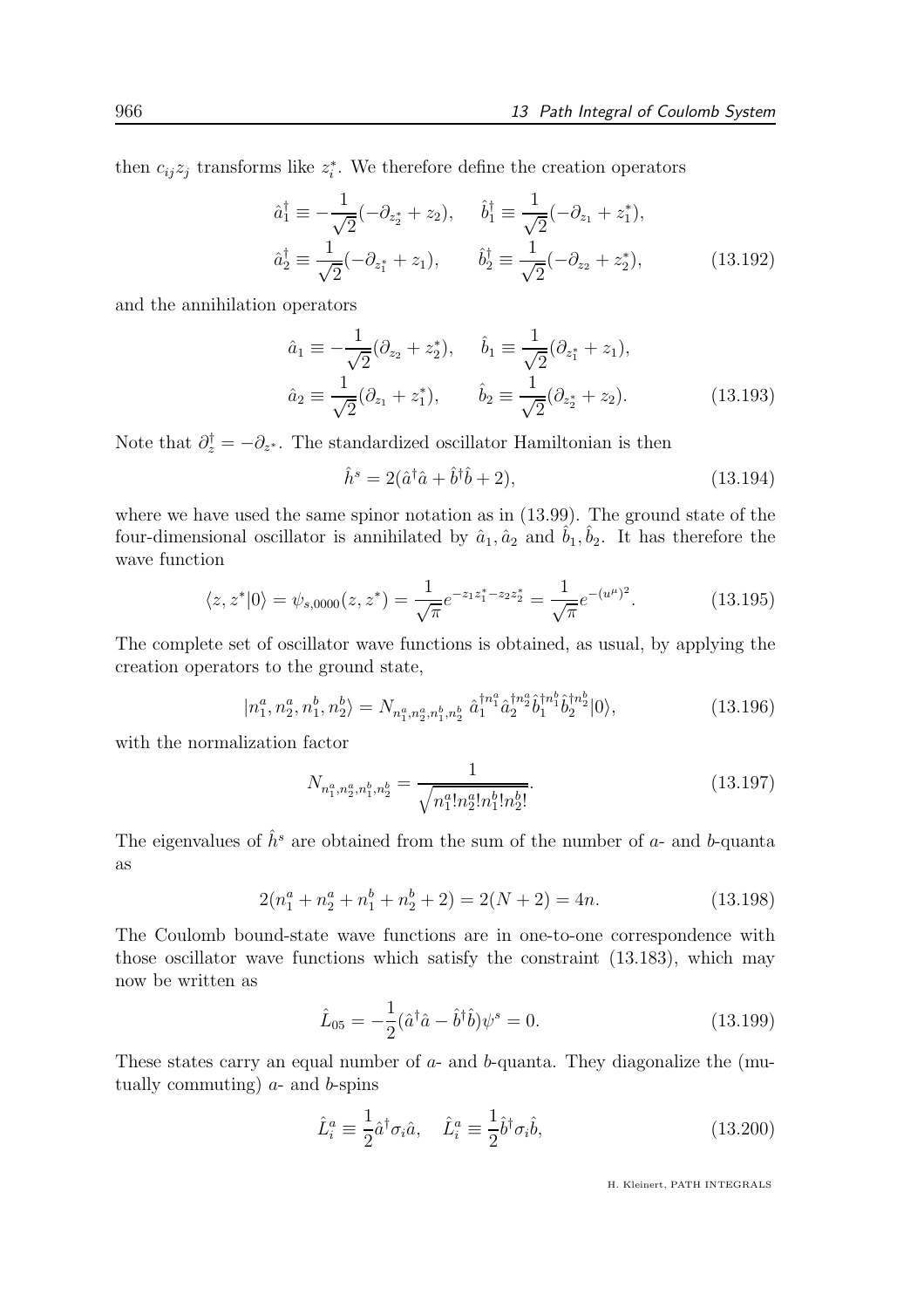with the quantum numbers

$$
l^{a} = (n_{1}^{a} + n_{2}^{a})/2, \quad m^{a} = (n_{1}^{a} - n_{2}^{a})/2, l^{b} = (n_{1}^{b} + n_{2}^{b})/2, \quad m^{b} = (n_{1}^{b} - n_{2}^{b})/2,
$$
 (13.201)

where  $l, m$  are the eigenvalues of  $\hat{L}^2$ ,  $\hat{L}_3$ . By defining

$$
n_1^a \equiv n_1 + m, \quad n_2^a \equiv n_2, \quad n_1^b = n_2 + m, \quad n_2^b = n_1, \quad \text{for } m \ge 0,
$$
  
\n
$$
n_1^a \equiv n_1, \quad n_2^a \equiv n_2 - m, \quad n_1^b = n_2, \quad n_2^b = n_1 - m, \quad \text{for } m \le 0,
$$
\n(13.202)

we establish contact with the eigenstates  $|n_1, n_2, m\rangle$  which arise naturally when diagonalizing the Coulomb Hamiltonian in parabolic coordinates. The relation between these states and the usual Coulomb wave function of a given angular momentum  $|nlm\rangle$  is obvious since the angular momentum operator  $\hat{L}_i$  is equal to the sum of aand b-spins. The rediagonalization is achieved by the usual vector coupling coefficients (see the last equation in Appendix 13A).

Note that after the tilt transformation (13.189), the exponential behavior of the oscillator wave functions  $\psi_n^s(u^\mu) \propto \text{polynomial}(u^\mu) \times e^{-(u^\mu)^2}$  goes correctly over into the exponential r-dependence of the Coulomb wave functions  $\psi(\mathbf{x}) \propto$ polynomial( $\mathbf{x}) \times e^{-r/n}$ .

It is important to realize that although the dilation operator  $\hat{D}$  is Hermitian and the operator  $e^{i\vartheta \hat{D}}$  at a *fixed* angle  $\vartheta$  is unitary, the Coulomb bound states  $\psi_n$ , arising from the complete set of oscillator states  $\psi_n^s$  by applying  $e^{i\vartheta \hat{D}}$ , do not span the Hilbert space. Due to the *n*-dependence of the tilt angle  $\vartheta_n = \log(1/n)$ , a section of the Hilbert space is not reached. The continuum states of the Coulomb system, which are obtained by tilting another complete set of states, precisely fill this section. Intuitively we can understand this incompleteness simply as follows. The wave functions  $\psi_n^s(u^{\mu})$  have for increasing n spatial oscillations with shorter and shorter wavelength. These allow the completeness sum  $\sum_n \psi_n^s(u^\mu) \psi_n^{s*}(u^\mu)$  to build up a  $\delta$ -function which is necessary to span the Hilbert space. In contrast, when forming the sum of the dilated wave functions

$$
\sum_n \psi_n^s(u^\mu/\sqrt{n})\psi_n^{s*}(u^\mu/\sqrt{n}),
$$

the terms of larger n have increasingly stretched spatial oscillations which are not sufficient to build up an infinitely narrow distribution.

A few more algebraic properties of the creation and annihilation operator representation of the Coulomb wave functions are collected in Appendix 13A and 13.10.

## 13.8 Angular Decomposition of Amplitude, and Radial Wave Functions

Let us also give an angular decomposition of the fixed-energy amplitude. This serves as a convenient starting point for extracting the radial wave functions of the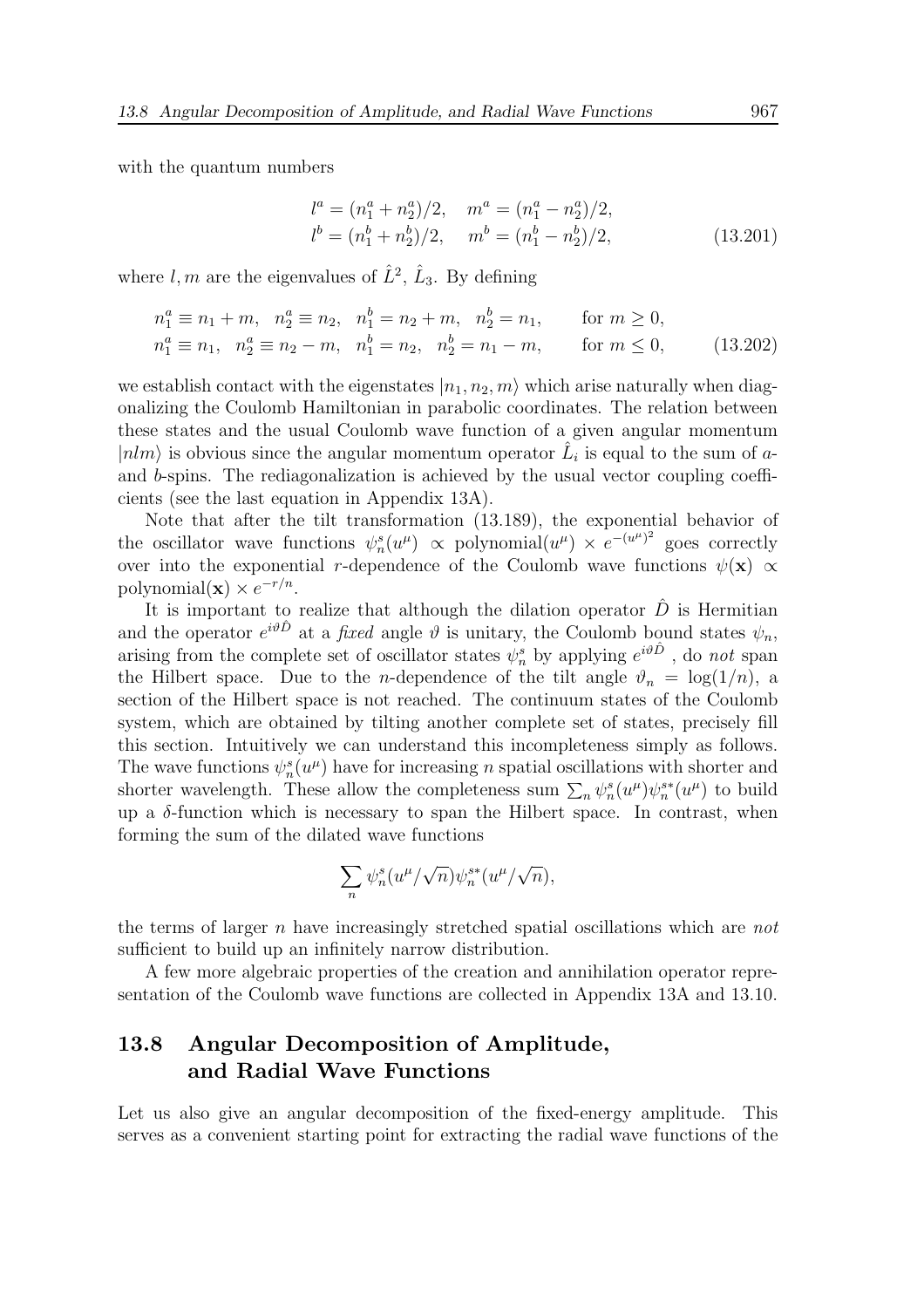Coulomb system which will, in Chapter 14, enable us to find the Coulomb amplitude to  $D$  dimensions. We begin with the expression  $(13.133)$ ,

$$
(\mathbf{x}_b|\mathbf{x}_a)_E = -i\frac{M\kappa}{\pi\hbar} \int_0^1 d\rho \frac{\varrho^{-\nu}}{(1-\varrho)^2} I_0 \left(2\kappa \frac{2\sqrt{\varrho}}{1-\varrho} \sqrt{(r_b r_a + \mathbf{x}_b \mathbf{x}_a)/2}\right) \times \exp\left\{-\kappa \frac{1+\varrho}{1-\varrho} (r_b + r_a)\right\},
$$
\n(13.203)

and rewrite the Bessel function as  $I_0(z \cos(\theta/2))$ , where  $\theta$  is the relative angle between  $\mathbf{x}_a$  and  $\mathbf{x}_b$ , and

$$
z \equiv 2\kappa \sqrt{r_b r_a} \frac{2\sqrt{\varrho}}{1-\varrho}.
$$
\n(13.204)

Now we make use of the expansion $<sup>1</sup>$ </sup>

$$
\left(\frac{1}{2}kz\right)^{\mu-\nu}I_{\nu}(kz) = k^{\mu}\sum_{l=0}^{\infty}\frac{1}{l!}\frac{\Gamma(l+\mu)}{\Gamma(1+\nu)}(2l+\mu)F(-l,l+\mu;1+\nu;k^2)(-)^lI_{2l+\mu}(z).
$$
\n(13.205)

Setting  $k = \cos(\theta/2)$ ,  $\nu = 2q > 0$ ,  $\mu = 1 + 2q$ , and using formulas (1.445), (1.446) for the rotation functions, this becomes

$$
I_{2q}(z\cos(\theta/2)) = \frac{2}{z} \sum_{l=|q|}^{\infty} (2l+1)d_{qq}^{l}(\theta)I_{2l+1}(z),
$$
\n(13.206)

reducing for  $q = 0$  to

$$
I_0(z\cos(\theta/2)) = \frac{2}{z} \sum_{l=0}^{\infty} (2l+1) P_l(\cos\theta) I_{2l+1}(z).
$$
 (13.207)

After inserting this into (13.133) and substituting  $y = -\frac{1}{2} \log \varrho$ , so that

$$
\varrho = e^{-2y}, \qquad z = 2\kappa \sqrt{r_b r_a} \frac{1}{\sinh y}, \tag{13.208}
$$

we expand the fixed-energy amplitude into spherical harmonics

$$
(\mathbf{x}_b|\mathbf{x}_a)_E = \frac{1}{r_b r_a} \sum_{l=0}^{\infty} (r_b|r_a)_{E,l} \frac{2l+1}{4\pi} P_l(\cos\theta)
$$
  

$$
= \frac{1}{r_b r_a} \sum_{l=0}^{\infty} (r_b|r_a)_{E,l} \sum_{m=-l}^{l} Y_{lm}(\hat{\mathbf{x}}_b) Y_{lm}^*(\hat{\mathbf{x}}_a), \qquad (13.209)
$$

<sup>1</sup>G.N. Watson, *Theory of Bessel Functions*, Cambridge University Press, London, 1966, 2nd ed., p.140, formula (3).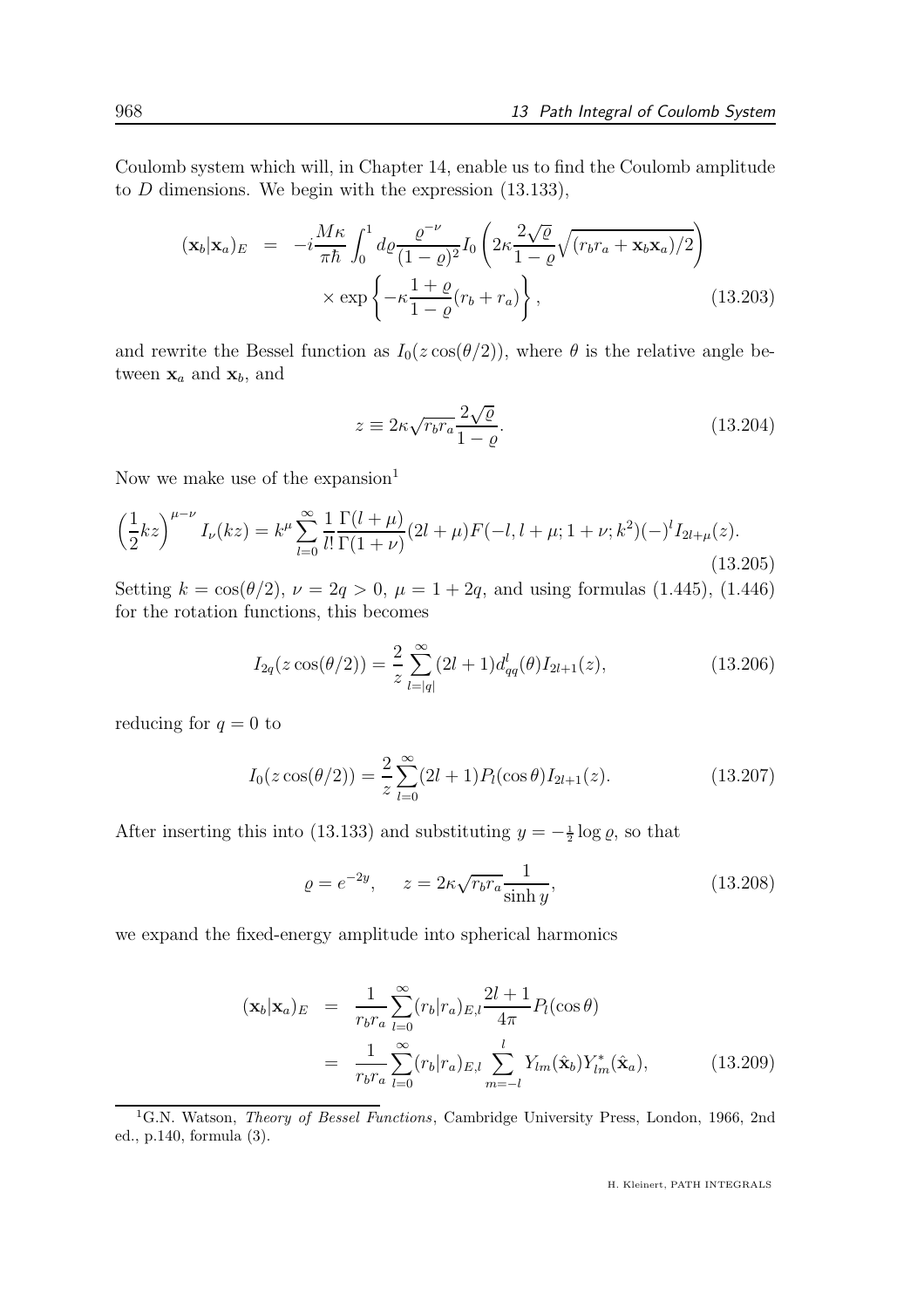with the radial amplitude

$$
(r_b|r_a)_{E,l} = -i\sqrt{r_b r_a} \frac{2M}{\hbar} \int_0^\infty dy \frac{1}{\sinh y} e^{2\nu y}
$$
\n
$$
\times \exp\left[-\kappa \coth y (r_b + r_a)\right] I_{2l+1} \left(2\kappa \sqrt{r_b r_a} \frac{1}{\sinh y}\right).
$$
\n(13.210)

Now we apply the integral formula (9.29) and find

$$
(r_b|r_a)_{E,l} = -i\frac{M}{\hbar\kappa} \frac{\Gamma(-\nu+l+1)}{(2l+1)!} W_{\nu,l+1/2} (2\kappa r_b) M_{\nu,l+1/2} (2\kappa r_a). \tag{13.211}
$$

On the right-hand side the energy E is contained in the parameters  $\kappa = \sqrt{-2ME/\hbar^2}$ and  $\nu = e^2/2\omega\hbar = \sqrt{-e^4M/2\hbar^2E}$ . The Gamma function has poles at  $\nu = n$  with  $n = l + 1, l + 2, l + 3, \ldots$ . These correspond to the bound states of the Coulomb system at the energy eigenvalues

$$
E_n = -\frac{Me^4}{\hbar^2} \frac{1}{2n^2} = -Mc^2 \frac{\alpha^2}{2n^2}.
$$
 (13.212)

Writing

$$
\kappa = \frac{1}{a_H} \frac{1}{\nu},\tag{13.213}
$$

with the Bohr radius

$$
a_H \equiv \frac{\hbar^2}{Me^2} \tag{13.214}
$$

(for the electron,  $a_H \approx 0.529 \times 10^{-8}$ cm), we have the approximations near the poles at  $\nu \approx n$ ,

$$
\Gamma(-\nu + l + 1) \approx -\frac{(-)^{n_r}}{n_r!} \frac{1}{\nu - n},
$$
  
\n
$$
\frac{1}{\nu - n} \approx \frac{2 h^2 \kappa^2}{n} \frac{1}{2M E - E_n},
$$
  
\n
$$
\kappa \approx \frac{1}{a_H} \frac{1}{n},
$$
\n(13.215)

where  $n_r = n - l - 1$ . Hence

$$
-i\Gamma(-\nu+l+1)\frac{M}{\hbar\kappa} \approx \frac{(-)^{n_r}}{n^2 n_r!} \frac{1}{a_H} \frac{i\hbar}{E - E_n}.
$$
 (13.216)

Let us expand the pole parts of the spectral representation of the radial fixed-energy amplitude in the form

$$
(r_b|r_a)_{E,l} = \sum_{n=l+1}^{\infty} \frac{i\hbar}{E - E_n} R_{nl}(r_b) R_{nl}(r_a) + \dots
$$
 (13.217)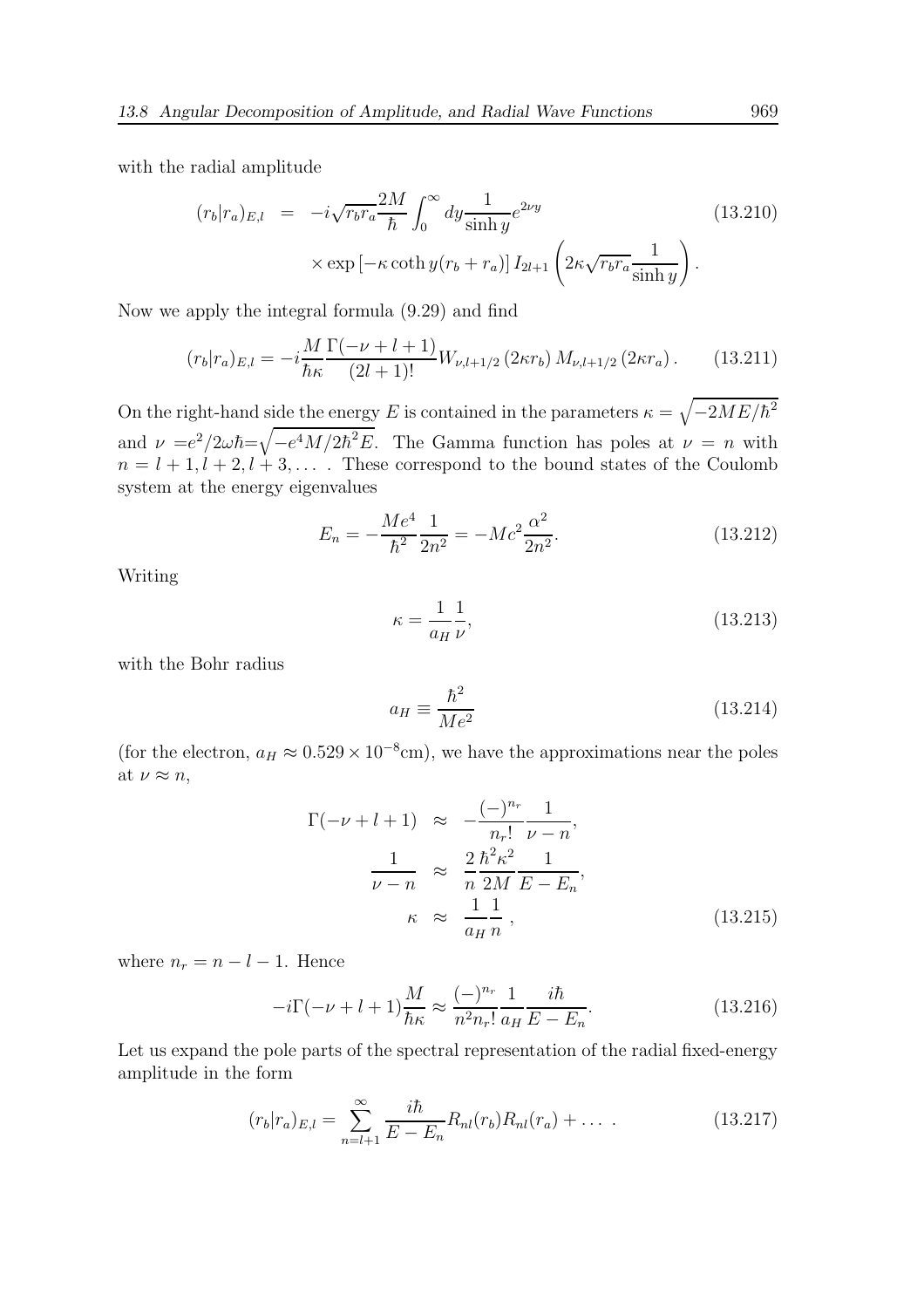The radial wave functions defined by this expansion correspond to the normalized bound-state wave functions

$$
\psi_{nlm}(\mathbf{x}) = \frac{1}{r} R_{n,l}(r) Y_{lm}(\hat{\mathbf{x}}).
$$
\n(13.218)

By comparing the pole terms of (13.211) and (13.217) [using (13.216) and formula (9.48) for the Whittaker functions, together with (9.50)], we identify the radial wave functions as

$$
R_{nl}(r) = \frac{1}{a_H^{1/2} n} \frac{1}{(2l+1)!} \sqrt{\frac{(n+l)!}{(n-l-1)!}}
$$
  
 
$$
\times \frac{(2r/na_H)^{l+1} e^{-r/na_H} M(-n+l+1, 2l+2, 2r/na_H)}{(n-l-1)!}
$$
  
 
$$
= \frac{1}{a_H^{1/2} n} \sqrt{\frac{(n-l-1)!}{(n+l)!}} e^{-r/na_H} (2r/na_H)^{l+1} L_{n-l-1}^{2l+1} (2r/na_H). \quad (13.219)
$$

To obtain the last expression we have used formula  $(9.53)$ .<sup>2</sup> It must be noted that the normalization integrals of the wave functions  $R_{nl}(r)$  differ by a factor  $z/2n =$  $(2r/na_H)/2n$  from those of the harmonic oscillator (9.54), which are contained in integral tables. However, due to the recursion relation for the Laguerre polynomials

$$
zL_n^{\mu}(z) = (2n + \mu + 1)L_n^{\mu}(z) - (n + \mu)L_{n-1}^{\mu}(z) - (n + 1)L_{n+1}^{\mu}(z), \quad (13.220)
$$

the factor  $z/2n$  leaves the values of the normalization integrals unchanged. The orthogonality of the wave functions with different  $n$  is much harder to verify since the two Laguerre polynomials in the integrals have different arguments. Here the group-theoretic treatment of Appendix 13A provides the simplest solution. The orthogonality is shown in Eq. (13A.28).

We now turn to the continuous wave functions. The fixed-energy amplitude has a cut in the energy plane for positive energy where  $\kappa = -ik$  and  $\nu = i/a_Hk$  are imaginary. In this case we write  $\nu = i\nu'$ . From the discontinuity we can extract the scattering wave functions. The discontinuity is given by

$$
\text{disc}\left(r_b|r_a\right)_{E,l} = \left(r_b|r_a\right)_{E+i\eta,l} - \left(r_b|r_a\right)_{E-i\eta,l} \n= \frac{M}{\hbar k} \left[ \frac{\Gamma(-i\nu' + l + 1)}{(2l + 1)!} W_{i\nu',l+1/2} \left(-2ikr_b\right) M_{i\nu',l+1/2} \left(-2ikr_a\right) + \left(\nu' \to -\nu'\right) \right].
$$
\n(13.221)

In the second term, we replace

$$
M_{i\nu',l+1/2}(-2ikr) = e^{-i\pi(l+1)}M_{-i\nu',l+1/2}(2ikr),\tag{13.222}
$$

and use the relation, valid for arg  $z \in (-\pi/2, 3\pi/2), 2\mu \neq -1, -2, -3, \ldots$ 

$$
M_{\lambda,\mu}(z) = \frac{\Gamma(2\mu+1)}{\Gamma(\mu+\lambda+1/2)} e^{i\pi\lambda} e^{-i\pi(\mu+1/2)} W_{\lambda,\mu}(z) + \frac{\Gamma(2\mu+1)}{\Gamma(\mu-\lambda+1/2)} e^{i\pi\lambda} W_{-\lambda,\mu}(e^{i\pi}z),
$$
\n(13.223)

<sup>&</sup>lt;sup>2</sup>Compare L.D. Landau and E.M. Lifshitz, *Quantum Mechanics*, Pergamon, London, 1965, p. 119. Note the different definition of our Laguerre polynomials  $L_n^{\mu} = [(-)^{\mu}/(n+\mu)!] L_{n+\mu}^{\mu}|_{\text{L.L.}}$ .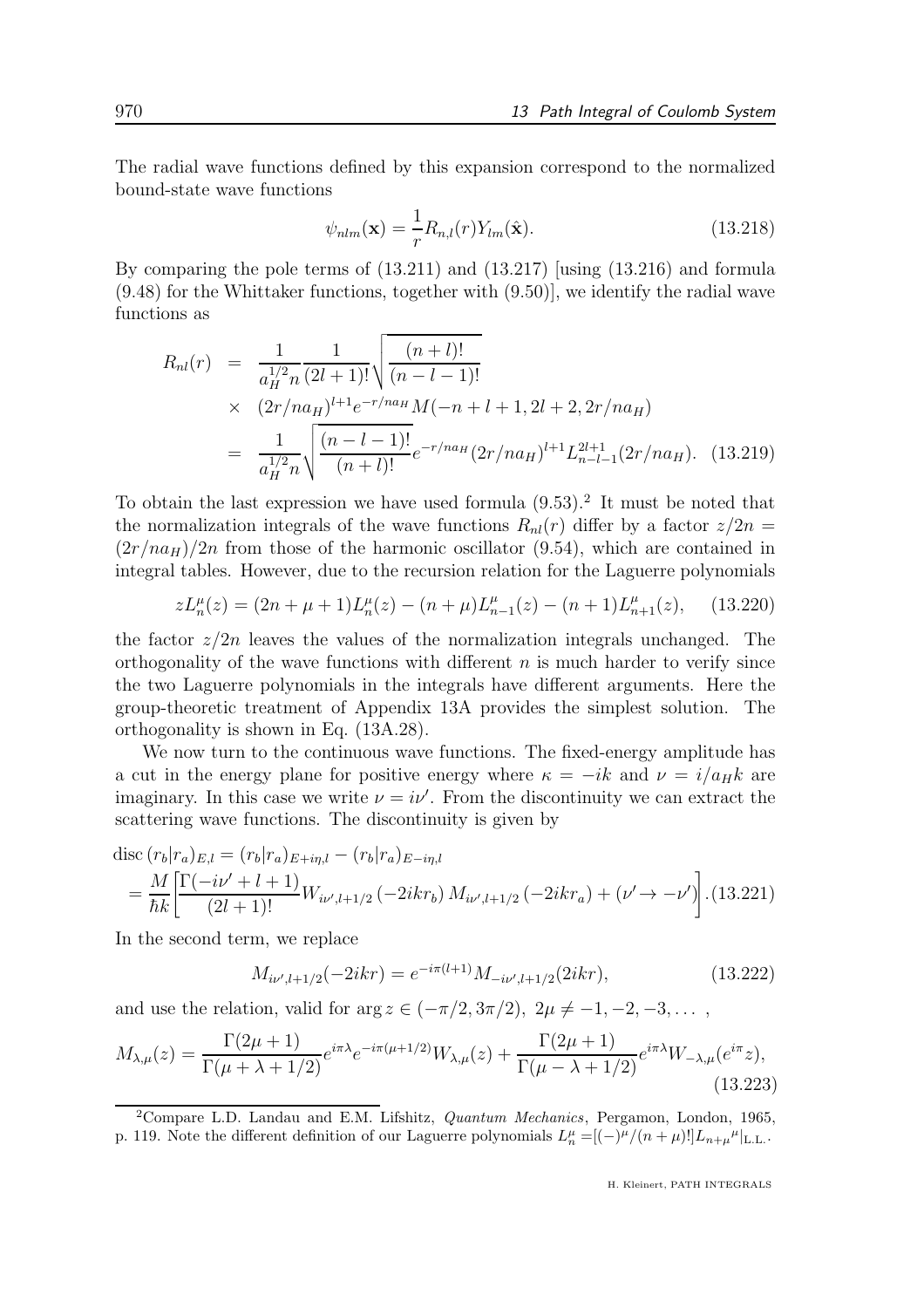to find

$$
\operatorname{disc}(r_b|r_a)_{E,l} = \frac{M}{\hbar k} \frac{|\Gamma(-i\nu' + l + 1)|^2}{(2l+1)!^2} e^{\pi \nu'} M_{i\nu',l+1/2} \left(-2ikr_b\right) M_{-i\nu',l+1/2} \left(2ikr_a\right). \tag{13.224}
$$

The continuum states enter the completeness relation as

$$
\int_0^\infty \frac{dE}{2\pi\hbar} \text{disc}(r_b|r_a)_{E,l} + \sum_{n=l+1}^\infty R_{nl}(r_b) R_{nl}^*(r_a) = \delta(r_b - r_a) \tag{13.225}
$$

[compare (1.330)]. Inserting (13.221) and replacing the continuum integral  $\int_0^{\infty} dE/2\pi\hbar$  by the momentum integral  $\int_{-\infty}^{\infty} dk k\hbar/2\pi M$ , the continuum part of the completeness relation becomes

$$
\int_{-\infty}^{\infty} dk R_{kl}(r_b) R_{kl}^*(r_a), \tag{13.226}
$$

with the radial wave functions

$$
R_{kl}(r) = \sqrt{\frac{1}{2\pi}} \frac{|\Gamma(-i\nu' + l + 1)|}{(2l + 1)!} e^{\pi\nu'/2} M_{i\nu', l+1/2}(-2ikr).
$$
 (13.227)

By expressing the Whittaker function  $M_{\lambda,\mu}(z)$  in terms of the confluent hypergeometric functions, the Kummer functions  $M(a, b, z)$ , as

$$
M_{\lambda,\mu}(z) = z^{\mu+1/2} e^{-z/2} M(\mu - \lambda + 1/2, 2\mu + 1, z), \tag{13.228}
$$

we recover the well-known result of Schrödinger quantum mechanics:<sup>3</sup>

$$
R_{kl}(r) = \sqrt{\frac{1}{2\pi}} \frac{|\Gamma(-i\nu' + l + 1)|}{(2l+1)!} e^{\pi\nu'/2} e^{ikr} (-2ikr)^{l+1} M(-i\nu' + l + 1, 2l + 2, -2ikr).
$$
\n(13.229)

## 13.9 Remarks on Geometry of Four-Dimensional  $u^{\mu}$ -Space

A few remarks are in order on the Riemann geometry of the  $\vec{u}$ -space in four dimensions with the metric  $g_{\mu\nu} = 4\vec{u}^2 \delta_{\mu\nu}$ . As in two dimensions, the Cartan curvature tensor  $R_{\mu\nu\lambda}$ <sup>k</sup> vanishes trivially since  $e^{i}_{\mu}(\vec{u})$  is linear in  $\vec{u}$ :

$$
(\partial_{\mu}\partial_{\nu} - \partial_{\nu}\partial_{\mu})e^{i}{}_{\lambda}(\vec{u}) = 0.
$$
\n(13.230)

In contrast to two dimensions, however, the Riemann curvature tensor  $\bar{R}_{\mu\nu\lambda}{}^{\kappa}$  is nonzero. The associated Ricci tensor [see (10.41)], has the matrix elements

$$
\begin{aligned}\n\bar{R}_{\nu\lambda} &= \bar{R}_{\mu\nu\lambda}{}^{\mu} \\
&= -\frac{3}{2\vec{u}^6} (\delta_{\nu\lambda}\vec{u}^2 - \vec{u}_{\nu}\vec{u}_{\lambda}),\n\end{aligned} \tag{13.231}
$$

<sup>3</sup>L.D. Landau and E.M. Lifshitz, op. cit., p. 120.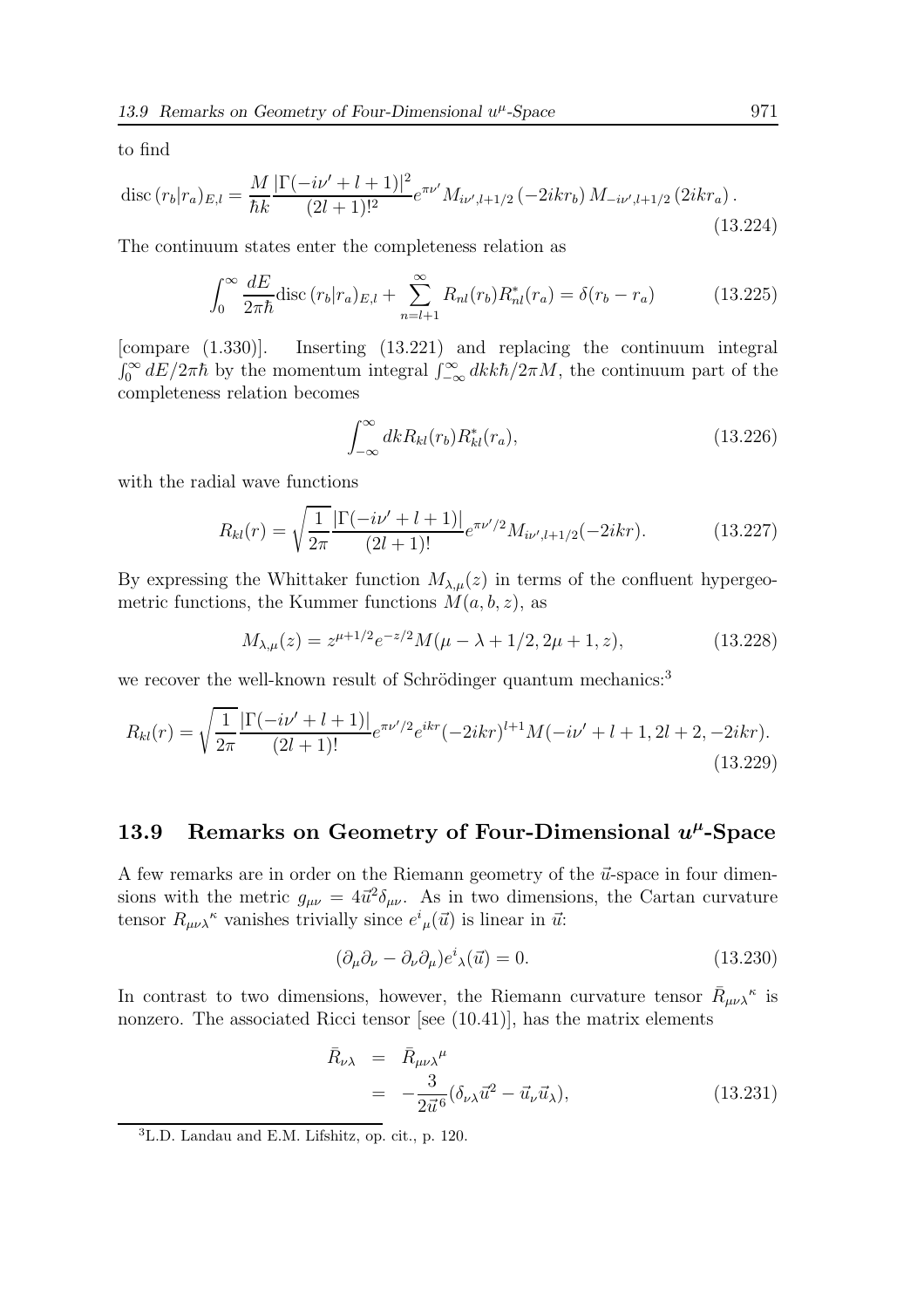yielding the scalar curvature

$$
\bar{R} = g^{\nu\lambda}\bar{R}_{\nu\lambda} = -\frac{9}{2\vec{u}^4}.
$$
\n(13.232)

In general, a diagonal metric of the form

$$
g_{\mu\nu}(q) = \Omega^2(q)\delta_{\mu\nu} \tag{13.233}
$$

is called conformally flat since it can be obtained from a flat space with a unit metric  $g_{\mu\nu} = \delta_{\mu\nu}$  by a conformal transformation a la Weyl

$$
g_{\mu\nu}(q) \rightarrow \Omega^2(q)g_{\mu\nu}(q). \tag{13.234}
$$

Under such a transformation, the Christoffel symbol changes as follows:

$$
\bar{\Gamma}_{\mu\nu}{}^{\lambda} \to \bar{\Gamma}_{\mu\nu}{}^{\lambda} + \Omega_{,\mu} \delta_{\nu}{}^{\lambda} + \Omega_{,\nu} \delta_{\mu}{}^{\lambda} - g_{\mu\nu} g^{\lambda\kappa} \Omega_{,\kappa}, \tag{13.235}
$$

the subscript separated by a comma indicating a differentiation, i.e.,  $\Omega_{\mu} \equiv \partial_{\mu} \Omega$ .

In D dimensions, the Ricci tensor changes according to

$$
\bar{R}_{\mu\nu} \rightarrow \Omega^{-2} \bar{R}_{\mu\nu} - (D-2)(\Omega^{-3} \Omega_{;\mu\nu} - 2\Omega^{-4} \Omega_{,\mu} \Omega_{,\nu}) \n-g_{\mu\nu} g^{\lambda\kappa} \left[ (D-3)\Omega^{-4} \Omega_{,\lambda} \Omega_{,\kappa} + \Omega^{-3} \Omega_{;\lambda\kappa} \right] \n= \Omega^{-2} \bar{R}_{\mu\nu} + (D-2)\Omega^{-1} (\Omega^{-1})_{;\mu\nu} - g_{\mu\nu} (D-2)^{-1} \Omega^{-D} (\Omega^{D-2})_{;\lambda\kappa} g^{\lambda\kappa}.
$$
\n(13.236)

A subscript separated by a semicolon denotes the covariant derivative formed with Riemann connection, i.e.,

$$
\Omega_{;\mu\nu} = D_{\nu}\Omega_{,\mu} = \Omega_{\mu\nu} - \bar{\Gamma}_{\mu\nu}{}^{\lambda}\Omega_{,\lambda}.
$$
\n(13.237)

The curvature scalar goes over into

$$
\bar{R} \to \bar{R}^{\Omega} = \Omega^{-2} \left[ \bar{R} - 2(D - 1)\Omega^{-1} \Omega_{;\mu\nu} g^{\mu\nu} - (D - 1)(D - 4)\Omega^{-2} \Omega_{,\mu} \Omega_{,\nu} g^{\mu\nu} \right]. (13.238)
$$

The metric  $g_{\mu\nu} = 4\vec{u}^2 \delta_{\mu\nu}$  in the  $\vec{u}$ -space description of the hydrogen atom is conformally flat, so that we can use the above relations to obtain all geometric quantities from the initially trivial metric  $g_{\mu\nu} = \delta_{\mu\nu}$  with  $\bar{R}_{\mu\nu} = 0$  by inserting  $\Omega = 2|\vec{u}|$ , so that

$$
\Omega_{,\mu} = 2\frac{u^{\mu}}{|\vec{u}|}, \qquad \Omega_{,\mu\nu} = \frac{2}{|\vec{u}|^3} (\delta^{\mu\nu}\vec{u}^2 - u^{\mu}u^{\nu}). \tag{13.239}
$$

From the right-hand sides of (13.236) and (13.238) we obtain

$$
\bar{R}_{\mu\nu} = -3(D-2)\frac{1}{4\vec{u}^6}(\delta_{\mu\nu}\vec{u}^2 - \vec{u}_{\mu}\vec{u}_{\nu}),
$$
\n
$$
\bar{R} = -3(D-1)(D-2)\frac{1}{4\vec{u}^4}.
$$
\n(13.240)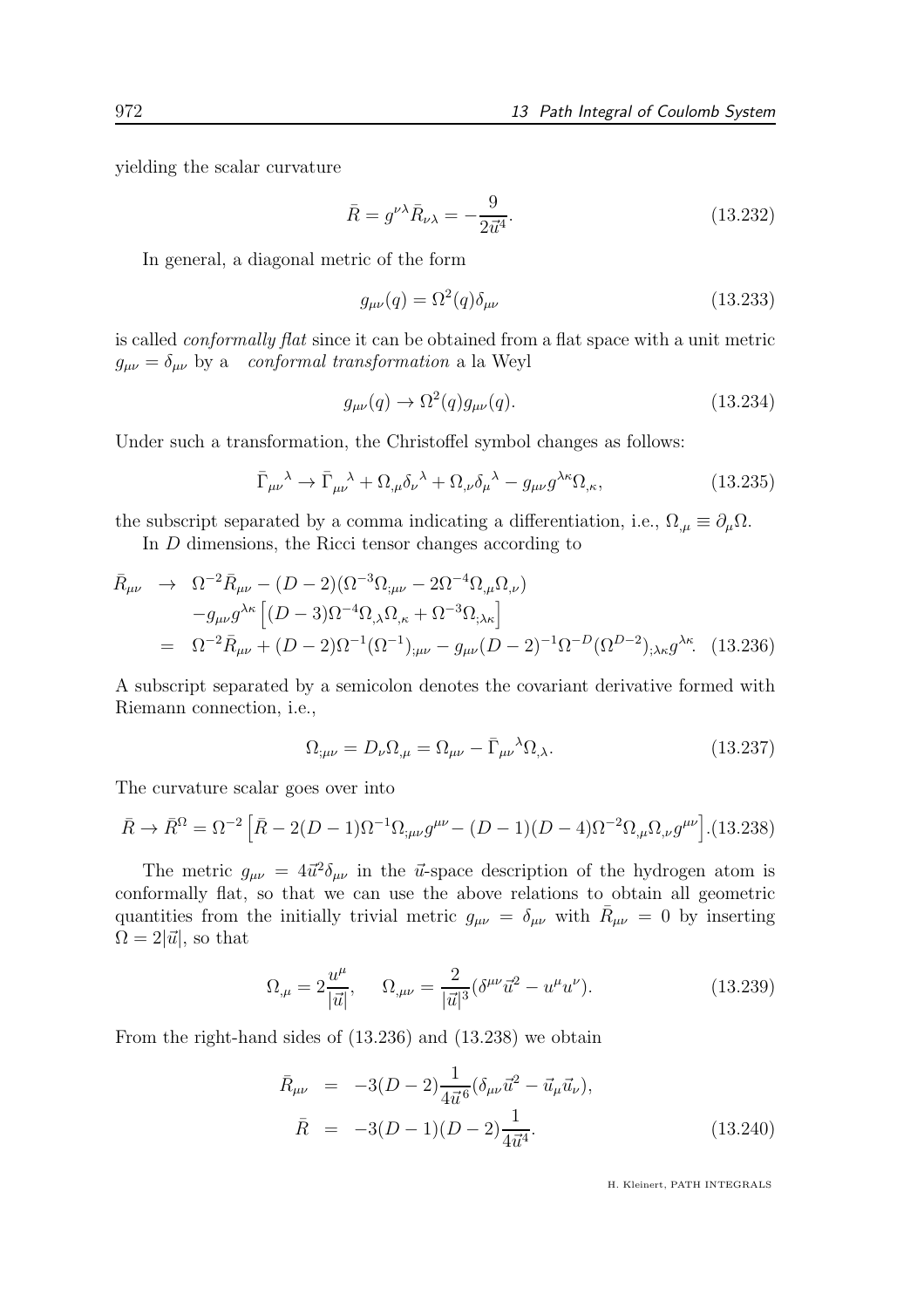For  $D = 4$ , these agree with (13.231) and (13.232). For  $D = 2$ , they vanish.

In the Coulomb system, the conformally flat metric (13.234) arose from the nonholonomic coordinate transformation  $(13.106)$  with the basis tetrads  $(13.137)$  and their inverses (13.138), which produced the torsion tensor (13.142). In the notation (13.234), the torsion tensor has a contraction

$$
S_{\mu}(q) \equiv S_{\mu\nu\lambda}(q) = \frac{1}{2\Omega^2(q)} \partial_{\mu}\Omega^2(q). \tag{13.241}
$$

Note that although  $S_{\mu}(q)$  is the gradient of a scalar field, the torsion tensor (13.142) is not a so-called gradient torsion, which is defined by the general form

$$
S_{\mu\nu}{}^{\lambda}(q) = \frac{1}{2} \left[ \delta_{\mu}{}^{\lambda} \partial_{\nu} s(q) - \delta_{\nu}{}^{\lambda} \partial_{\mu} s(q) \right]. \tag{13.242}
$$

For a gradient torsion,  $S_{\mu}(q)$  is also a gradient:  $S_{\mu}(q) = \partial_{\mu}\sigma(q)$  where  $\sigma(q)$  $(D-1)s(q)/2$ . But it is, of course, not the only tensor, for which  $S_{\mu}(q)$  is a gradient.

Note that under a conformal transformation a la Weyl, a massless scalar field  $\phi(q)$  is transformed as

$$
\phi(q) \to \Omega^{1-D/2}(q)\phi(q). \tag{13.243}
$$

The Laplace-Beltrami differential operator  $\Delta = \bar{D}^2$  applied to  $\phi(q)$  goes over into  $\Omega^{1-D/2}(q)\Delta^{\Omega}\phi(q)$  where

$$
\Delta^{\Omega} = \Omega^{-2} \left[ \Delta - \frac{1}{2} (D - 2) \Omega^{-1} \Omega_{;\mu\nu} g^{\mu\nu} - \frac{1}{4} (D - 2) (D - 4) \Omega^{-2} \Omega_{,\mu} \Omega_{,\nu} g^{\mu\nu} \right].
$$
 (13.244)

Comparison with (13.240) shows that there exists a combination of  $\Delta = \bar{D}^2$  and the Riemann curvature scalar  $R$  which may be called *Weyl-covariant Laplacian*. This combination is

$$
\Delta - \frac{1}{4} \frac{D - 2}{D - 1} \bar{R}.
$$
\n(13.245)

When applied to the scalar field it transforms as

$$
\left(\Delta - \frac{1}{4}\frac{D-2}{D-1}\bar{R}\right)\phi(q) \longrightarrow \Omega^{-1-D/2}\left(\Delta - \frac{1}{4}\frac{D-2}{D-1}\bar{R}\right)\phi(q). \tag{13.246}
$$

Thus we can define a massless scalar field in a conformally invariant way by requiring the vanishing of (13.246) as a wave equation. This symmetry property has made the combination (13.245) a favorite Laplacian operator in curved spaces [14].

## 13.10 Runge-Lenz-Pauli Group of Degeneracy

A well-known symmetry of the Kepler problem was used by Pauli to find the spectrum of the Coulomb problem by purely algebraic manipulations. There exists a vector operator M constructed from the Hamilton operator  $H$  of (13.1), the momentum operator **p**, the angular momentum operator  $\hat{\mathbf{L}} \equiv \mathbf{x} \times \hat{\mathbf{p}}$ , and the operator  $\hat{p}_E \equiv \sqrt{-2M\hat{H}}$ . This is the *Runge-Lenz-Pauli vector*:

$$
\hat{\mathbf{M}} = \frac{M}{\hat{p}_E} \left[ \frac{1}{2M} (\hat{\mathbf{p}} \times \hat{\mathbf{L}} - \hat{\mathbf{L}} \times \hat{\mathbf{p}}) - e^2 \frac{\mathbf{r}}{r} \right],
$$
\n(13.247)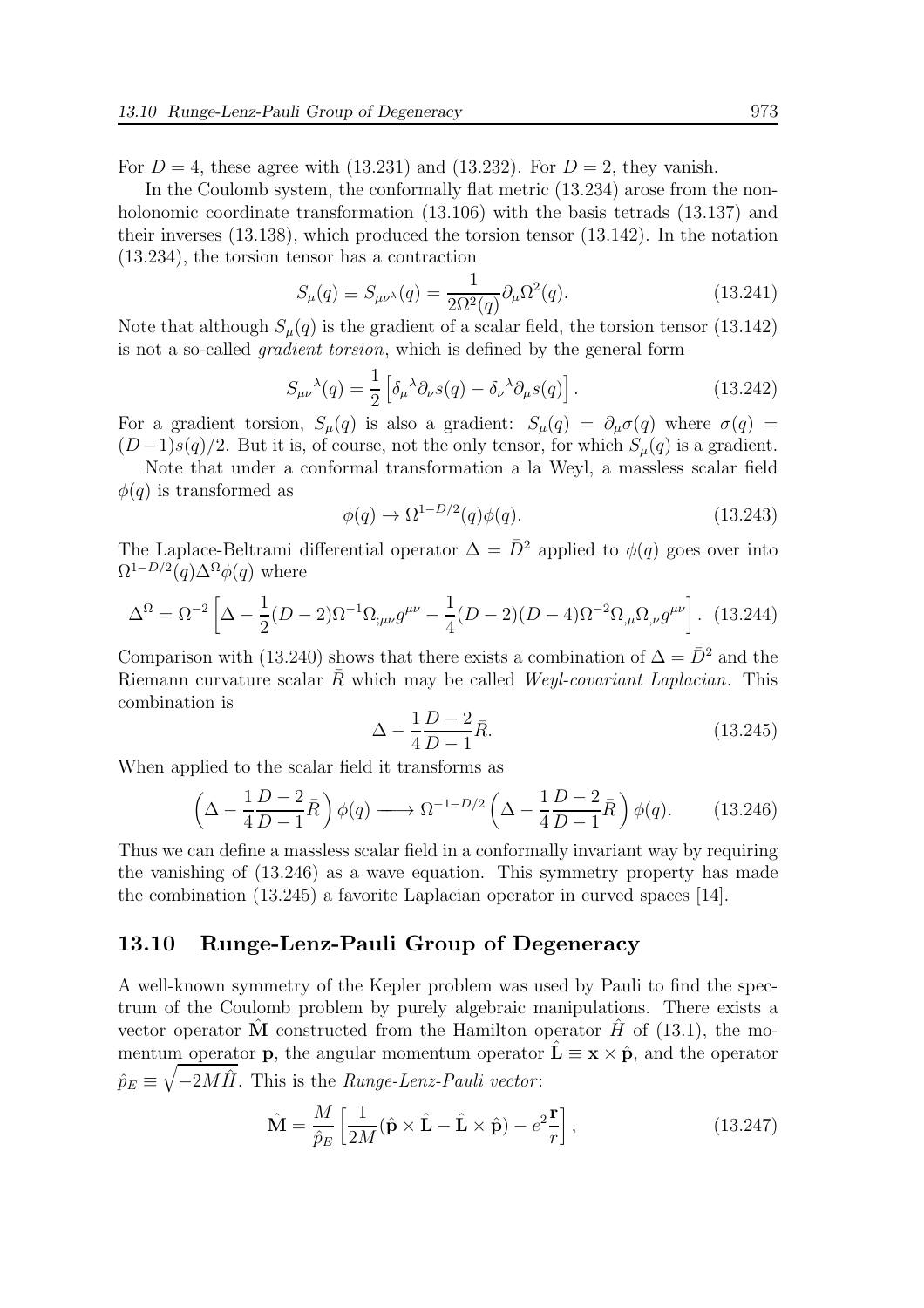which commutes with  $\hat{H}$  and is therefore a conserved quantity. Together with  $\hat{L}$  it forms the algebra of rotations  $O(4)$  in a four-dimensional space

$$
[\hat{L}_i, \hat{L}_j] = i\epsilon_{ijk}\hat{L}_k, \quad [\hat{L}_i, \hat{M}_j] = i\epsilon_{ijk}\hat{M}_k, \quad [\hat{M}_i, \hat{M}_j] = i\epsilon_{ijk}\hat{M}_k. \tag{13.248}
$$

The vector  $\hat{\mathbf{M}}$  is orthogonal to  $\hat{\mathbf{L}}$ ,

$$
\hat{\mathbf{M}} \cdot \hat{\mathbf{L}} = \hat{\mathbf{L}} \cdot \hat{\mathbf{M}} = 0, \tag{13.249}
$$

and satisfies

$$
\hat{\mathbf{L}}^2 + \hat{\mathbf{M}}^2 + \hbar^2 = -e^4 \frac{M}{2\hat{H}} = e^4 \frac{M^2}{\hat{p}_E^2}.
$$
 (13.250)

The combinations

$$
\hat{\mathbf{J}}^{(1,2)} \equiv \frac{1}{2} (\hat{\mathbf{L}} \pm \hat{\mathbf{M}}) \tag{13.251}
$$

generate commuting Lie algebras of three-dimensional rotations O(3), so that the squares  $(\hat{\mathbf{J}}^{(1,2)})^2$  have the eigenvalues  $j^{(1,2)}(j^{(1,2)}+1)$ . The condition (13.249) implies that  $j^{(1)} = j^{(2)} = j$ . Hence (13.250) becomes

$$
\hat{\mathbf{L}}^2 + \hat{\mathbf{M}}^2 + \hbar^2 = 4(\hat{\mathbf{L}} \pm \hat{\mathbf{M}})^2 + \hbar^2 = [4j(j+1)+1]\hbar^2 = e^4 \frac{M^2}{\hat{p}_E^2} = -\hbar^2 \alpha^2 \frac{Mc^2}{2\hat{H}}.(13.252)
$$

From this follows that  $\hat{p}_E$  has the eigenvalues  $(2j + 1)\alpha Mc$ , and  $\hat{H}$  the eigenvalues  $E_j = -Mc^2\alpha^2/(2j+1)^2$ . Thus we identify the principal quantum number as  $n =$  $2j+1=0,1,2,...$  For each n, the magnetic quantum numbers  $m_1$  and  $m_2$  of  $\hat{\mathbf{J}}^{(1)}$ and  $\hat{\mathbf{J}}^{(2)}$  can run from  $-j$  to j, so that each level is  $(2j+1)^2 = n^2$ -times degenerate.

The wave functions of the hydrogen atom of principal quantum number  $n$  are direct products of eigenstates of  $\hat{\mathbf{J}}^{(1)}$  and  $\hat{\mathbf{J}}^{(2)}$ :

$$
|n m_1 m_2\rangle = |j m_1\rangle^{(1)} \otimes |j m_2\rangle^{(2)}.
$$
 (13.253)

In atomic physics, one prefers combinations of these which diagonalize the orbital angular momentum  $\hat{\mathbf{L}} = \hat{\mathbf{J}}^{(1)} + \hat{\mathbf{J}}^{(2)}$ . This done with the help of the Clebsch-Gordan coefficients  $(i, m_1; j, m_2 | l, m)$  [18] which couple spin j with spin j to spin  $l = 0, 1, \ldots 2j$ :

$$
|n \, lm\rangle = \sum_{m_1, m_2 = -j, \dots, j} |j m_1\rangle^{(1)} \otimes |j m_2\rangle^{(2)} (j, m_1; j, m_2 | l, m). \tag{13.254}
$$

## 13.11 Solution in Momentum Space

The path integral for a point particle in a Coulomb potential can also be solved in momentum space.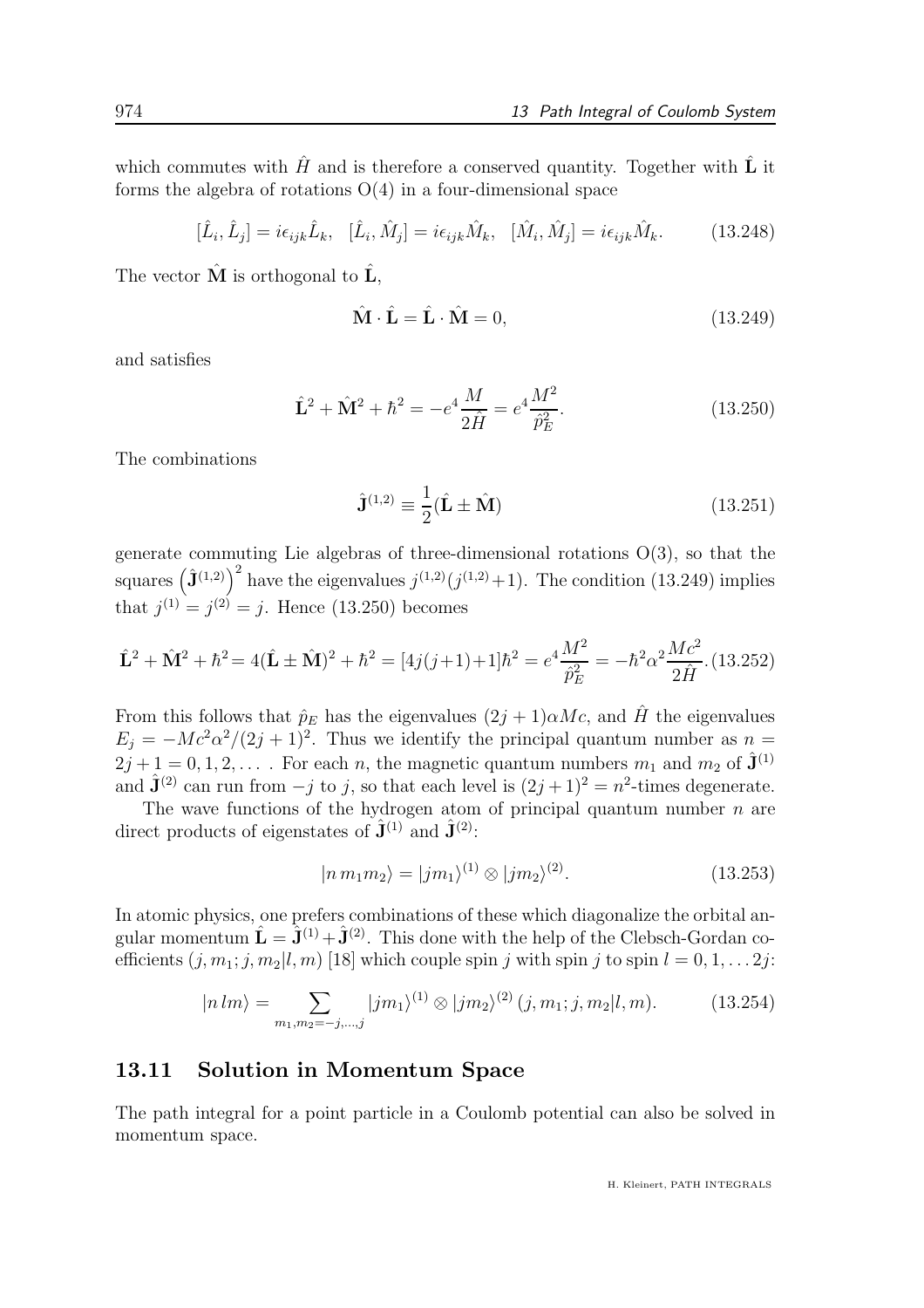#### 13.11.1 Pseudotime Path Integral

As in the coordinate space treatment in Section 13.1, we shall calculate the matrix elements of the pseudotime displacement amplitude associated with the the resolvent operator  $\hat{R} \equiv i/(E - \hat{H})$ . As in Eq. (12.19), we shall rewrite it in the form

$$
\hat{R} = \frac{i}{\hat{f}(E - \hat{H})}\hat{f}
$$
\n(13.255)

where  $f$  is an arbitrary function of space, momentum. Rewriting the the path integral (12.31) in the momentum space representation (2.34), we shall evaluate the canonical path integral for the pseudotime displacement amplitude with  $M = 1$ :

$$
\langle \mathbf{p}_b | \hat{\mathcal{U}}_E(S) | \mathbf{p}_a \rangle = \int \mathcal{D}^3 x(s) \int \frac{\mathcal{D}^3 p(s)}{2\pi \hbar} \times \exp \left\{ i \int_0^S ds \left[ -\mathbf{p}' \cdot \mathbf{x} - f\left(\frac{\mathbf{p}^2}{2} - E\right) + f\frac{\alpha}{r} \right] \right\} f_a. \tag{13.256}
$$

From this we find the fixed-energy amplitude via the integral [compare (13.4)]

$$
(\mathbf{p}_b|\mathbf{p}_a)_E^f = \int_0^\infty dS \langle \mathbf{p}_b | \hat{\mathcal{U}}_E(S) | \mathbf{p}_a \rangle. \tag{13.257}
$$

The left-hand side carries a superscript  $f$  to remind us of the presence of  $f$  on the right-hand side, although the amplitude does not really depend on f. This freedom of choice may be viewed as a gauge invariance [17] of (13.257) under  $f \to f'$ . Such an invariance permits us to subject (13.257) to an additional path integration over f, as long as a gauge-fixing functional  $\Phi[f]$  ensures that only a specific "gauge" contributes. Thus we shall calculate the amplitude (13.257) as a path integral

$$
(\mathbf{p}_b|\mathbf{p}_a)_E = \int \mathcal{D}f \, \Phi[f] \, (\mathbf{p}_b|\mathbf{p}_a)_E^f. \tag{13.258}
$$

The only condition on  $\Phi[f]$  is that it must be normalized to have a unit integral:  $\int \mathcal{D}f \Phi[f] = 1$ . The choice which leads to the desired solution of the path integral is

$$
\Phi[f] = \prod_{s} \frac{1}{r} \exp\left\{-\frac{i}{2r^2} \left[f - r^2 \left(\frac{\mathbf{p}^2}{2} - E\right)\right]^2\right\}.
$$
 (13.259)

With this, the total action in the path integral (13.258) becomes

$$
\mathcal{A}[\mathbf{p}, \mathbf{x}, f] = \int_0^S ds \left[ -\mathbf{p}' \cdot \mathbf{x} - \frac{r^2}{2} \left( \frac{\mathbf{p}^2}{2} - E \right)^2 - \frac{1}{2r^2} f^2 + \frac{f}{r} \alpha \right].
$$
 (13.260)

The path integrals over f and  $\bf{x}$  in (13.258) are Gaussian and can be done, in this order, yielding a new action

$$
\mathcal{A}[\mathbf{p}] = \frac{1}{2} \int_0^S ds \left[ \frac{4\mathbf{p'}^2}{\left(\mathbf{p}^2 + p_E^2\right)^2} + \alpha^2 \right],\tag{13.261}
$$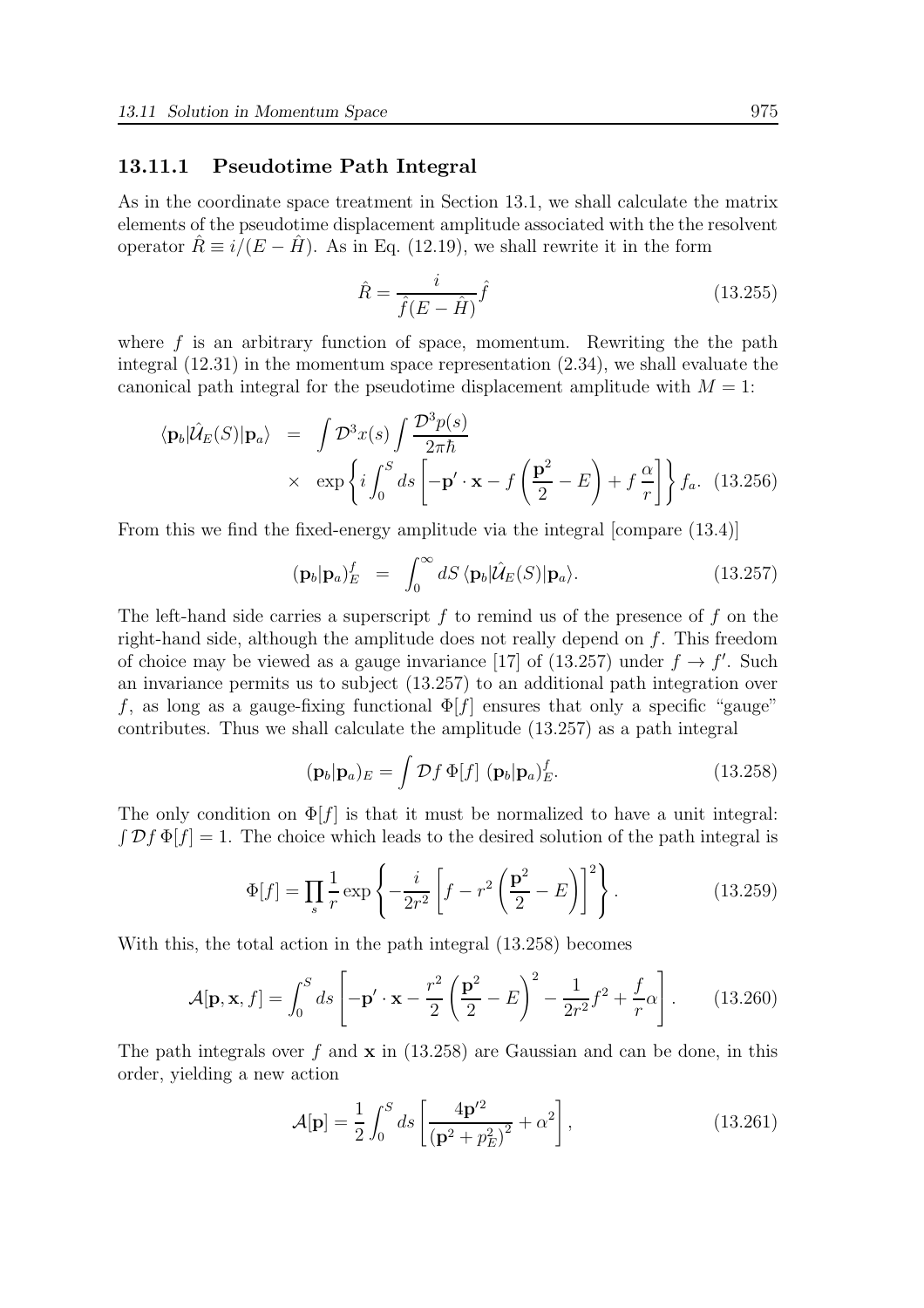where we have introduced  $p_E \equiv \sqrt{-2E}$ , assuming E to be negative. The positive regime can later be obtained by analytic continuation.

At this point we go to a more symmetric coordinate system in momentum space by projecting the three-vectors p stereographically to the four-dimensional unit vectors  $\vec{\pi} \equiv (\pi, \pi_4)$ :

$$
\pi \equiv \frac{2p_E \mathbf{p}}{\mathbf{p}^2 + p_E^2}, \quad \pi_4 \equiv \frac{\mathbf{p}^2 - p_E^2}{\mathbf{p}^2 + p_E^2}.
$$
 (13.262)

This brings (13.261) to the form

$$
\mathcal{A}[\vec{\pi}] = \frac{1}{2} \int_0^S ds \left( \frac{1}{p_E^2} \vec{\pi}'^2 + \alpha^2 \right). \tag{13.263}
$$

The vector  $\vec{\pi}$  describes a point particle with pseudomass  $\mu = 1/p_E^2$  moving on a four-dimensional unit sphere. The pseudotime evolution amplitude of this system is

$$
(\vec{\pi}_b S | \vec{\pi}_a 0) = \int \frac{\mathcal{D}\vec{\pi}}{(2\pi)^{3/2} p_E^3} e^{i\mathcal{A}[\vec{\pi}]}.
$$
 (13.264)

Let us see how the measure arises. When integrating out the spatial fluctuations in going from (13.260) to (13.261), the canonical measure in each time slice  $[d^3p_n/(2\pi)^3]d^3x_n$  becomes  $[d^3p_n/(2\pi)^3][(2\pi)^{1/2}/(\mathbf{p}_n^2+p_E^2)]^3$ . From the stereographic projection (13.262) we see that this is equal to  $d\vec{\pi}_n/(2\pi)^{3/2} p_E^3$ , where  $d\vec{\pi}_n$  denotes the product of integrals over the solid angle on the surface of the unit sphere in four dimensions. The integral  $\int d\vec{\pi}$  yields the total surface  $2\pi^2$ . Alternatively we may rewrite as in Eq. (1.560),  $\int d\vec{\pi}_n = \int d^4\pi_n \delta(|\vec{\pi}_n| - 1) = 2 \int d^4\pi_n \delta(\vec{\pi}_n^2 - 1)$ , or use an explicit angular form of the type (8.120) or (8.124).

The expression (13.264) was obtained by purely formal manipulations on the continuum pseudotime axis and needs, therefore, pseudotime-slicing corrections similar to Section 13.5. For the motion on a spherical surface these have to be evaluated by the methods of Chapter 10. There we learned that the proper sliced path integral we know that in a curved space, the time-sliced measure of path integration is given by the product of invariant integrals  $\int dq_n \sqrt{g(q_n)}$  at each time slice, multiplied by an effective action contribution  $\exp(i{\cal A}_{\text{eff}}^{\epsilon}(q_n)) = \exp(i\epsilon \bar{R}(q_n)/6\mu)$ , where  $\bar{R}$  is the scalar curvature. For a sphere of radius r in D dimensions,  $\bar{R} = (D-1)(D-2)/r^2$ , implying here for  $D = 4$  that  $\exp(i\mathcal{A}_{\text{eff}}^{\epsilon}) = \exp(i\epsilon/\mu) = \exp(i\epsilon p_E^2)$ . Thus, when transforming the time-sliced measure in the path integral (13.256) to the time-sliced measure on the sphere in (13.264), a factor  $e^{iSp_E^2}$  is by definition contained in the measure of the path integral (13.264) [compare (10.153), (10.154)]. This has to be compensated by a prefactor  $e^{-iS p_E^2}$ . A careful calculation of the time slicing corrections gives an additional factor  $e^{iS p_E^2/2}$ . The correct version of (13.264) is therefore

$$
(\vec{\pi}_b S | \vec{\pi}_a 0) = e^{-iS p_E^2/2} \int \frac{\mathcal{D}\vec{\pi}}{(2\pi)^{3/2} p_E^3} e^{i\mathcal{A}[\vec{\pi}]}, \qquad (13.265)
$$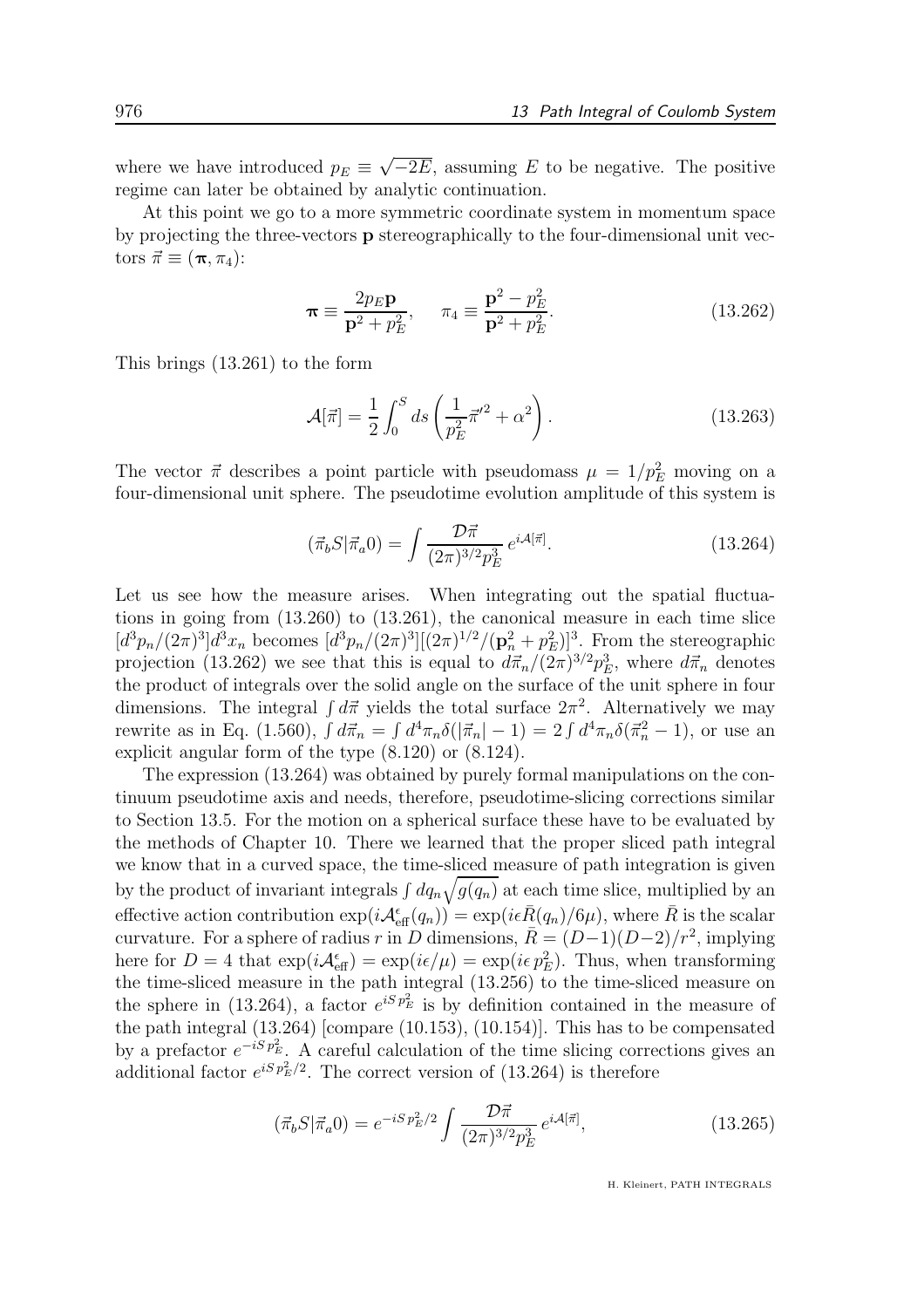with the integral measure defined as in Eqs.  $(10.153)$  and  $(10.154)$ .

The path integral for the motion near the surface of a sphere in four dimensions was solved Subsection 8.7. The energies were brought on the sphere in Section 8.9. The spectral representation was given explicitly in Eq. (8.162) in terms of rotation matrices. Here we shall use the ultra-pherical harmonics  $Y_{lm_1m_2}(\vec{\pi})$  defined in Eq. (8.125). From these we construct combinations appropriate for the hydrogen atom to be denoted by  $Y_{n,l,m}(\vec{\pi})$ , where  $n, l, m$  are the quantum numbers of the hydrogen atom with the well-known ranges  $(n = 1, 2, 3, \ldots, l = 0, \ldots, n - 1, m =$  $-l, \ldots, l$ ). Explictly, these combinations are formed with the help of Clebsch-Gordan coefficients  $(j, m_1; j, m_2 | l, m)$  [18] which couple spin j with spin j to spin  $l = 0, 1, \ldots 2j$ , where j is related to the principal quantum number by  $n = 2j + 1$ [compare (13.254)]:

$$
Y_{nlm}(\vec{\pi}) = \sum_{m_1, m_2 = -j, \dots, j} Y_{2j, m_1, m_2}(\vec{\pi}) \left( j, m_1; j, m_2 | l, m \right). \tag{13.266}
$$

The orthonormality and completeness relations are

$$
\int d\vec{\pi} \, Y_{n'l'm'}^*(\vec{\pi}) Y_{nlm}(\vec{\pi}) = \delta_{nn'} \delta_{ll'} \delta_{mm'}, \quad \sum_{n,l,m} Y_{nlm}(\vec{\pi}') Y_{nlm}(\vec{\pi}) = \delta^{(4)}(\vec{\pi}' - \vec{\pi}), \quad (13.267)
$$

where the δ-function satisfies  $\int d\vec{\pi} \, \delta^{(4)}(\vec{\pi}' - \vec{\pi}) = 1$ . When restricting the complete sum to l and m only we obtain the four-dimensional analog of the Legendre polynomial:

$$
\sum_{l,m} Y_{nlm}(\vec{\pi}') Y_{nlm}(\vec{\pi}) = \frac{n^2}{2\pi^2} P_n(\cos \vartheta), \qquad P_n(\cos \vartheta) = \frac{\sin n\vartheta}{n \sin \vartheta}, \qquad (13.268)
$$

where  $\vartheta$  is the angle between the four-vectors  $\vec{\pi}_b$  and  $\vec{\pi}_a$ :

$$
\cos \vartheta = \vec{\pi}_b \vec{\pi}_a = \frac{(\mathbf{p}_b^2 - p_E^2)(\mathbf{p}_a^2 - p_E^2) + 4p_E^2 \mathbf{p}_b \cdot \mathbf{p}_a}{(\mathbf{p}_b^2 + p_E^2)(\mathbf{p}_a^2 + p_E^2)}.
$$
(13.269)

Adapting the solution of the path integral for a particle on the surface of a sphere in Eqs. (8.162) with the energy correction of Section 10.4 to the present case we obtain for the path integral in Eq. (13.265) the spectral representation

$$
(\vec{\pi}_b S | \vec{\pi}_a 0) = (2\pi)^{3/2} p_E^3 \sum_{n=1}^{\infty} \frac{n^2}{2\pi^2} P_n(\cos \vartheta) \exp\left\{ \left[ -i(p_E^2 n^2 - \alpha^2) \right] \frac{S}{2} \right\}.
$$
 (13.270)

For the path integral in (13.265) itself, the exponential contains the eigenvalues of the squared angular-momentum operator  $\hat{L}^2/2\mu$  which in D dimensions are  $l(l +$  $D-2/2\mu$ ,  $l=0,1,2,...$  . For the particle on a sphere in four dimensions and with the identification  $l = 2j = n - 1$ , the eigenvalues of  $\hat{L}^2$  are  $n^2 - 1$ , leading to an exponential  $e^{-i[p_E^2(n^2-1)-\alpha^2]S/2}$ . Together with the exponential prefactor in (13.265), we obtain the exponential in (13.270).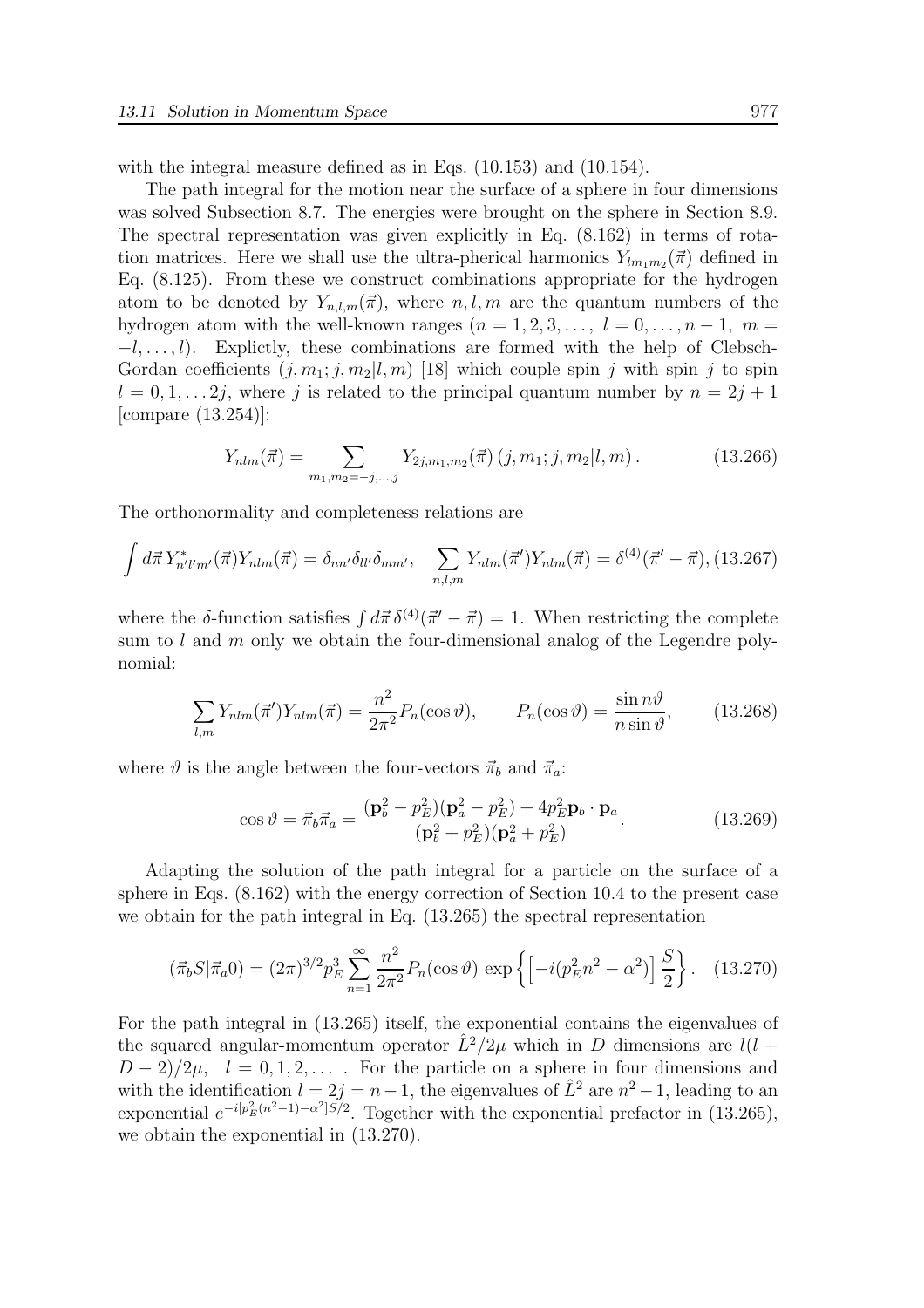Inserting the spectral representation (13.270) into (13.257), we can immediately perform the integral over  $S$ , and arrive at the amplitude at zero fixed pseudoenergy

$$
(\vec{\pi}_b|\vec{\pi}_a)_0 = (2\pi)^{3/2} p_E^3 \sum_{n=1}^{\infty} \frac{n^2}{2\pi^2} P_n(\cos\vartheta) \frac{2i}{2En^2 + \alpha^2}.
$$
 (13.271)

This has poles displaying the hydrogen spectrum at energies:

$$
E_n = -\frac{\alpha^2}{2n^2}, \quad n = 1, 2, 3, \dots \tag{13.272}
$$

More details on the wave functions are listed in Appendix 13B.

The solution in momentum space was first given by Schwinger [?, 20, 21].

#### 13.11.2 Another Form of Action

Consider the following generalization of the action (13.261) containing an arbitrary function  $h$  depending on  $p$  and  $s$ :

$$
\mathcal{A}[\mathbf{p}] = \frac{1}{2} \int_0^S ds \left[ \frac{1}{h} \frac{4\mathbf{p}'^2}{(\mathbf{p}^2 + p_E^2)^2} + \alpha^2 h \right].
$$
 (13.273)

This action is invariant under reparametrizations  $s \to s'$  if one transforms simultaneously  $h \to h ds/ds'$ . The path integral with the action (13.261) in the exponent may thus be viewed as a path integral with the gauge-invariant action (13.273) and an additional path integral  $\int df \Phi[f]$  with an arbitrary gauge-fixing functional  $\Phi[h]$ . The parameter s may be chosen to be the physical time  $t$ . By going to the extremum in  $h$ , the action reduces to

$$
\mathcal{A}[\mathbf{p}] = 2\alpha \int_{\tau_a}^{\tau_b} d\tau \sqrt{\frac{\dot{\mathbf{p}}^2}{\left(\mathbf{p}^2 + p_E^2\right)^2}}.
$$
\n(13.274)

This is the manifestly reparametrization invariant form of an action in a curved space with a metric  $g^{\mu\nu} = \delta^{\mu\nu}/(\mathbf{p}^2 + p_E^2)^2$ . In fact, this action coincides with the classical eikonal in momentum space:

$$
S(\mathbf{p}_b, \mathbf{p}_a; E) = -\int_{\mathbf{p}_a}^{\mathbf{p}_b} d\tau \, \dot{\mathbf{p}} \cdot \mathbf{x}.
$$
 (13.275)

The eikonal (13.275), and thus the action (13.274), determines the classical orbits via the first extremal principle of theoretical mechanics found in 1744 by Maupertius (see p. 380 and [22]).

## Appendix 13A Dynamical Group of Coulomb States

The subspace of oscillator wave functions  $\psi^s(u^\mu/\sqrt{n})$  in the standardized form (13.189), which do not depend on  $x^4$  (i.e., on  $\gamma$ ), is obtained by applying an equal number of creation operators  $a^{\dagger}$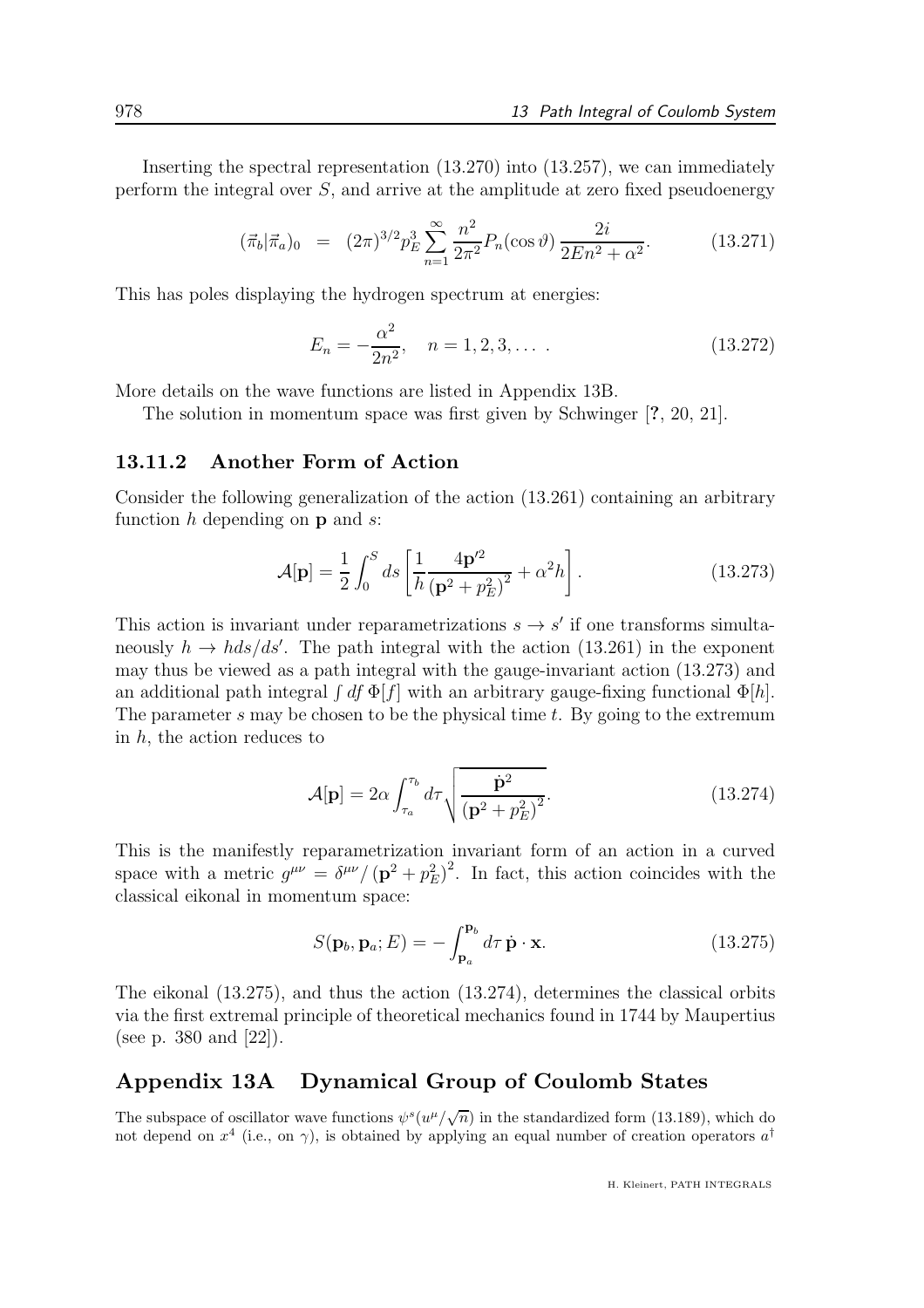and  $b^{\dagger}$  to the ground state wave function (13.195). They are equal to the scalar products between the localized bra states  $\langle z, z^* |$  and the ket states  $|n_1^a, n_2^a, n_1^b, n_2^b \rangle$  of (13.196).

These ket states form an irreducible representation of the dynamical group  $O(4,2)$ , the orthogonal group of six-dimensional flat space whose metric  $g_{AB}$  has four positive and two negative entries  $(1, 1, 1, 1, -1, -1)$ .

The 15 generators  $\hat{L}_{AB} \equiv -\hat{L}_{BA}$ ,  $A, B = 1,... 6$ , of this group are constructed from the spinors

$$
\hat{a} \equiv \begin{pmatrix} \hat{a}_1 \\ \hat{a}_2 \end{pmatrix}, \quad \hat{b} \equiv \begin{pmatrix} \hat{b}_1 \\ \hat{b}_2 \end{pmatrix}, \tag{13A.1}
$$

and their Hermitian-adjoints, using the Pauli  $\sigma$ -matrices and  $c \equiv i\sigma^2$ , as follows (since  $L_{ij}$  carry subscripts, we define  $\sigma_i \equiv \sigma^i$ :

$$
\hat{L}_{ij} = \frac{1}{2} \left( \hat{a}^{\dagger} \sigma_k \hat{a} + \hat{b}^{\dagger} \sigma_k \hat{b} \right) \quad i, j, k = 1, 2, 3 \text{ cyclic},
$$
\n
$$
\hat{L}_{i4} = \frac{1}{2} \left( \hat{a}^{\dagger} \sigma_i \hat{a} - \hat{b}^{\dagger} \sigma_i \hat{b} \right),
$$
\n
$$
\hat{L}_{i5} = \frac{1}{2} \left( \hat{a}^{\dagger} \sigma_i c \hat{b}^{\dagger} - \hat{a} c \sigma_i \hat{b} \right),
$$
\n
$$
\hat{L}_{i6} = \frac{i}{2} \left( \hat{a}^{\dagger} \sigma_i c \hat{b}^{\dagger} + \hat{a} c \sigma_i \hat{b} \right),
$$
\n
$$
\hat{L}_{45} = \frac{1}{2i} \left( \hat{a}^{\dagger} c \hat{b}^{\dagger} - \hat{a} c \hat{b} \right),
$$
\n
$$
\hat{L}_{46} = \frac{1}{2} \left( \hat{a}^{\dagger} c \hat{b}^{\dagger} + \hat{a} c \hat{b} \right),
$$
\n
$$
\hat{L}_{56} = \frac{1}{2} \left( \hat{a}^{\dagger} \hat{a} + \hat{b}^{\dagger} \hat{b} + 2 \right).
$$
\n(13A.2)

The eigenvalues of  $\hat{L}_{56}$  on the states with an equal number of  $a$ - and b-quanta are obviously

$$
\frac{1}{2}\left(n_1^a + n_2^a + n_1^b + n_2^b + 2\right) = n.
$$
\n(13A.3)

The commutation rules between these operators are

$$
[\hat{L}_{AB}, \hat{L}_{AC}] = ig_{AA}\hat{L}_{BC},\tag{13A.4}
$$

where n is the principal quantum number [see  $(13.198)$ ]. It can be verified that the following combinations of position and momentum operators in a three-dimensional Euclidean space are elements of the Lie algebra of O(4,2):

$$
r = \hat{L}_{56} - \hat{L}_{46},
$$
  
\n
$$
x^{i} = \hat{L}_{i5} - \hat{L}_{i4},
$$
  
\n
$$
-i(\mathbf{x}\partial_{\mathbf{x}} + 1) = \hat{L}_{45},
$$
  
\n
$$
-ir\partial_{x^{i}} = \hat{L}_{i6}.
$$
\n(13A.5)

The last equation follows from the transformation formula [recall (13.138)]

$$
\partial_{x^{i}} = \frac{1}{2\vec{u}^{2}}e^{i}{}_{\mu}\partial_{\mu} \tag{13A.6}
$$

together with

$$
u1 = \frac{1}{2}(z_1 + z_1^*), \quad u2 = \frac{1}{2i}(z_1 - z_1^*),
$$
  
\n
$$
u3 = \frac{1}{2}(z_2 + z_2^*), \quad u4 = \frac{1}{2i}(z_2 - z_2^*),
$$
\n(13A.7)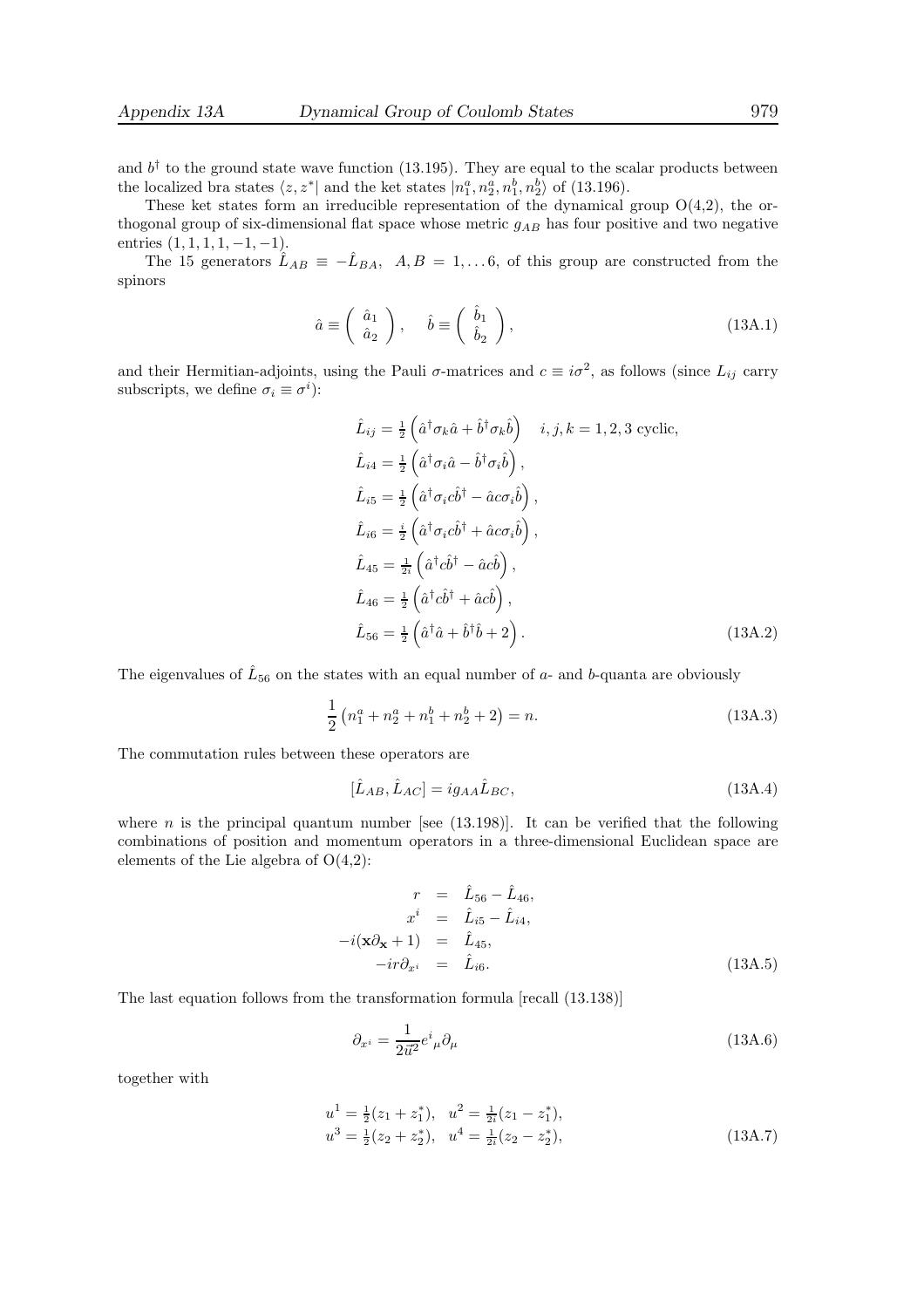and

$$
\partial_1 = (\partial_{z_1} + \partial_{z_1^*}), \quad \partial_2 = i(\partial_{z_1} - \partial_{z_1^*}), \n\partial_3 = (\partial_{z_2} + \partial_{z_2^*}), \quad \partial_4 = i(\partial_{z_2} - \partial_{z_2^*}).
$$
\n(13A.8)

Hence

$$
-ir\partial_{x^i} = -\frac{i}{2}(\bar{z}\sigma_i\partial_{\bar{z}} + \partial_z\sigma_i z). \tag{13A.9}
$$

By analogy with (13A.2), the generators  $\hat{L}_{AB}$  can be expressed in terms of the z, z<sup>\*</sup>-variables as follows:

$$
\hat{L}_{ij} = \frac{1}{2} (\bar{z}\sigma_k \partial_{\bar{z}} - \partial_z \sigma_k z), \n\hat{L}_{i4} = -\frac{1}{2} (\bar{z}\sigma_i z - \partial_z \sigma_i \partial_{\bar{z}}), \n\hat{L}_{i5} = \frac{1}{2} (\bar{z}\sigma_i z + \partial_z \sigma_i \partial_{\bar{z}}), \n\hat{L}_{i6} = -\frac{i}{2} (\bar{z}\sigma_i \partial_{\bar{z}} + \partial_z \sigma_i z), \n\hat{L}_{45} = -\frac{i}{2} (\bar{z}\partial_{\bar{z}} + \partial_z z), \n\hat{L}_{46} = -\frac{1}{2} (\bar{z}z + \partial_z \partial_{\bar{z}}), \n\hat{L}_{56} = \frac{1}{2} (\bar{z}z - \partial_z \partial_{\bar{z}}).
$$
\n(13A.10)

Going over to the operators  $x^i, \partial_{x^i}$ , they become

$$
\hat{L}_{ij} = -i(x_i\partial_{x^j} - x_j\partial_{x^i}),
$$
\n
$$
\hat{L}_{i4} = \frac{1}{2} \left( -x^i \partial_{\mathbf{x}}^2 - x^i + 2\partial_{x^i} \mathbf{x} \partial_{\mathbf{x}} \right),
$$
\n
$$
\hat{L}_{i5} = \frac{1}{2} \left( -x^i \partial_{\mathbf{x}}^2 + x^i + 2\partial_{x^i} \mathbf{x} \partial_{\mathbf{x}} \right),
$$
\n
$$
\hat{L}_{i6} = -ir \partial_{x^i},
$$
\n
$$
\hat{L}_{45} = -i(x^i \partial_{x^i} + 1),
$$
\n
$$
\hat{L}_{46} = \frac{1}{2} (-r \partial_{\mathbf{x}}^2 - r),
$$
\n
$$
\hat{L}_{56} = \frac{1}{2} (-r \partial_{\mathbf{x}}^2 + r),
$$
\n(13A.11)

where the purely spatial operators  $\partial_x^2$  and  $\mathbf{x}\partial_\mathbf{x}$  are equal to  $\partial_{x^\mu}^2$  and  $x^\mu \partial_{x^\mu}$  because of the constraint (13.182).

The Lie algebra of the differential operators (13A.11) is isomorphic to the Lie algebra of the conformal group in four spacetime dimensions, which is an extension of the inhomogeneous Lorentz group or Poincaré group, defined by the commutators in Minkowski space  $(\mu, \nu = 0, 1, 2, 3)$ , whose metric has the diagonal elements  $(+1, -1, -1, -1)$ ,

$$
[P_{\mu}, P_{\nu}] = 0, \tag{13A.12}
$$
\n
$$
[I - P_{\mu}, P_{\nu}] = (13A.12)^{1/2} \tag{13A.13}
$$

$$
[L_{\mu\nu}, P_{\lambda}] = -i(g_{\mu\lambda}P_{\nu} - g_{\nu\lambda}P_{\mu}), \qquad (13A.13)
$$

$$
[L_{\mu\nu}, L_{\lambda\kappa}] = -i(g_{\mu\lambda}L_{\nu\kappa} - g_{\nu\lambda}L_{\mu\kappa} - g_{\mu\kappa}L_{\nu\lambda} - g_{\nu\kappa}L_{\mu\lambda}). \tag{13A.14}
$$

The extension involves the generators D of dilatations  $x^{\mu} \to \rho x^{\mu}$  and  $K_{\mu}$  of special conformal  $transformations<sup>4</sup>$ 

$$
x^{\mu} \to \frac{x^{\mu} - c^{\mu} x^2}{1 - 2cx + c^2 x^2},
$$
\n(13A.15)

<sup>&</sup>lt;sup>4</sup>Note the difference with respect to the conformal transformations à la Weyl in Eq.  $(13.234)$ . They correspond to local dilatations.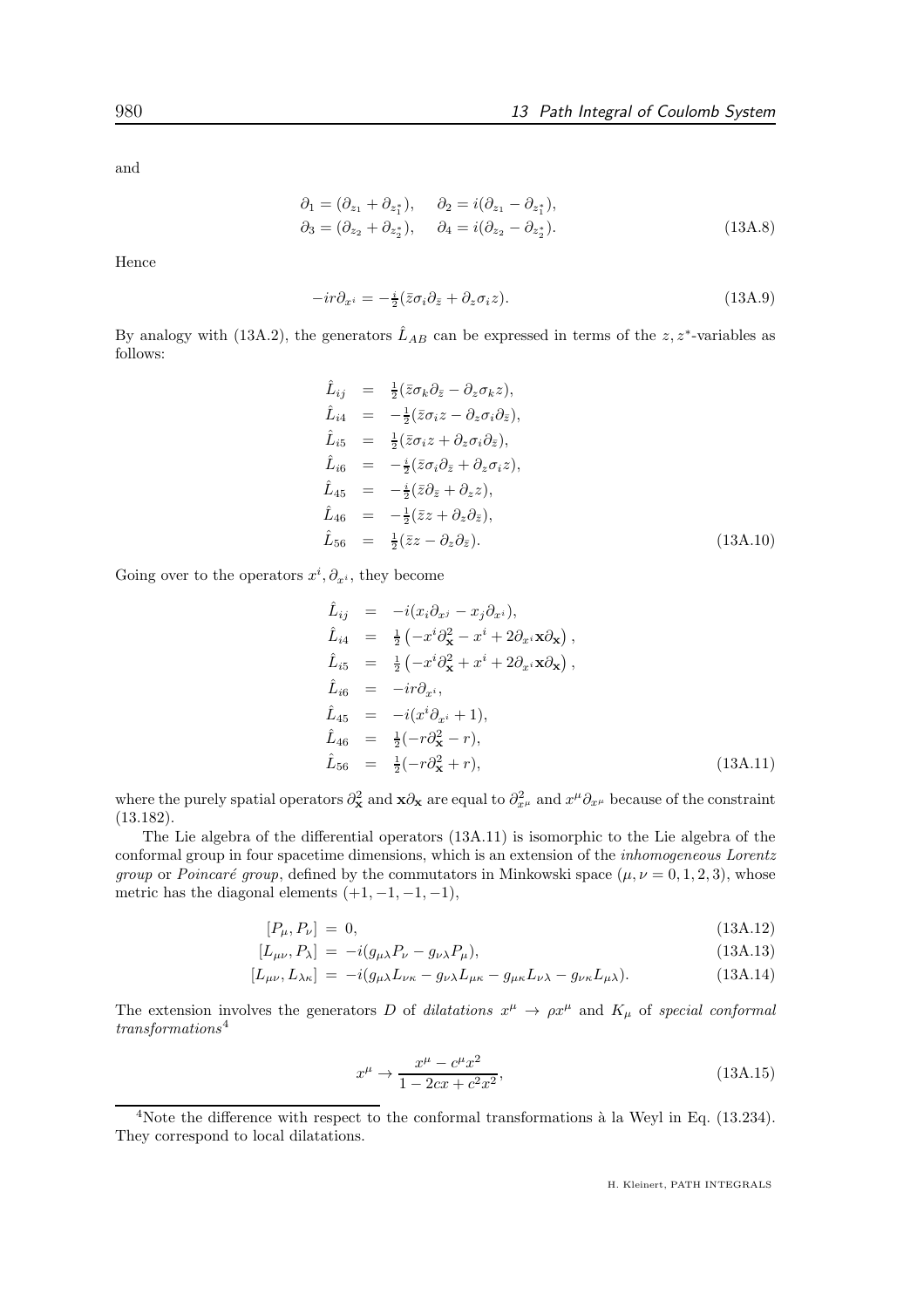with the additional commutation rules

$$
[D, P_{\mu}] = -iP_{\mu}, \quad [D, K_{\mu}] = iK_{\mu}, \quad [D, L_{\mu\nu}] = 0,
$$
\n
$$
[K, K] = 0, \quad [K, P] = -2i(a, D+I) \quad [K, I] = i(a, K) = a \cdot K
$$
\n
$$
(13A.15)
$$
\n
$$
(13A.17)
$$

$$
[K_{\mu}, K_{\nu}] = 0, [K_{\mu}, P_{\nu}] = -2i(g_{\mu\nu}D + L_{\mu\nu}), [K_{\mu}, L_{\nu\lambda}] = i(g_{\mu\nu}K_{\lambda} - g_{\mu\lambda}K_{\nu}).
$$
 (13A.17)

The commutation rules can be represented by the differential operators

$$
\hat{P}_{\mu} = i\partial_{\mu}, \quad \hat{M}_{\mu\nu} = i(x_{\mu}\partial_{\nu} - x_{\nu}\partial_{\mu}), \quad \hat{D} = ix^{\mu}\partial_{\mu}, \tag{13A.18}
$$

$$
\hat{K}_{\mu} = i(2x_{\mu}x^{\nu}\partial_{\nu} - x^2\partial_{\mu}).\tag{13A.19}
$$

Their combinations

$$
J_{\mu\nu} \equiv L_{\mu\nu}, \ J_{\mu 5} \equiv \frac{1}{2}(P_{\mu} - K_{\mu}), \ J_{\mu 6} \equiv \frac{1}{2}(P_{\mu} + K_{\mu}), \ J_{56} \equiv D,
$$
 (13A.20)

satisfy the commutation relation of  $O(4,2)$ :

$$
[J_{AB},J_{CD}] = -i(\bar{g}_{AC}J_{BD} - \bar{g}_{BC}J_{AD} + \bar{g}_{BD}J_{AC} - \bar{g}_{BC}J_{AD}),\tag{13A.21}
$$

where the metric  $\bar{g}_{AB}$  has the diagonal values  $(+1, -1, -1, -1, -1, +1)$ .

When working with oscillator wave functions which are factorized in the four  $u^{\mu}$ -coordinates, the most convenient form of the generators is

$$
\hat{L}_{12} = i(u^{1}\partial_{2} - u^{2}\partial_{1} - u^{3}\partial_{4} + u^{4}\partial_{3})/2,\n\hat{L}_{13} = i(u^{1}\partial_{3} + u^{2}\partial_{4} - u^{3}\partial_{1} - u^{4}\partial_{2})/2,\n\hat{L}_{14} = -(u^{1}u^{3} + u^{2}u^{4}) + (\partial_{1}\partial_{3} + \partial_{2}\partial_{4})/4,\n\hat{L}_{15} = (u^{1}u^{3} + u^{2}u^{4}) + (\partial_{1}\partial_{3} + \partial_{2}\partial_{4})/4,\n\hat{L}_{16} = -i(u^{1}\partial_{3} + u^{2}\partial_{4} + u^{3}\partial_{1} + u^{4}\partial_{2})/2,\n\hat{L}_{23} = i(u^{1}\partial_{4} - u^{2}\partial_{3} + u^{3}\partial_{2} - u^{4}\partial_{1})/2,\n\hat{L}_{24} = -(u^{1}u^{4} - u^{2}u^{3}) + (\partial_{1}\partial_{4} - \partial_{2}\partial_{3})/4,\n\hat{L}_{25} = (u^{1}u^{4} + u^{2}u^{3}) + (\partial_{1}\partial_{4} - \partial_{2}\partial_{3})/4,\n\hat{L}_{26} = -i(u^{1}\partial_{4} - u^{2}\partial_{3} - u^{3}\partial_{2} + u^{4}\partial_{1})/2,\n\hat{L}_{34} = [(u^{1})^{2} + (u^{2})^{2} - (u^{3})^{2} - (u^{4})^{2}]/2 + (\partial_{1}^{2} + \partial_{2}^{2} - \partial_{3}^{2} - \partial_{4}^{2})/8,\n\hat{L}_{35} = -[(u^{1})^{2} + (u^{2})^{2} - (u^{3})^{2} - (u^{4})^{2}]/2 + (\partial_{1}^{2} + \partial_{2}^{2} - \partial_{3}^{2} - \partial_{4}^{2})/8,\n\hat{L}_{36} = -i(u^{1}\partial_{1} + u^{2}\partial_{2} - u^{3}\partial_{3} - u^{4}\partial_{4})/2,\n\hat{L}_{45} = -i(u^{1}\partial_{1} + u^{2}\partial_{2} + u^{3}\partial_{3} + u^{4}\partial_{4} + 2)/2,\n\hat{L}_{46
$$

The commutation rules  $(13A.4)$  between these generators make the solution of the Schrödinger equation very simple. Rewriting (13.167) as

$$
\left(-\frac{a_H}{2}r\boldsymbol{\nabla}^2 - \frac{E}{E_H}\frac{r}{a_H} - 1\right)\psi(\mathbf{x}) = 0,
$$
\n(13A.23)

and going to atomic natural units with  $a_H = 1$ ,  $E_H = 1$ , we express  $r\partial_x^2$  and r in terms of  $\hat{L}_{46}$ ,  $\hat{L}_{56}$ via (13A.11). This gives

$$
\left[\frac{1}{2}(\hat{L}_{56} + \hat{L}_{46}) - E(\hat{L}_{56} - \hat{L}_{46}) - 1\right]\psi = 0.
$$
\n(13A.24)

With the help of Lie's expansion formula

$$
e^{i\hat{A}}\hat{B}e^{-i\hat{A}} = 1 + i[\hat{A}, \hat{B}] + \frac{i^2}{2!}[\hat{A}, [\hat{A}, \hat{B}]] + \dots
$$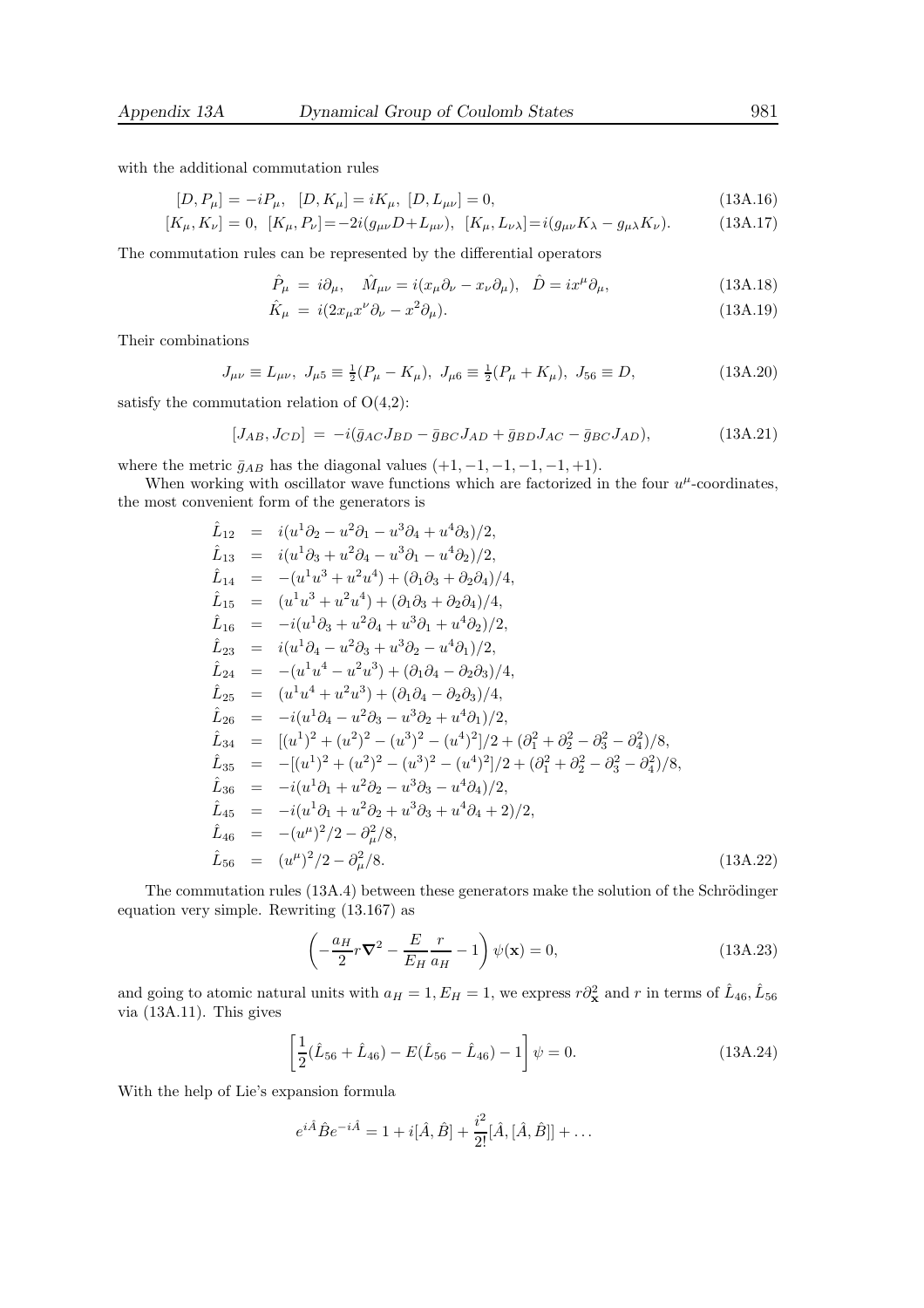for  $\hat{A} = \hat{L}_{45}$  and  $\hat{B} = \hat{L}_{56}$  and the commutators  $[\hat{L}_{45}, \hat{L}_{56}] = iL_{45}$  and  $[\hat{L}_{45}, \hat{L}_{46}] = i\hat{L}_{56}$ , this can be rewritten as

$$
\[e^{i\vartheta \hat{L}_{45}} \hat{L}_{56} e^{-i\vartheta \hat{L}_{45}} - 1\] \psi = 0,\tag{13A.25}
$$

with

$$
\vartheta = \frac{1}{2}\log(-2E). \tag{13A.26}
$$

If  $\psi_n$  denotes the eigenstates of  $\hat{L}_{56}$  with an eigenvalue n, the solutions of (13A.25) are obviously given by the tilted eigenstates  $e^{i\vartheta L_{45}}\psi_n$  of the generator  $\hat{L}_{56}$  whose eigenvalues are  $n = 1, 2, 3, ...$ [as follows directly from the representation (13A.2)]. For these states, the parameter  $\vartheta$  takes the values

$$
\vartheta = \vartheta_n = -\log n,\tag{13A.27}
$$

with the energies  $E_n = -1/2n^2$ .

Since the energy E in the Schrödinger equation (13A.24) is accompanied by a factor  $\hat{L}_{46} - \hat{L}_{56}$ , the physical scalar product between Coulomb states is

$$
\langle \psi^{\prime H}_{n'} | \psi^H_{n} \rangle_{\text{phys}} \equiv \langle \psi^{\prime s}_{n'} | (\hat{L}_{56} - \hat{L}_{46}) | \psi^s_{n} \rangle = \delta_{n'n}.\tag{13A.28}
$$

Within this scalar product, the Coulomb wave functions

$$
\psi_n^H(\mathbf{x}) = \frac{1}{\sqrt{n}} e^{i\vartheta_n \hat{D}} \psi_n^s(u^\mu) = \frac{1}{\sqrt{n}} \psi_n^s(u^\mu/\sqrt{n}) \tag{13A.29}
$$

are orthonormal.

The physical scalar product (13A.28) agrees of course with the scalar product (13.169) and with the scalar product  $(11.95)$  derived for a space with torsion in Section 11.4, apart from a trivial constant factor.

It is now easy to calculate the physical matrix elements of the dipole operator  $x^i$  and the momentum operator  $-i\partial_{x_i}$  using the representations (13A.5). Only operations within the Lie algebra of the group  $O(4,2)$  have to be performed. This is why  $O(4,2)$  is called the *dynamical* group of the Coulomb system [13].

For completeness, let us state the relation between the states in the oscillator basis  $|n_1n_2m\rangle$ and the eigenstates of a fixed angular momentum  $|nlm\rangle$  of (13.219), which is analogous to the combination (13.254)

$$
|nlm\rangle = \sum_{n_1+n_2+m=(n-1)/2}
$$
  
 
$$
\times |n_1n_2m\rangle\langle\frac{1}{2}(n-1), \frac{1}{2}(n_2-n_1+m);\frac{1}{2}(n-1), \frac{1}{2}(n_1-n_2+m)|l,m\rangle.
$$
 (13A.30)

## Appendix 13B Wave Functions in Three-Dimensional Momentum Space

Let us introduce the Bohr momentum  $p_H \equiv \hbar/a_H = Me^2/\hbar$  and go to units where  $p_H = 1$ . Then the radial wave functions  $F_{nl}(p)$  with unit normalization  $\int_0^\infty dp p^2 F_{nlm}^2(p) = 1$  are given by []

$$
F_{nl}(p) = \sqrt{\frac{2}{\pi}} \sqrt{\frac{(n-l-1)!}{(n-l)!}} n^2 2^{2(l+1)} l! \frac{n^l p^l}{(n^2 p^2 + 1)^{l+2}} C_{n-l-1}^{(l+1)} \left(\frac{n^2 p^2 - 1}{n^2 p^2 + 1}\right),\tag{13B.31}
$$

where  $C_n^{(\lambda)}(z)$  are the Gegenbauer polynomials defined in (8.102), for example

$$
C_0^{(\lambda)}(z) = 1, \quad C_1^{(\lambda)}(z) = 2\lambda z, \quad C_2^{(\lambda)}(z) = 2\lambda(\lambda + 1)z^2 - \lambda, \dots \tag{13B.32}
$$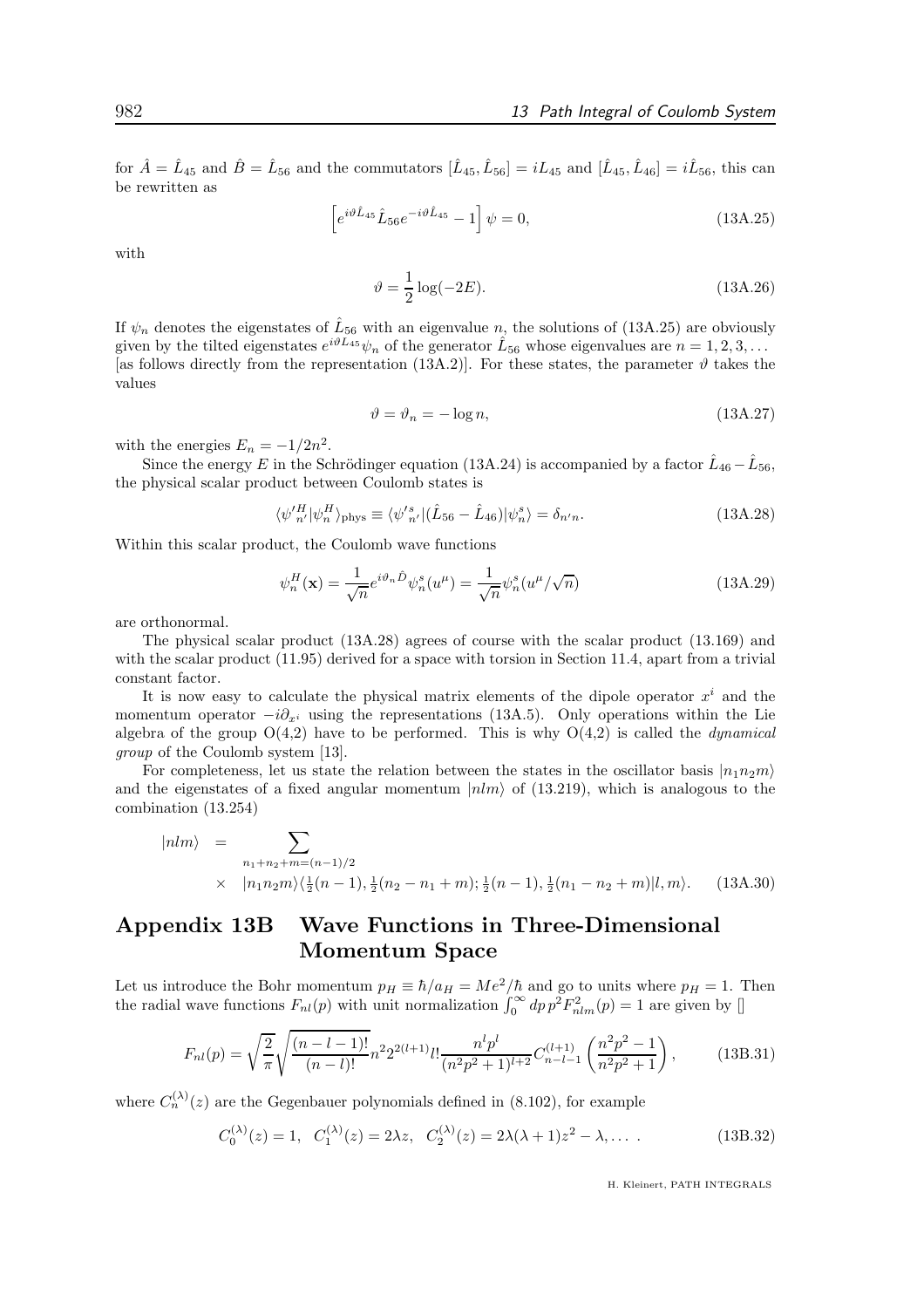The lowest wave functions are

$$
F_{10} = 4\sqrt{\frac{2}{\pi}} \frac{1}{(p^2+1)^2}, \quad F_{20} = \frac{32}{\sqrt{\pi}} \frac{4p^2-1}{(4p^2+1)^3}, \quad F_{21} = \frac{128}{\sqrt{3\pi}} \frac{p}{(4p^2+1)^3}.
$$
 (13B.33)

In two dimensions, the momentum space wave functions were listed in Ref. [21].

## Notes and References

For remarks on the history of the solution of the path integral of the Coulomb system see Preface. The advantages of four-dimensional  $u^{\mu}$ -space in describing the three-dimensional Coulomb system was first exploited by

P. Kustaanheimo and E. Stiefel, J. Reine Angew. Math. 218, 204 (1965). See also the textbook by

E. Stiefel and G. Scheifele, Linear and Regular Celestial Mechanics, Springer, Berlin, 1971. Within Schrödinger's quantum mechanics, an analog transformation was introduced in E. Schrödinger, Proc. R. Irish Acad. 46, 183 (1941).

See also

L. Infeld and T.E. Hull, Rev. Mod. Phys. 23, 21 (1951).

Among the numerous applications of the transformation to the Schrödinger equation, see M. Boiteux, Physica 65, 381 (1973);

A.O. Barut, C.K.E. Schneider, and R. Wilson, J. Math. Phys. 20, 2244 (1979);

J. Kennedy, Proc. R. Irish Acad. A 82, 1 (1982).

The individual citations refer to

- [1] I.H. Duru and H. Kleinert, Phys. Lett. B 84, 30 (1979) (http://www.physik.fu-berlin.de/~kleinert/65); Fortschr. Phys. 30, 401 (1982) (ibid.http/83). See also the historical remarks in the preface.
- [2] H. Kleinert, Mod. Phys. Lett. A 4, 2329 (1989) (*ibid.http/199*).
- [3] See the paper by S. Sakoda, Exactness in the Path Integral of the Coulomb Potential in One Space Dimension, (arXiv:0808.1600), and references therein.
- [4] H. Kleinert, Gen. Rel. Grav. 32, 769 (2000) (ibid.http/258); Act. Phys. Pol. B 29, 1033 (1998) (gr-qc/9801003).
- [5] X.L. Yang, S.H. Guo, F.T. Chan, K.W. Wong, and W.Y. Ching, Phys. Rev. A 43, 1186 (1991).
- [6] H. Kleinert, Phys. Lett. B 189, 187 (1987) (ibid.http/162).
- [7] For the interpretation of this transformation as a quaternionic square root, see F.H.J. Cornish, J. Phys. A 17, 323, 2191 (1984).
- [8] This restriction was missed in a paper by R. Ho and A. Inomata, Phys. Rev. Lett. 48, 231 (1982).
- [9] Within Schrödinger's quantum mechanics, this expression had earlier been obtained by L.C. Hostler, J. Math. Phys. 5, 591 (1964).
- [10] Note also a calculation of the time evolution amplitude of the Coulomb system by S.M. Blinder, Phys. Rev. A 43, 13 (1993). His result is given in terms of an infinite series which is, unfortunately, as complicated as the well-known spectral representation  $\sum_n \psi_n(\mathbf{x}_b) \psi_n^*(\mathbf{x}_b) e^{-iE_n(t_b-t_a)/\hbar}$ .